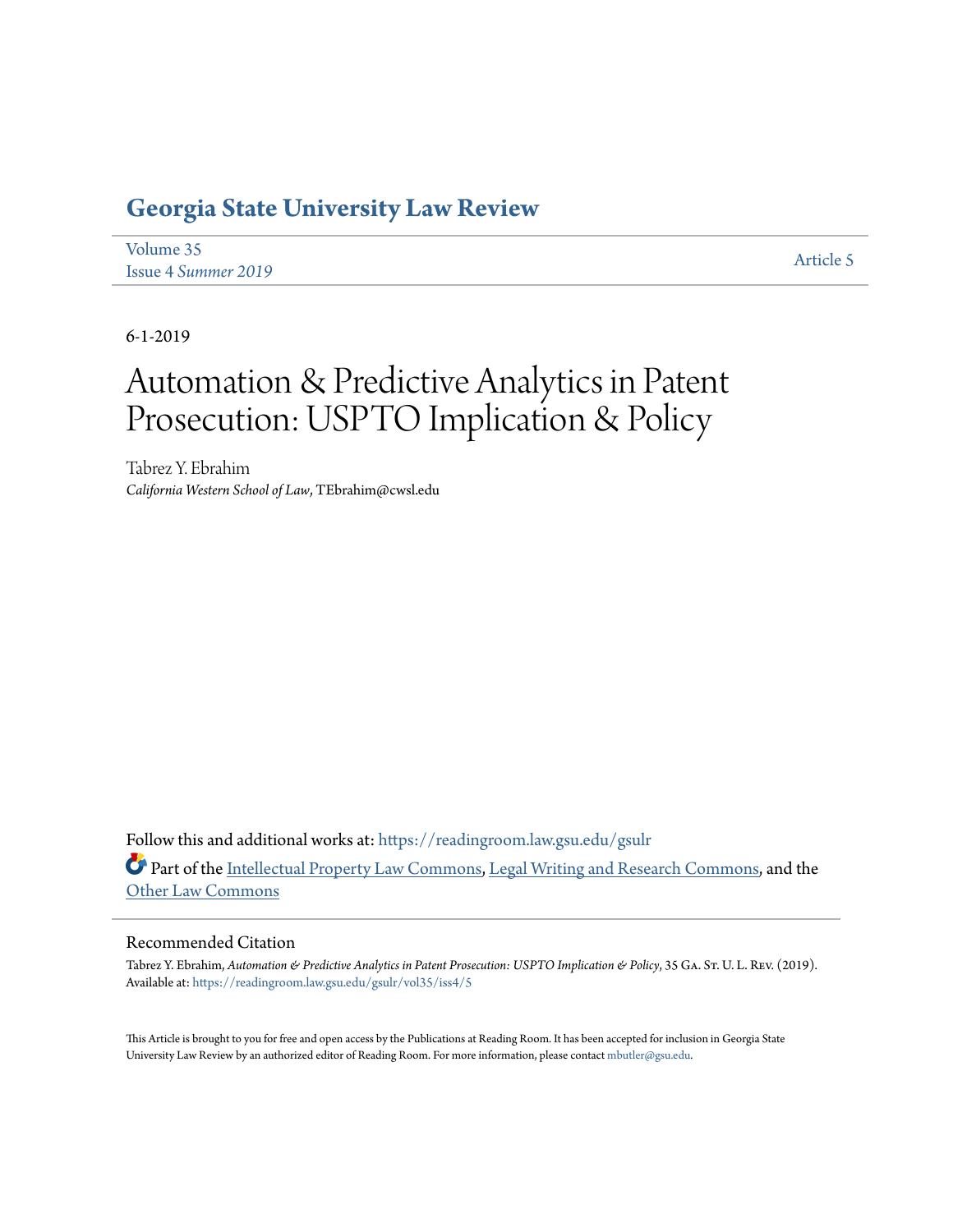# **AUTOMATION & PREDICTIVE ANALYTICS IN PATENT PROSECUTION: USPTO IMPLICATIONS & POLICY**

# **Tabrez Y. Ebrahim\***

### **ABSTRACT**

Artificial-intelligence technological advancements bring automation and predictive analytics into patent prosecution. The information asymmetry between inventors and patent examiners is expanded by artificial intelligence, which transforms the inventor– examiner interaction to machine–human interactions. In response to automated patent drafting, automated office-action responses, "cloems" (computer-generated word permutations) for defensive patenting, and machine-learning guidance (based on constantly updated patent-prosecution big data), the United States Patent and Trademark Office (USPTO) should reevaluate patent-examination policy from economic, fairness, time, and transparency perspectives. By conceptualizing the inventor–examiner relationship as a "patenting market," economic principles suggest stronger efficiencies if both inventors and the USPTO have better information in an artificial-intelligence-driven market. Based on economics of information and institutional-design perspectives, the USPTO should develop a counteracting artificial-intelligence unit in response to artificial-intelligence proliferation.

1

 <sup>\*</sup> Associate Professor of Law at California Western School of Law and a registered U.S. patent attorney. Thanks to the 4th Annual IP Scholars Roundtable at Texas A&M University School of Law and the Georgia State University Law Review Symposium on legal analytics for providing forums to present this article. The Author especially thanks Professor Thomas D. Barton for his helpful input.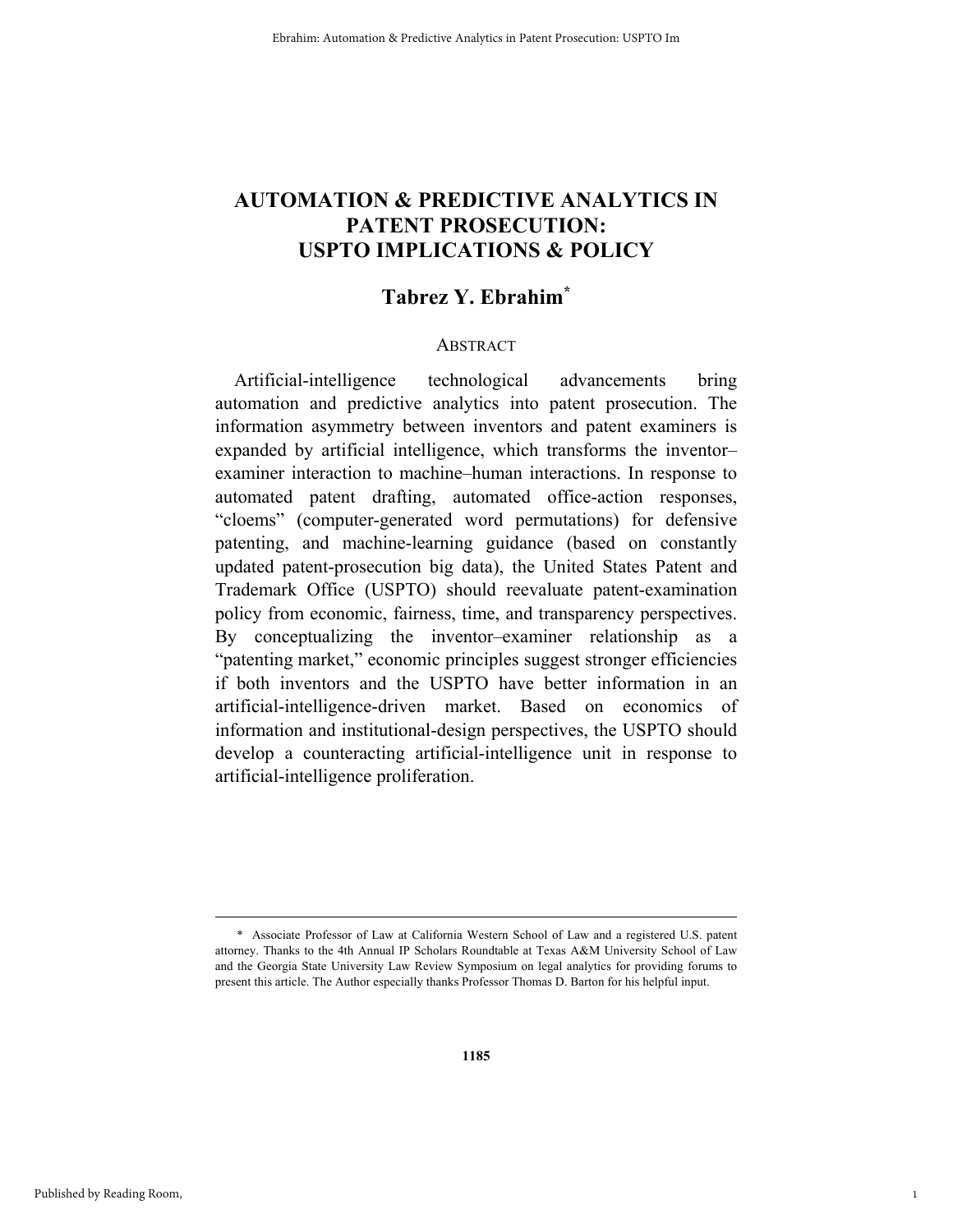# TABLE OF CONTENTS

|    |             | INTRODUCTION                                              |      |
|----|-------------|-----------------------------------------------------------|------|
| I. |             | Artificial Intelligence in Patent Prosecution 1192        |      |
|    |             | A. The Practice of Patent Prosecution & The Inventor-     |      |
|    |             |                                                           |      |
|    |             | B. Automation Applications in Patent Prosecution1195      |      |
|    |             | 1. Automation in Patent Application Drafting &            |      |
|    |             |                                                           |      |
|    |             | 2. Automation for Defensive Patenting 1201                |      |
|    |             | C. Predictive Analytics in Patent Prosecution  1202       |      |
| П. |             | Implications to the Inventor-Examiner Information         |      |
|    |             |                                                           | 1211 |
|    | $A_{\cdot}$ | Inventor-Examiner Information Asymmetry & the             |      |
|    |             |                                                           |      |
|    | B.          | Assumptions of the Inventor-Examiner Information          |      |
|    |             |                                                           |      |
|    |             | C. "Patenting Market" Signaling with Artificial           |      |
|    |             |                                                           |      |
|    |             | 1. General Information Feedback in the "Patenting         |      |
|    |             | Market"                                                   |      |
|    |             | "Patenting Market" with Automation1224<br>2.              |      |
|    |             | 3. "Patenting Market" with Predictive Analytics  1226     |      |
|    |             | 4. "Patenting Market" with Automation $+$                 |      |
|    |             |                                                           |      |
|    |             | III. Policy Considerations & A Reform Proposal 1230       |      |
|    | A.          | Response to Potential Criticism of Artificial             |      |
|    |             |                                                           |      |
|    | $B_{\cdot}$ | USPTO Considerations in Response to the Rise of           |      |
|    |             |                                                           |      |
|    |             | 1. USPTO's Potential Policy Levers1235                    |      |
|    |             | <b>USPTO Initial Response &amp; Early Efforts Are Not</b> |      |
|    |             |                                                           |      |
|    |             | C. Reform Proposal: Counteracting Artificial              |      |
|    |             |                                                           |      |
|    |             |                                                           |      |
|    |             |                                                           |      |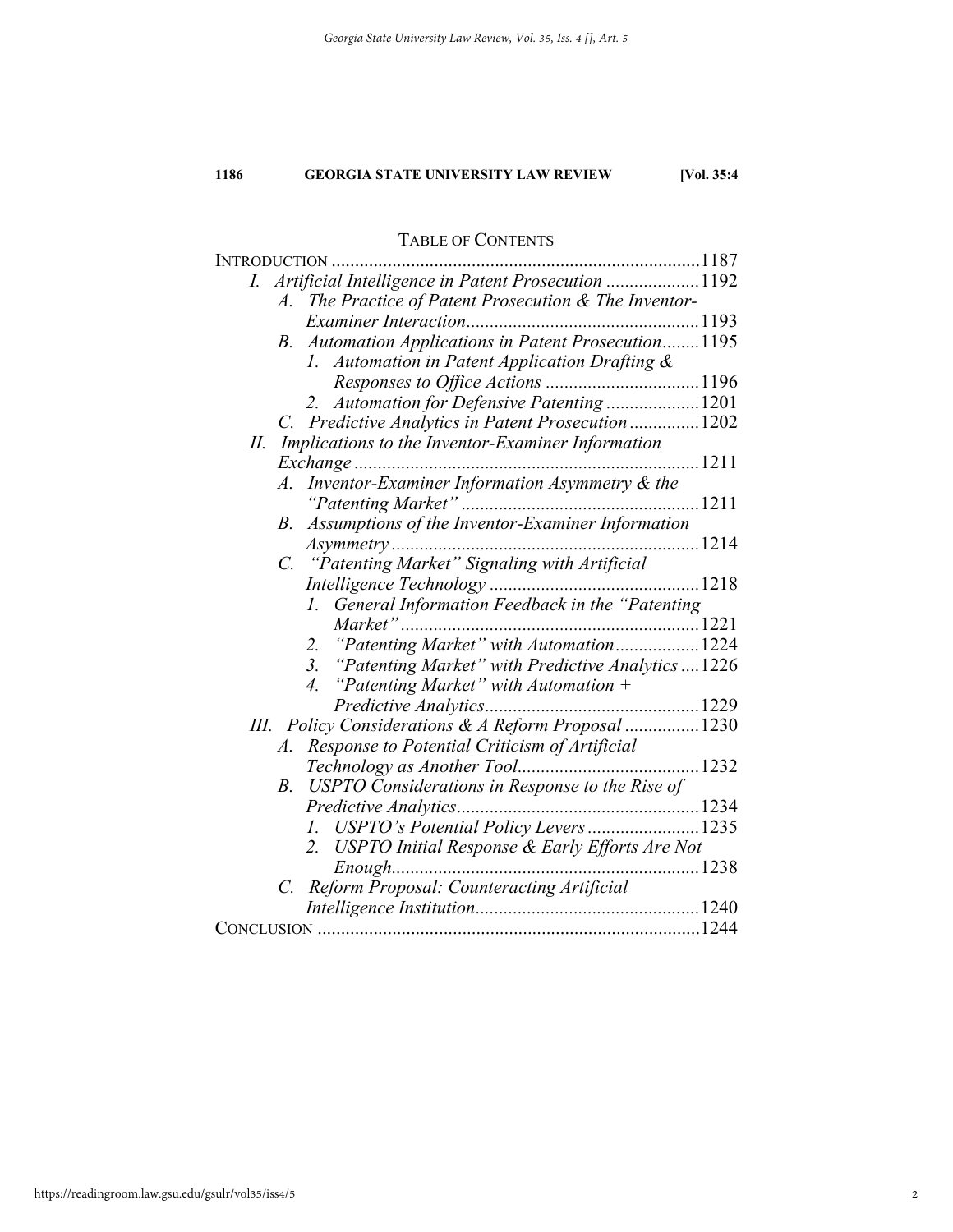### **INTRODUCTION**

Recent technological advances in artificial intelligence have introduced automation and predictive analytics to the practice of patent law. Automation tools and the prediction of outcomes will soon be commonplace, reduce costs, and displace some tasks. Legal scholars and practitioners have begun to write about new statistical methods to predict outcomes in patent litigation, and recently, commercial enterprises began selling statistical analysis capabilities to patent litigators. Yet academic research and commercial offerings have ignored the impact of artificial intelligence and machine learning on patent prosecution, which is the negotiation between inventors and the USPTO for exclusive patent rights for a limited time.

Patent prosecution lies, in part, in writing a patent application in a specific manner and understanding the prior art. Analysis and judgment are important skills for any patent attorney or patent agent who represents the inventor and for any patent examiner. But what if patent-application drafting could be automated? What if a datadriven, predictive approach could navigate the vast volume of patent file histories with demonstrably better accuracy, reliability, and speed than humans and basic search tools? This Article addresses these questions. Recent advancements in automation and predictive analytics will soon be commonplace in patent prosecution. Patent scholars and practitioners need to address the technological, legal, and policy issues of artificial intelligence's impact on patent prosecution.

This Article advances the field of legal analytics with a first look into the technology, implications, and policy considerations in patent law specific to the field of patent prosecution. It undertakes an interdisciplinary perspective and is meant for a diverse audience of artificial intelligence and computer science technologists, patent law scholars, practicing patent attorneys and patent agents at law firms, patent counsel who manage patent prosecution in corporations and universities, patent examiners and the USPTO, and patent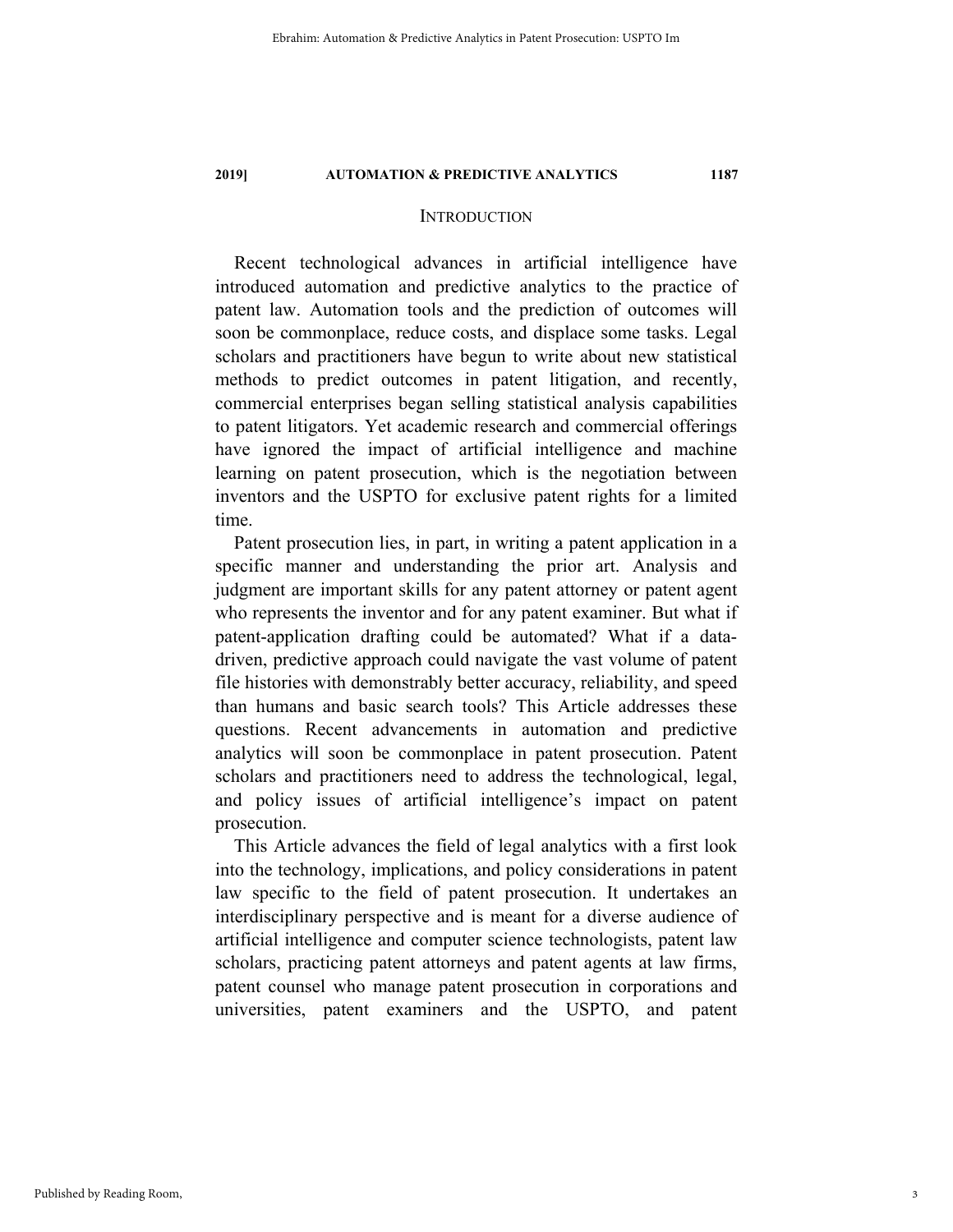policymakers. The underlying premise in this Article is that the impact of artificial-intelligence technology on patent prosecution is profound and requires the USPTO to take proactive measures. Unlike past technological advancements in tools for the invention process, artificial-intelligence technology ushers in a form of omniscience in the patent-prosecution process and disintermediates the patent-prosecution process. The move toward automation and predictive analytics in patent prosecution will undoubtedly decrease reliance on patent legal judgment.

In economic terms, artificial-intelligence technology reduces the transaction costs of acquiring patents. One result is that the private sector, which has more resources for artificial-intelligence technologies, will gain an advantage over the USPTO, which is limited in resources and is run with a factory-like mindset. Another result is that in the private sector, parties with easier access to resources for artificial intelligence will gain a competitive advantage in acquiring patents. Therefore, the economic impact of artificialintelligence technologies will reshape patent law from a policy perspective. The danger in artificial-intelligence technology, particularly predictive analytics that can make predictions from large data sets, is the complex and opaque effects on interactions. Patent-prosecution big data influences behaviors of inventors and patent examiners, and its use during the patent-prosecution process affects the distribution of power.

The behaviors impacted by artificial-intelligence technology can be conceptualized through economic analogies. This Article asserts that artificial-intelligence technology magnifies the information asymmetries between inventors and patent examiners. The concept of information asymmetry was first introduced in economic literature<sup>1</sup> but has been under-studied in patent law scholarship. This Article develops an "economics-of-information" view of how the interaction

 <sup>1.</sup> Lauri Auronen, Asymmetric Information: Theory and Applications 7 (May 21, 2003) (unpublished manuscript),

https://pdfs.semanticscholar.org/cdc1/10d48cfa54659f3a09620d51240f09cf1acc.pdf [https://perma.cc/GZ8U-C6GL].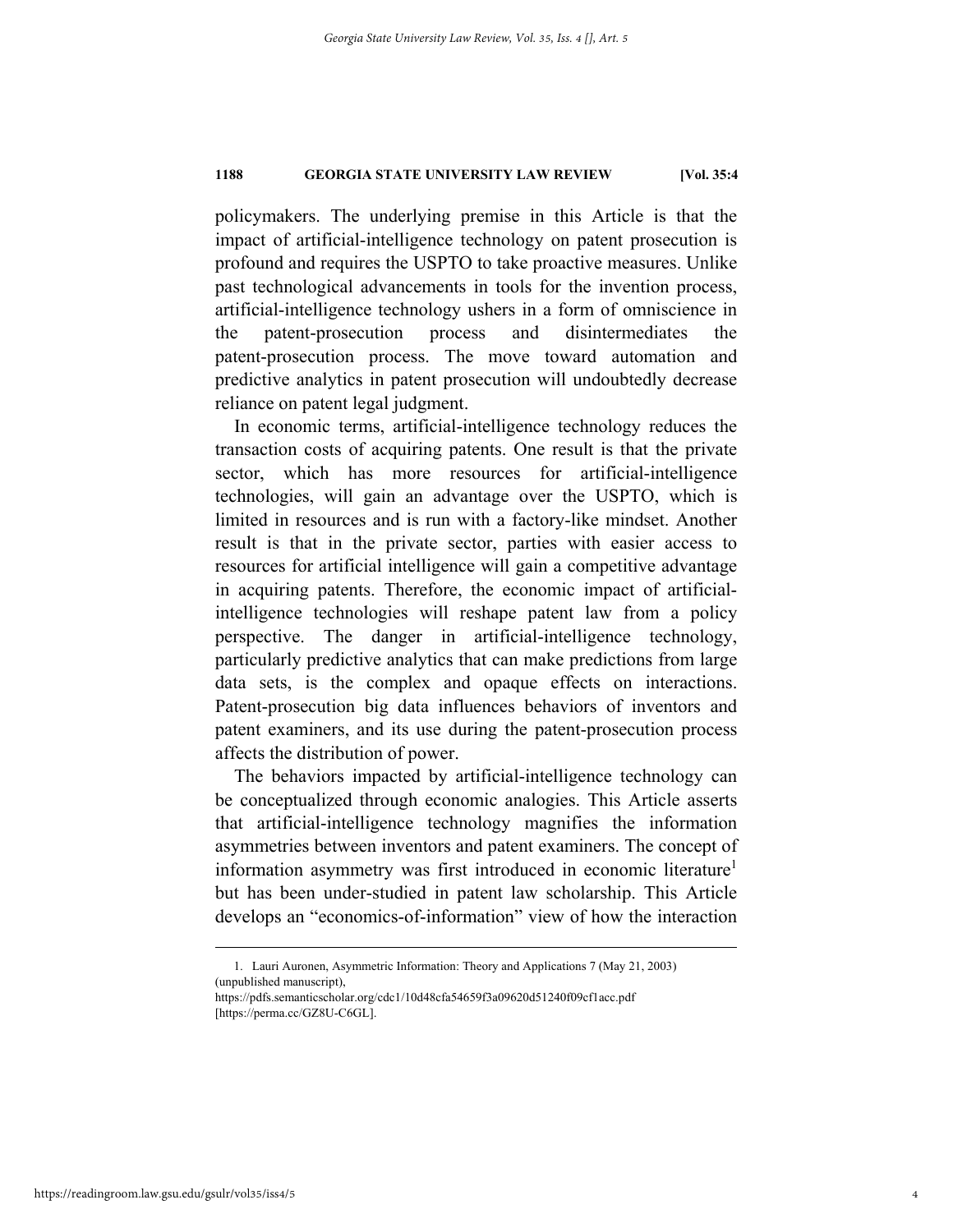between inventors and patent examiners in a patenting market of inventions will evolve in response to artificial-intelligence technology. It assumes a model where patent examiners make patentexamination decisions of filed patent applications based on information signals that an inventor transmits. After an inventor files a patent application, a patent examiner adjusts his or her conditional probabilistic beliefs of patentability.<sup>2</sup> At some point in the patent-prosecution process, an information-signaling equilibrium is generated; however, artificial-intelligence technology disrupts this information-signaling equilibrium by magnifying the information asymmetry between inventors and patent examiners.<sup>3</sup>

This Article proposes that the magnified asymmetries of information between the inventor and patent examiner in the patenting market be reduced through an intermediary counteracting institution. From an institutional-design perspective, the counteracting institution would best serve as a guarantee of artificial-intelligence-technology-generated inventions and would prevent the reduction of the average quality of inventions created by artificial-intelligence technology. The need for a counteracting institution is based on economic-efficiency views and would impact fairness, time, and transparency policy considerations.<sup>4</sup> A proposed artificial-intelligence-technology-specific counteracting institution may lead some patent law scholars to criticize the USPTO's technology-centric views and to argue that patent law should be technology neutral.<sup>5</sup> Nonetheless, in order to address artificialintelligence-technology power imbalances in patent prosecution, the USPTO should consider a departure from a technology-neutral view. The economics-based conceptualization of the patenting market between inventors and patent examiners suggests that counteracting artificial-intelligence institutions would allow both inventors and

 <sup>2.</sup> *See infra* Part II.C.1.

 <sup>3.</sup> *See infra* Part II.C.1.

<sup>4.</sup> *See* Auronen, *supra* note 1, at 9.

 <sup>5.</sup> *See* Dan L. Burk & Mark A. Lemley, *Is Patent Law Technology-Specific?*, 17 BERKELEY TECH.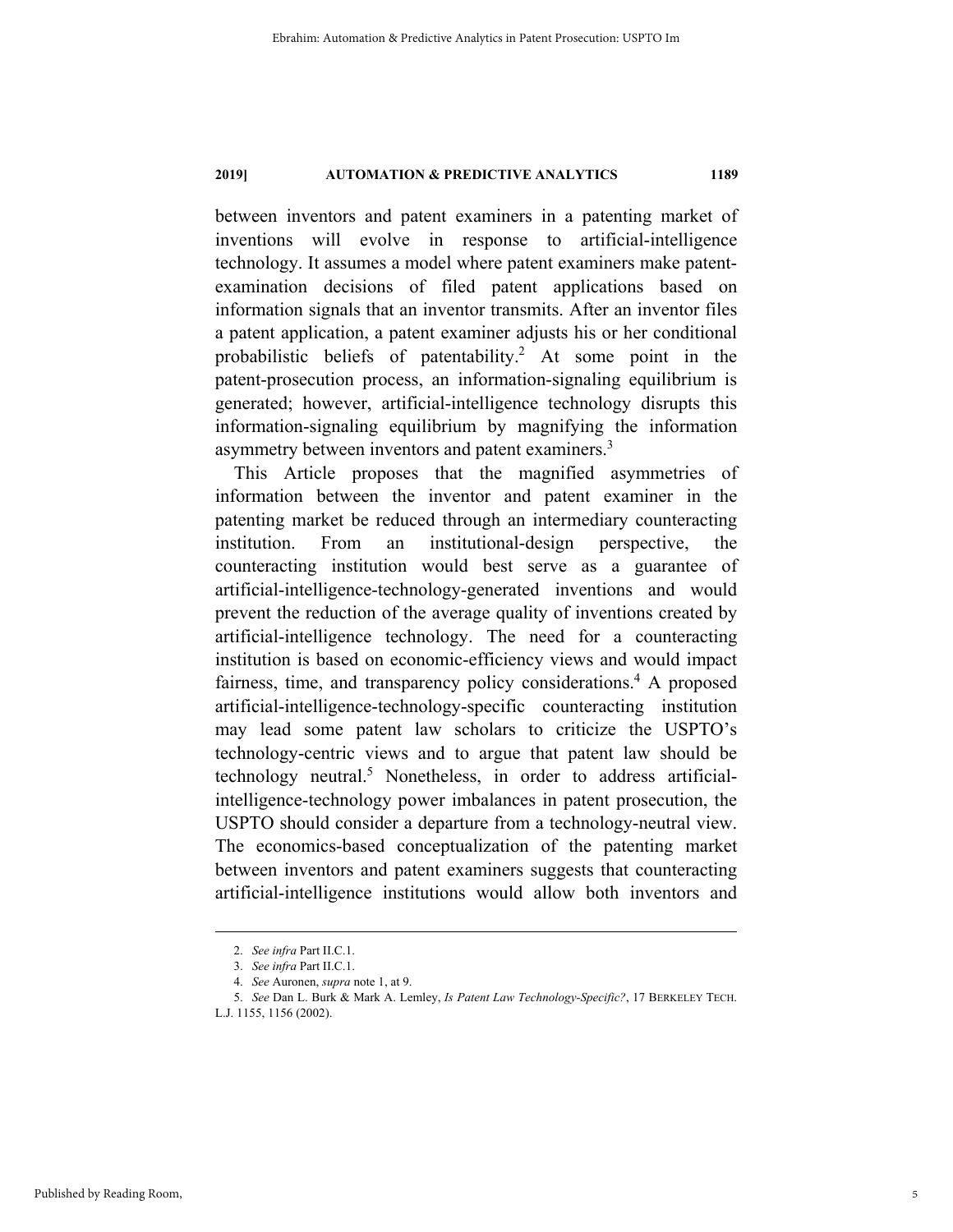patent examiners the same level of information about inventions in a patent-prosecution process that is decreasingly based on human input.<sup>6</sup>

Part I of this Article descriptively introduces the phenomena of artificial intelligence as applied to patent prosecution.<sup>7</sup> Part I further provides an introduction to the practice of patent prosecution and also describes the foundations of automation and predictive analytics in patent prosecution.<sup>8</sup> It provides as examples commercially available automation-software tools for the automation of patent drafting, responses to office actions, and defensive patenting.<sup>9</sup> It describes the use of natural-language processing (NLP) and natural-language generation (NLG) for automation in the patent-prosecution process and the use of machine learning for providing predictive analytics in the patent-prosecution process.<sup>10</sup> It suggests that NLP and NLG can displace some of the art and legal skill of human beings in patent application drafting and that predictive analytics of patent-prosecution big data can displace human judgment in patent prosecution.<sup>11</sup> It presents predictive analytics, which can utilize large and constantly updated patent-prosecution data streams to generate correlations to construct predictive models of particular outcomes based on given conditions.<sup>12</sup> It proposes that machine learning can utilize historical data from patent examination to generate data-driven predictive guidance for revolutionizing the interactions between inventors and patent examiners.<sup>13</sup> The potent combination of predictive analytics and patent-prosecution big data could generate more useful predictive outcomes than patent attorneys, patent agents, or patent analysts who have relied on human-driven hypotheses, elementary models, judgments, hunches, and theories.

 <sup>6.</sup> *See infra* Part II.C.1.

 <sup>7.</sup> *See infra* Part I.

<sup>8.</sup> *See infra* Parts I.A, I.B.

<sup>9.</sup> *See infra* Part I.B.1.

<sup>10.</sup> *See infra* Part I.B.1.

<sup>11.</sup> *See infra* Part I.C.

<sup>12.</sup> *See infra* Part I.C.

<sup>13.</sup> *See infra* Part I.C.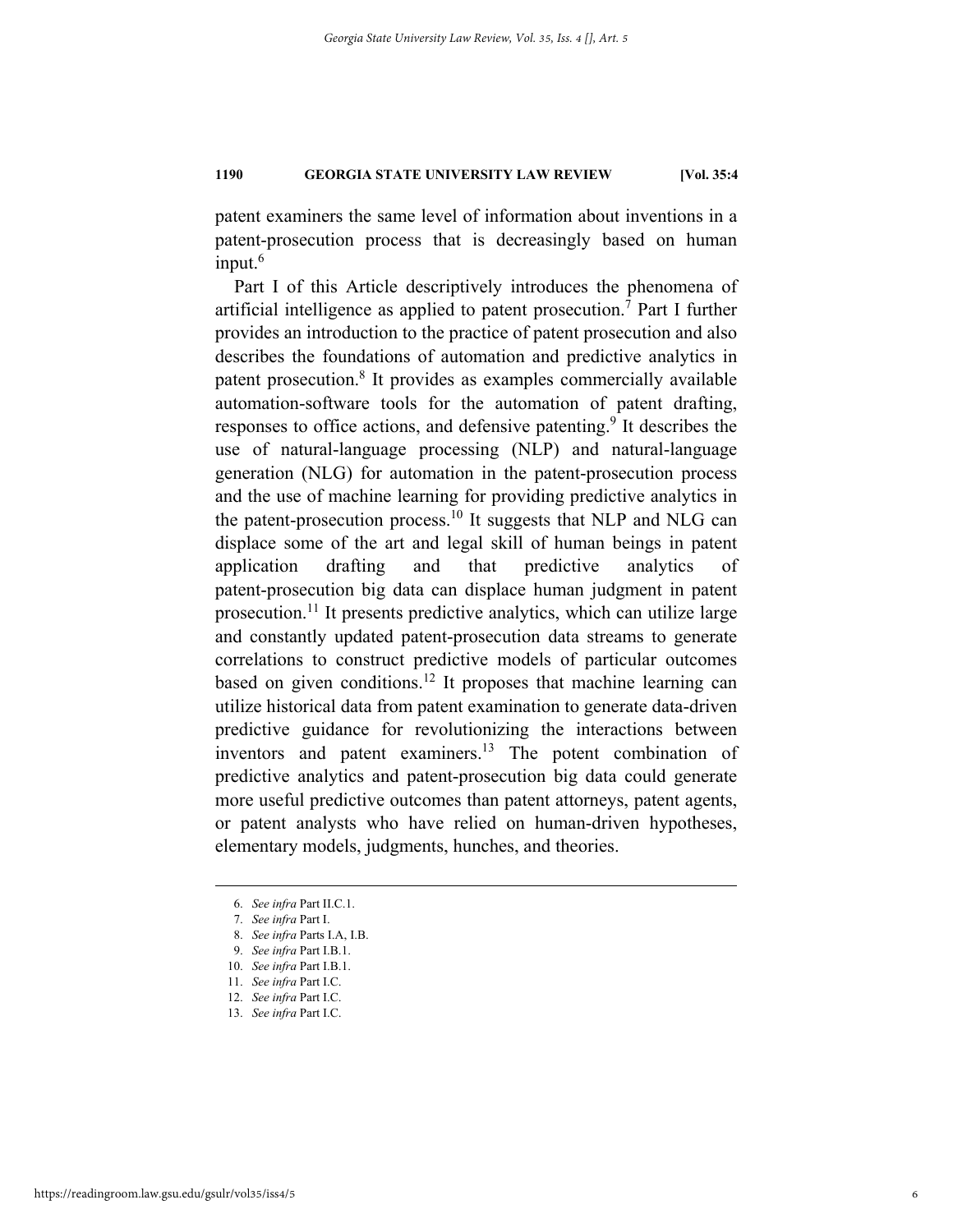Part II considers implications as a result of the phenomena introduced in Part I through an economics-based conceptualization of the inventor–examiner information exchange.<sup>14</sup> It explores the impact of artificial-intelligence technology on the inventor–examiner information asymmetry with a theoretical-patenting-market economic model analogous to the Spence Model of Information Exchange.15 It suggests that the combination of automation and predictive analytics in patent prosecution disrupts signaling equilibrium between inventors and patent examiners by increasing the information asymmetry in the inventor–examiner patenting-market exchange.<sup>16</sup> The model's underlying premise is that patent-prosecution big data will undoubtedly accelerate disintermediation of patent prosecution.<sup>17</sup>

Part III analyzes policy and makes a prescriptive claim.<sup>18</sup> It suggests that the private sector's capabilities will soon outpace those of the USPTO and that attaining patent rights will become more affordable to resource-strong private-sector organizations.<sup>19</sup> From a patent policy standpoint, the complexity, speed, and timescales provided by artificial intelligence to patent prosecution have implications for the patent-prosecution profession in various employment settings, for patent examination, for society, and for the USPTO.<sup>20</sup> The damaging consequences increase the existing information asymmetry between inventors and patent examiners. $2<sup>1</sup>$ Part III proposes that the advent, adoption, and proliferation of artificial-intelligence technology among inventors and corporations necessitates that the USPTO reevaluate patent policy from economics, fairness, time, and transparency perspectives.<sup>22</sup> Part III proposes a counteracting institution at the USPTO to decrease the

 <sup>14.</sup> *See infra* Part II.

<sup>15.</sup> *See infra* Part II.A.

 <sup>16.</sup> *See infra* Part II.A.

 <sup>17.</sup> *See infra* Part II.C.

 <sup>18.</sup> *See infra* Part III.

 <sup>19.</sup> *See infra* Part III.B.1.

 <sup>20.</sup> *See infra* Part III.

 <sup>21.</sup> *See infra* Part II.C.4.

 <sup>22.</sup> *See infra* Part III.B.1.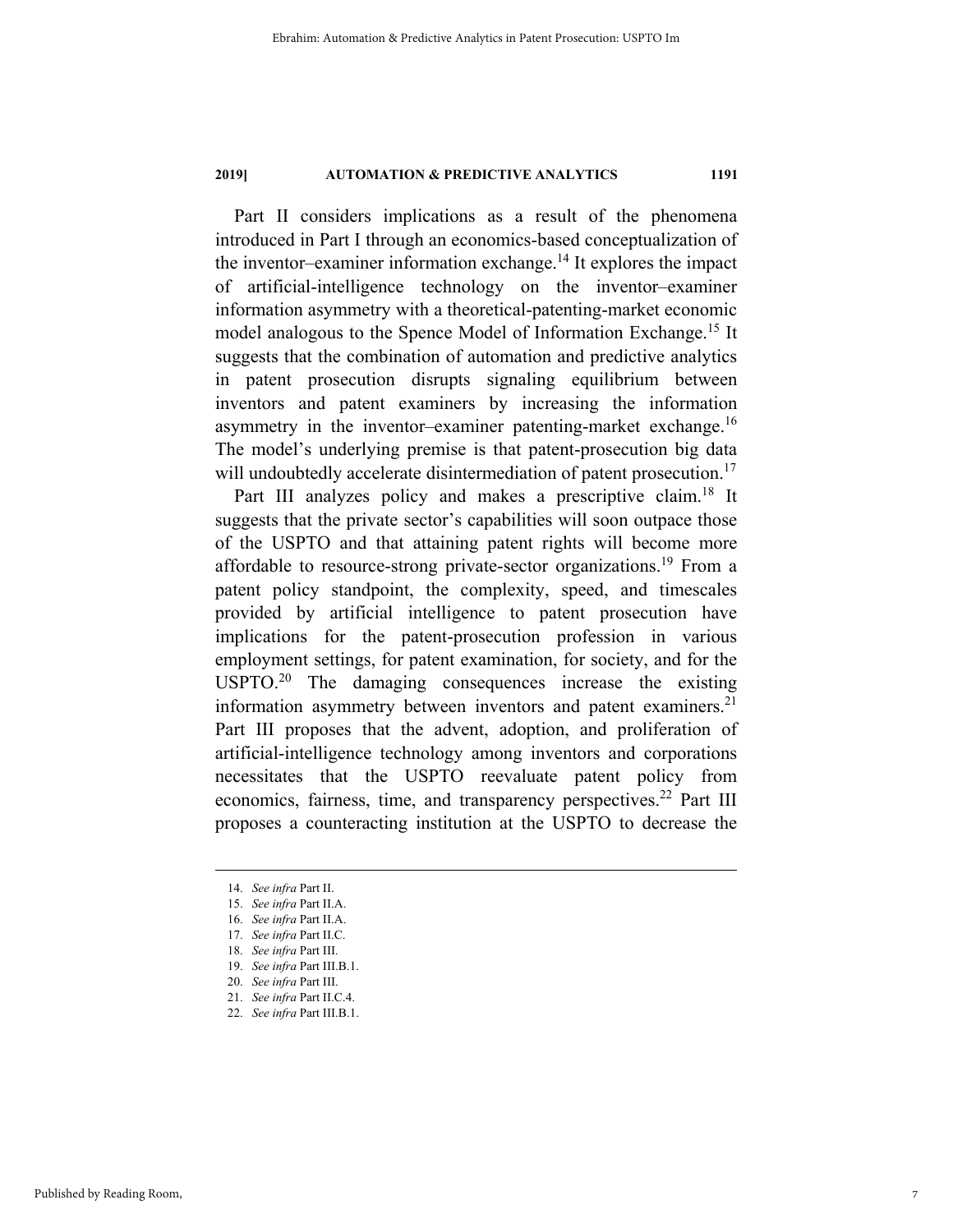information asymmetries in the inventor–examiner patenting-market exchange that are caused by artificial-intelligence technologies.<sup>23</sup> The final section provides a conclusion.24

The Article advances research in legal analytics. It provides the first academic perspective of artificial intelligence specific to patent prosecution with five major points. First, it conceptualizes and parallels the inventor–examiner information exchange during patent prosecution toward the Spence Model of Information Exchange. Second, in applying the Spence Model of Information Exchange, it suggests that automation of patent application drafting and responses to office actions do not affect the conditional probabilities of patent examiners toward patentability. Third, it suggests that predictive analytics and the combination of automation with predictive analytics in patent prosecution impact the conditional probabilities of patent examiners toward patentability. Fourth, it concludes that implementation of artificial-intelligence technology as a prescreening tool in the USPTO is a good first step toward assessing patent applications for patent-examination formalities and for reducing a patent examiner's workload of computer-generated patent applications that overload the USPTO. Fifth, it proposes that the USPTO create a counteracting artificial-intelligence institution that serves as an assessor and as a guarantee of artificial-intelligencecreated patent applications and prior art.

# *I. Artificial Intelligence in Patent Prosecution*

The art of being a patent attorney or a patent agent<sup>25</sup> lies, in part, in understanding how to navigate science, technology, and law. In doing

 <sup>23.</sup> *See infra* Part III.C.

 <sup>24.</sup> *See infra* CONCLUSION.

 <sup>25.</sup> U.S. PATENT & TRADEMARK OFFICE, OFFICE OF ENROLLMENT & DISCIPLINE, GENERAL REQUIREMENTS BULLETIN FOR ADMISSION TO THE EXAMINATION FOR REGISTRATION TO PRACTICE IN PATENT CASES BEFORE THE UNITED STATES PATENT AND TRADEMARK OFFICE § 11.6(b) (Oct. 2018) (specifying that any citizen who is not an attorney may be registered as a patent agent to practice before the USPTO); David Hricik, *Patent Agents: The Person You Are*, 20 GEO. J. LEGAL ETHICS 261, 262–63 (2007) (stating that "[p]atent agents are nonlawyers who have passed the patent bar," and although they have not taken three years of legal education, are "equally qualified in the eyes of the [USPTO] to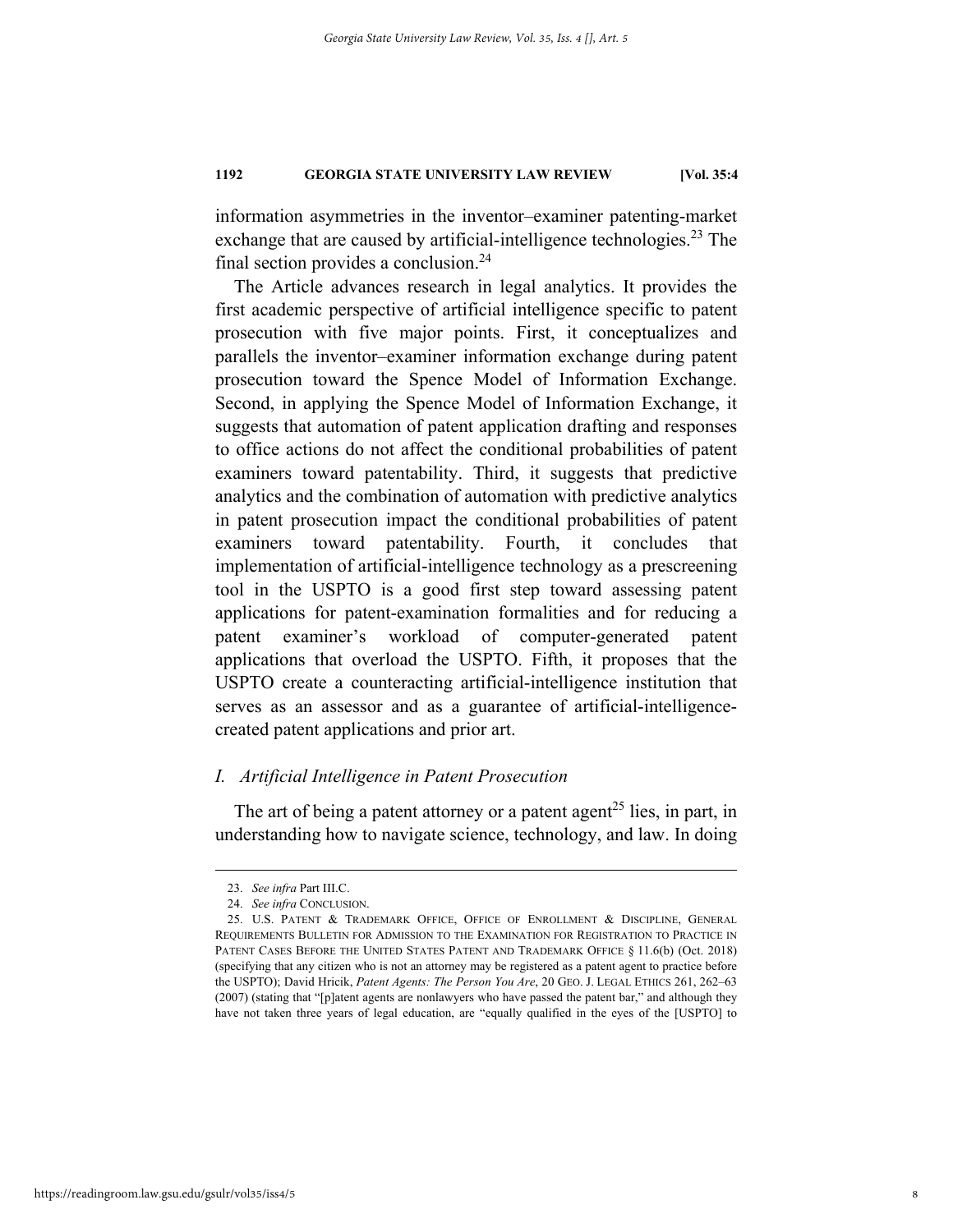so, a patent attorney or a patent agent helps inventors translate their inventions concerning the physical world into words and sentences that meet statutory requirements in a patent application and have potential for business value.<sup>26</sup> This translation aspect involves a unique art and technique of crafting a patent application into "patent speak" and involves a methodological and mechanical process of characterizing an invention into a format that is easy to assess by the USPTO.<sup>27</sup> Although some aspects of the patent-application drafting process require the skill of a patent attorney or a patent agent, many aspects can be aided or replaced by artificial-intelligence technology.28 Similarly, although some analysis and judgment is necessary for a patent attorney or a patent agent to prepare a response to a patent examiner's rejections and objections, many aspects of an office-action response can be automated by artificial-intelligence technology.29 The practice of patent prosecution conducted by patent practitioners—patent-application drafting and responses to office actions—can be automated for the many aspects that do not require human judgment, hunches, and rules of thumb.<sup>30</sup>

# *A. The Practice of Patent Prosecution & The Inventor–Examiner Interaction*

Patent prosecution can better be described as patent acquisition, which occurs shortly after the time of the invention and determines whether the U.S. government will grant the inventor a patent.<sup>31</sup> The

prosecute patents" and may be better trained than lawyers in communicating with inventors and drafting patent applications due to more recent technical education than a recent law school graduate).

 <sup>26.</sup> Lisa Kennedy, *Patent Agents: Non-Attorneys Representing Inventors Before the Patent Office*, 49 ADVOC. 21, 21 (2006).

 <sup>27.</sup> Leo R. Reynolds, *Intellectual Property Assets*, *in* 1 MASS. CONTINUING LEGAL EDUC., INC. § 4.2 (Lawrence H. Gennari ed., 2005).

 <sup>28.</sup> KAY FIRTH-BUTTERFIELD & YOON CHAE, WORLD ECON. FORUM CTR. FOR THE FOURTH INDUS. REVOLUTION, ARTIFICIAL INTELLIGENCE COLLIDES WITH PATENT LAW 5 (2018), http://www3.weforum.org/docs/WEF\_48540\_WP\_End\_of\_Innovation\_Protecting\_Patent\_Law.pdf [https://perma.cc/U4YU-H28E].

 <sup>29.</sup> *Id.*

 <sup>30.</sup> *Id.*

 <sup>31.</sup> Greg Reilly, *Decoupling Patent Law*, 97 B.U. L. REV. 551, 554 (2017).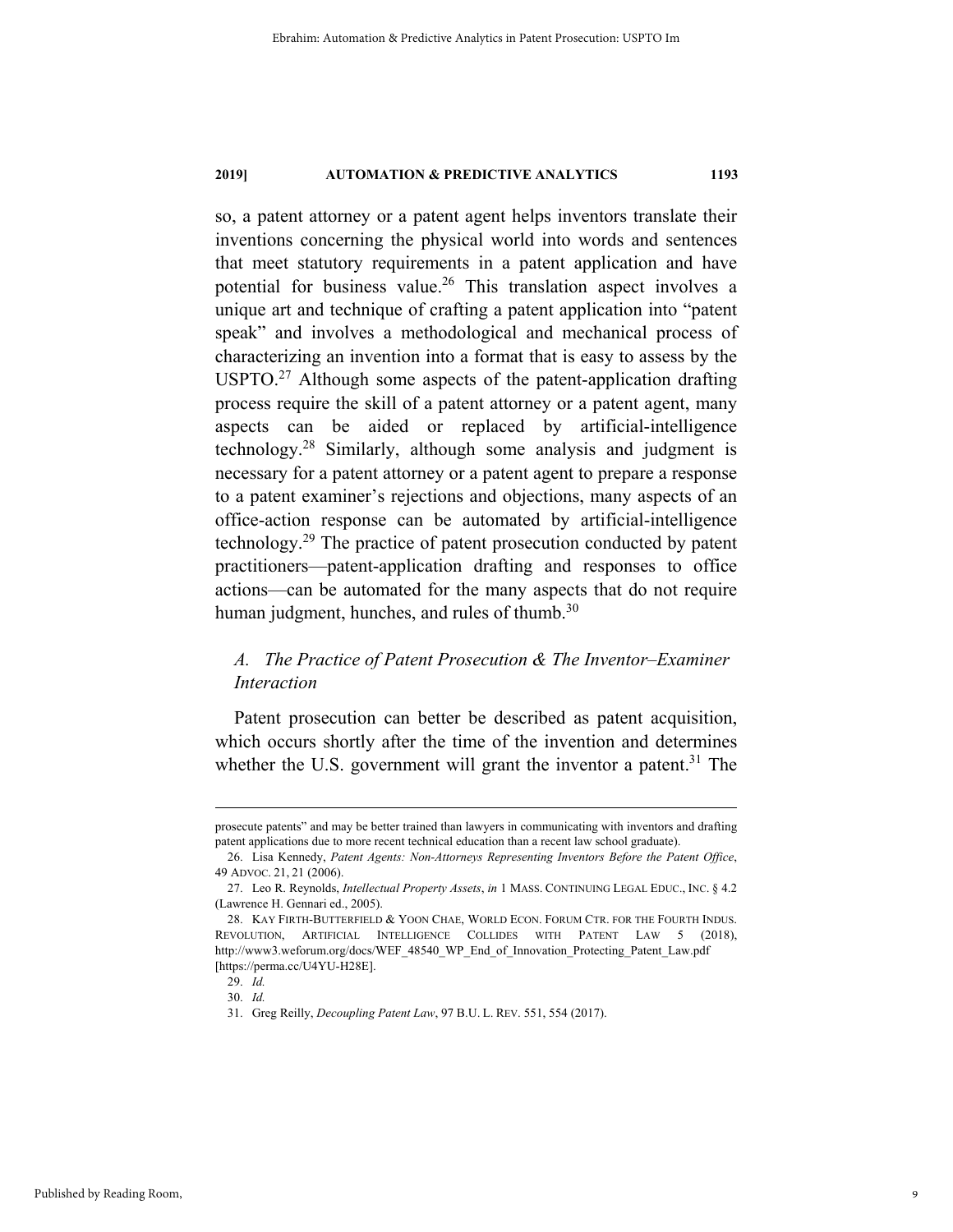patent-prosecution process<sup>32</sup> starts with an inventor filing a patent application, which is evaluated by a patent examiner at the USPTO to determine whether the patent application meets the requirements of the Patent Act and thus merits the award of a patent.<sup>33</sup> A patent examiner determines whether the statutory patentability requirements are met before determining whether to issue a patent.<sup>34</sup> Unlike patent litigation, which is adversarial, the acquisition of patent rights has been considered an iterative negotiation of patent rights between a patent examiner and a patent applicant, who typically begins the negotiation process seeking the broadest possible scope.<sup>35</sup>

The art of negotiating with the USPTO to obtain patent protection has been considered to be a rhythmic, structured, and constant clockwork that can be undertaken without much human interaction. 36 Although the patent-application drafting process can involve complexity that meets legal and substantive requirements while telling a story of the inventive concept, $37$  much of patent-application

 33. CAITLAIN DEVEREAUX LEWIS & KATHRYN B. ARMSTRONG, CONG. RESEARCH SERV., R44962, PATENT LAW: A PRIMER AND OVERVIEW OF EMERGING ISSUES 2 (2017) (summarizing patent prosecution as an administrative process for acquiring a patent from the USPTO).

 35. Jaron Brunner, *Patent Prosecution as Dispute Resolution: A Negotiation Between Applicant and Examiner*, 2014 J. DISP. RESOL. 7, 7–8 (2014).

 37. RONALD D. SLUSKY, INVENTION ANALYSIS AND CLAIMING: A PATENT LAWYER'S GUIDE 5–9 (2007) (describing the central theme of patent application as using a problem-solution paradigm to

 <sup>32.</sup> Christopher Buccafusco & Jeanne C. Curtis, *The Design Patent Bar: An Occupational Licensing Failure* 2 (Cardozo Legal Studies, Research Paper No. 565, 2018), https://ssrn.com/abstract=3245319 [https://perma.cc/DCD7-E23M] (noting that patent "prosecution" requires that attorneys or agents be members of the USPTO's patent bar, which requires passing the patent bar exam that tests USPTO rules and procedures; suggesting that there are 43,000 registered patent attorneys and agents in the U.S. that can prosecute patent applications, but that the number of actively participating members that prosecute patent applications is likely closer to 25,000); Christi J. Guerrini, *The Decline of the Patent Registration Exam*, 91 NEB. L. REV. 325, 328 (2013) (stating that patent prosecution is unique in that it allows nonlawyers to practice in the field and is the one field of law that conditions entry into the field upon passage of an exam—other than a state bar exam—to ensure that all individuals who practice patent prosecution before the USPTO can competently prepare and prosecute patent applications).

<sup>34</sup>*. See* Reilly, *supra* note 31, at 557.

 <sup>36.</sup> Carlo Cotrone, *'Patent Prosecutor' or 'IP Counselor'?: Clients and Practitioners Should Choose Wisely*, IPWATCHDOG (Aug. 6, 2017), https://www.ipwatchdog.com/2017/08/06/patentprosecutor-ip-counselor-choose-wisely/id=86443/ [https://perma.cc/4PAT-BSSV] (suggesting that patent prosecution has negative stereotypes in the legal profession for being formulaic and methodical and not requiring skills from a law degree or legal writing courses; further noting that the measure of success in patent prosecution is for practitioners to get a notice of allowance when instead, the goal should be to provide real-world value to clients' business with counseling guidance).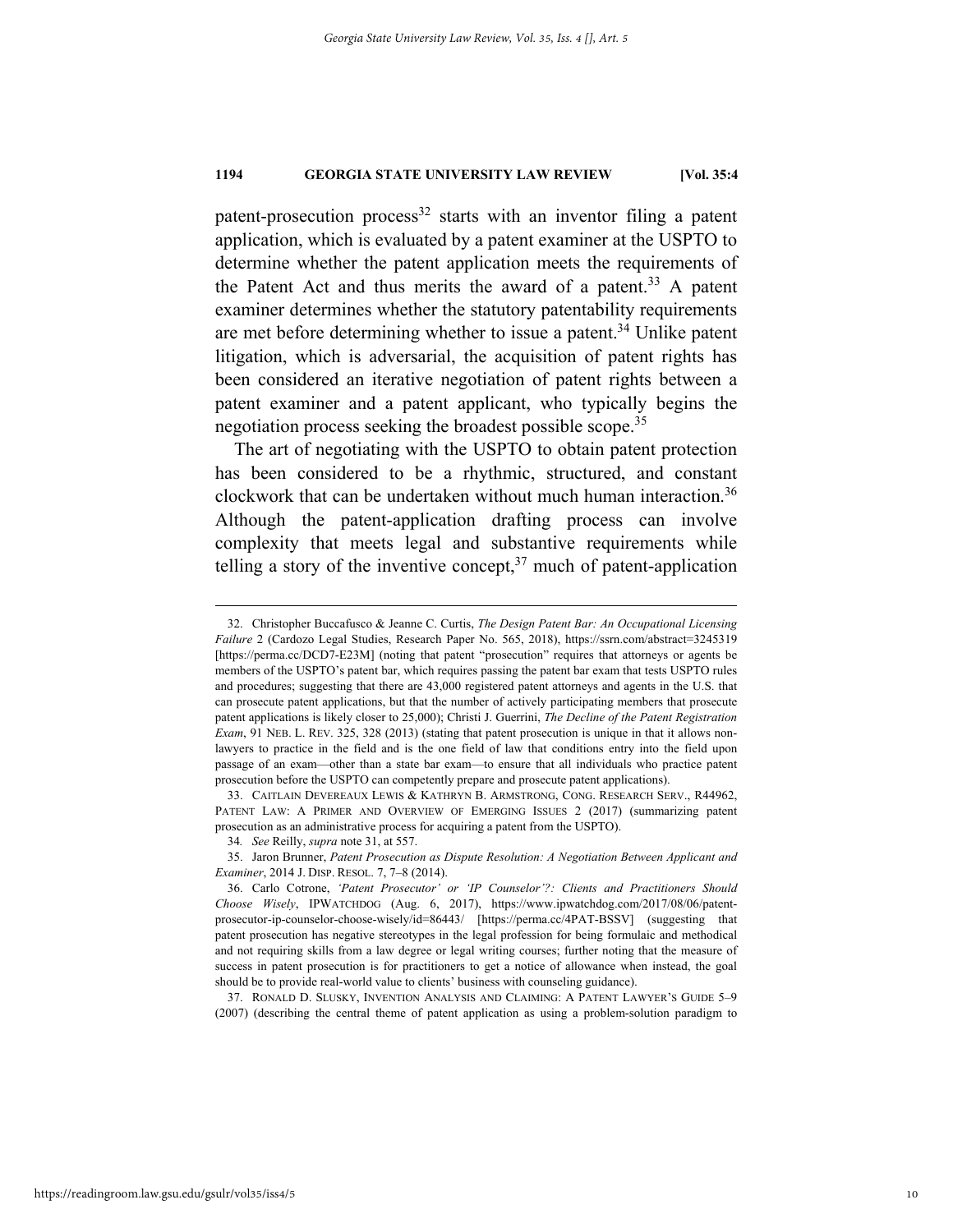drafting is standardized and mechanized technical writing.<sup>38</sup> The patent-examination process at the USPTO is a systematic and well-determined workflow, where quality control is emphasized and examiners are allocated fixed amounts of time to complete examination.<sup>39</sup>

#### *B. Automation Applications in Patent Prosecution*

The practice of patent prosecution, much like other legal practices, is subject to transformation by the rapid rise of artificial-intelligence technologies. The promise of artificial intelligence for law practice lies in the automation of previously manual processes (automation) $40$ and in the analytical management process of extracting actionable knowledge from data (predictive analytics). $41$  Artificial-intelligence technology, which can learn and adapt in dynamic environments,  $42$ can draft and review documents or sift through data to predict outcomes in the practice of law generally<sup>43</sup>—and also in the practice of patent prosecution specifically. "LegalTech," which is defined as the use of technology and software to provide legal services,  $44$  is

40. *See supra* Part I.B.

identify the "inventive concept" before drafting patent claims and writing the patent specification).

 <sup>38.</sup> Patrick D. Kelly, *Drafting a Patent Application*, THE BENT TAU BETA PI, Fall 2002, at 17, 17, 19–23, https://www.tbp.org/pubs/Features/F02Kelly.pdf [https://perma.cc/DF8W-XFGB] (indicating that there is standardization to the format of a utility application with the same headings and subheadings, such as: government support, fields of invention, background of the invention, summary of the invention, brief description of the drawings, detailed descriptions, and claims).

 <sup>39.</sup> Iain M. Cockburn, Samuel Kortum & Scott Stern, *Are All Patent Examiners Equal? Examiners, Patent Characteristics, and Litigation Outcomes*, *in* PATENTS IN THE KNOWLEDGE-BASED ECONOMY 19, 23–24 (Wesley M. Cohen & Stephen A. Merrill, eds., 2003) (describing the operation of the USPTO as: being staffed by over 3,000 patent examiners, more than 6,000 total full-time equivalent employees, 235 "Art Units" of examiners in closely related technology areas, over 160,000 patent approvals per year, and generating nearly \$1 billion in revenue per year from fees and other revenue streams).

 <sup>41.</sup> Jonathan Marciano, *Automating the Law: A Landscape of Legal AI Solutions*, TOPBOTS (June 10, 2017), https://www.topbots.com/automating-the-law-a-landscape-of-legal-a-i-solutions/

<sup>[</sup>https://perma.cc/ZL6P-E8TQ]; *Patent Services*, TECHPATS, https://www.techpats.com/patent-services/ [https://perma.cc/DZ7M-FFHP] (last visited Feb. 5, 2019); *see infra* Part II.C.

 <sup>42.</sup> Tabrez Y. Ebrahim, *Data-Centric Technologies: Patent and Copyright Doctrinal Disruptions*, 42 NOVA L. REV. (2019).

<sup>43</sup>*. See* Marciano, *supra* note 41.

 <sup>44.</sup> Eva Hibnick, *What is Legal Tech?*, L. INSIDER BLOG (Sept. 7, 2014) (copy on file with Georgia State University Law Review); Mary Juetten, *The Future of Legal Tech: It's Not as Scary as Lawyers Think*, FORBES (Feb. 19, 2015, 10:00 AM), https://www.forbes.com/sites/maryjuetten/2015/02/19/legal-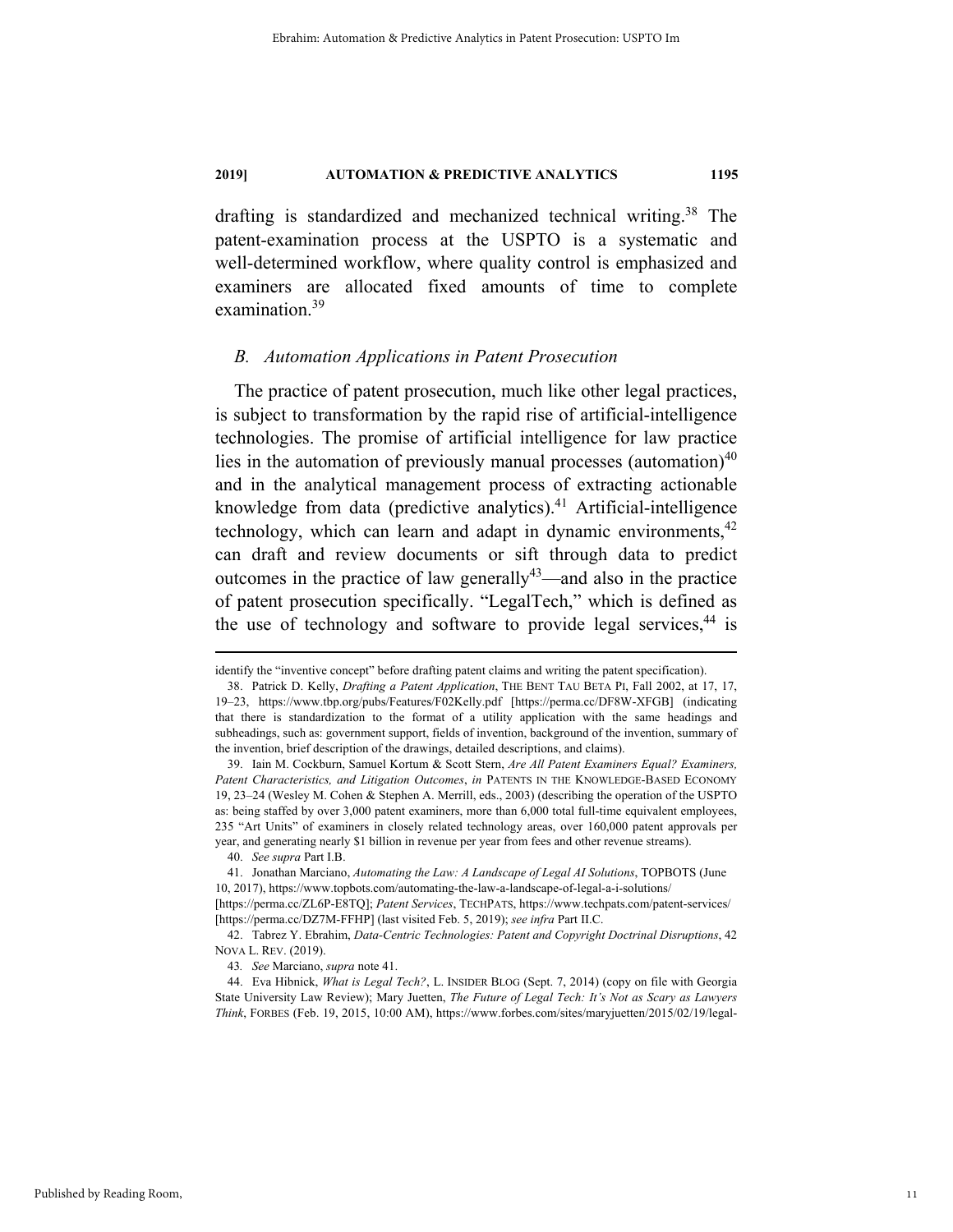disrupting the practice of  $law<sup>45</sup>$  and now is disrupting patentprosecution practice.46

# *1. Automation in Patent Application Drafting & Responses to Office Actions*

Technological development has facilitated a trend toward automation in the patent-prosecution profession. $47$  To illustrate the pervasive effect, examples can be drawn from different aspects of patent prosecution. For example, there are several ways where the practice of patent prosecution can be impacted by automation.<sup>48</sup> Inventors could use automation technology for preparing the patent application by a patent attorney or a patent agent. Competitors' use of automation tools could impact patent prosecution, such as by automating generation of potential prior art for defensive patenting purposes.

tech-or-tech-legal/#21a67983257d [https://perma.cc/Q8RL-VZBN]; Basha Rubin, *Is the Legal Tech Boom Over? It Hasn't Even Begun*, FORBES (Aug. 12, 2014, 12:00 PM), https://www.forbes.com/sites/basharubin/2014/08/12/is-legal-tech-boom-over-it-hasnt-even-

begun/#26f353864400 [https://perma.cc/ZP85-DL4J]; Basha Rubin, *Legal Tech Startups Have a Short History and a Bright Future*, TECHCRUNCH (Dec. 6, 2014), https://techcrunch.com/2014/12/06/legaltech-startups-have-a-short-history-and-a-bright-future/ [https://perma.cc/5DVF-HAV9].

 <sup>45.</sup> Catalyst Investors, *LegalTech is Primed for Growth Investments*, ROSS BLOG (Dec. 1, 2017), https://rossintelligence.com/legaltech-growth-investments/ [https://perma.cc/E6BX-AKZP] (describing LegalTech as transforming the legal services industry due to: "[u]nbundling of legal services, thus incentivizing legal firms to earn fees through bespoke services rather than through routine tasks[; i]nhousing of legal work by general counsel[; d]ecreasing number of junior attorneys leading to lower attorney leverage (attorneys per partner) [; i]ncreasing adoption of alternative fee arrangements[; o]utsourcing of legal work to offshore and alternative legal services providers, in turn driving greater transparency and efficiency[; and i]ncremental automation, especially that enabled by AI and big data"); Sarah Garber, *The Third Wave: Why Big Data is the Future of Legal Tech*, IPWATCHDOG (Aug. 9, 2016), https://www.ipwatchdog.com/2016/08/09/big-data-future-legal-tech/id=71675/ [https://perma.cc/L9CU-9ZWM].

 <sup>46.</sup> Joel Nägerl et al., *Artificial Intelligence: A Game Changer for the Patent System*, IAM (Sept. 25, 2018), https://www.iam-media.com/artificial-intelligence-game-changer-patent-system [https://perma.cc/3GGX-PHWZ].

 <sup>47.</sup> *Id.* 

 <sup>48.</sup> *Top Five Ways Artificial Intelligence Can Improve Patent Prosecution*, LEXISNEXIS IP (Feb. 2, 2017), https://www.lexisnexisip.com/knowledge-center/top-five-ways-artificial-intelligencecan-improve-patent-prosecution/ [https://perma.cc/SZ3S-3TW4].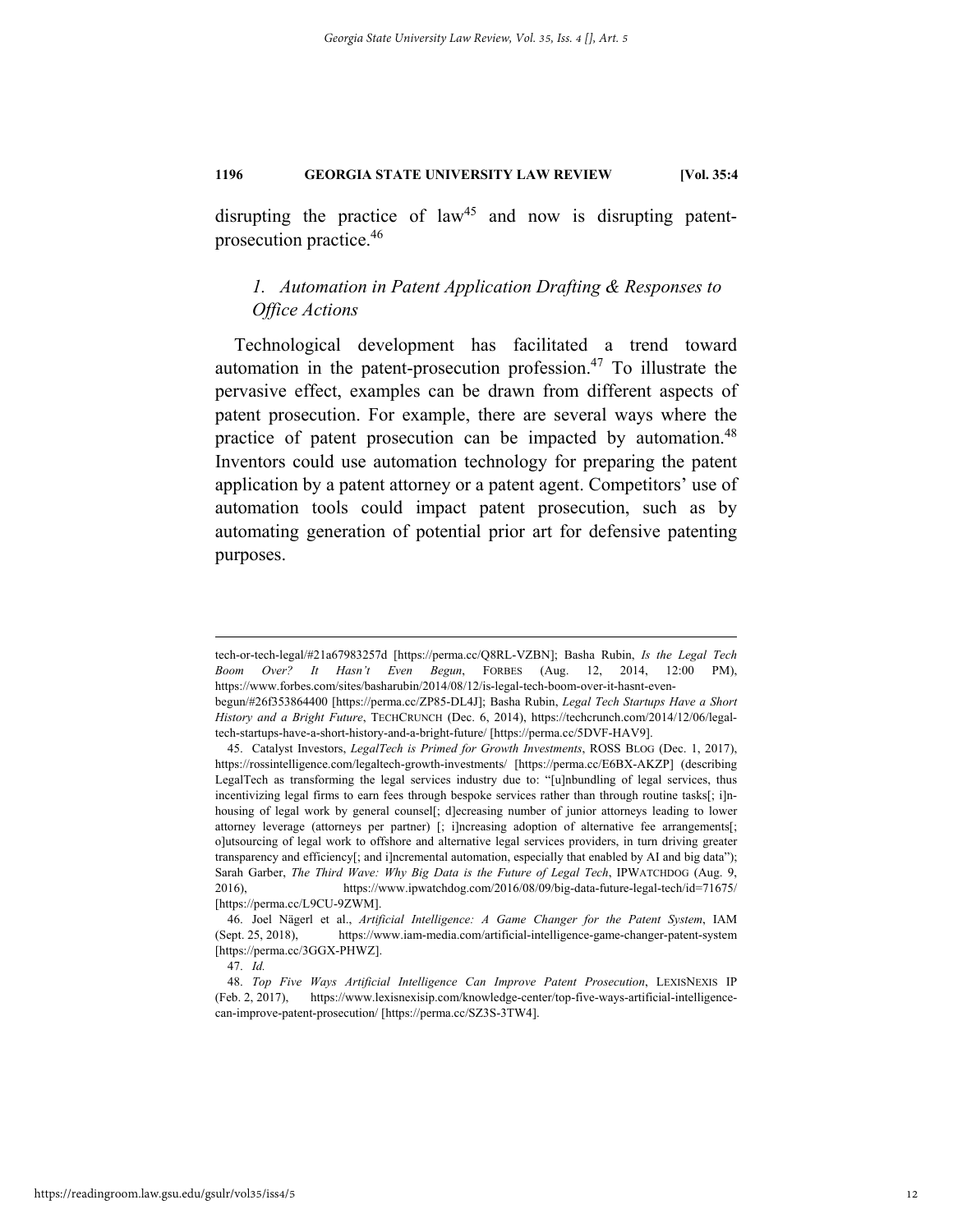LegalTech startups have developed technological solutions for automation of patent-application drafting.<sup>49</sup> Specifio provides automated patent drafting for software-related inventions and can transform a single set of method patent claims developed by a practitioner into a first draft of a patent application within minutes.<sup>50</sup> TurboPatent is a cloud-based tool that automates the patentapplication-production and prosecution process via a proprietary AI-powered drafting tool.<sup>51</sup> ANAQUA Studio<sup>TM</sup> provides patent-drafting tools that reduce drafting time by 50%, analyze patent drafts for statutory requirements, and display identified defects. $52$ Inventors have also obtained issued patents directed to automation of

 <sup>49.</sup> *See* SPECIFIO, https://specif.io [https://perma.cc/EY46-LBYC] (last visited Mar. 11, 2019) (mentioning that a patent attorney or patent agent writes a single set of method claims, which serves as the foundation of the auto-generation process that processes the method claims and returns a first draft of patent application in minutes; further stating that an initial three pages of a claim set by a patent practitioner will yield a twenty-five-page first draft by its automated system, and then only requires minimal post-edits, such as adding specific examples or any unclaimed details or any additional figures by the practitioner that are the equivalent of five pages).

 <sup>50.</sup> David Hricik, *Augmented Patent Drafting and Ethics*, PATENTLY-O (June 8, 2017), https://patentlyo.com/hricik/2017/06/augmented-patent-drafting.html [https://perma.cc/G6SR-WKW4]; David Hricik, *Machine Aided Patent Drafting: A Second Look*, PATENTLY-O (Aug. 25, 2017), https://patentlyo.com/hricik/2017/08/machine-patent-drafting.html [https://perma.cc/72PV-B4CE] (summarizing the use of Specifio as requiring five minutes of attorney time to prepare a first draft of a patent application after submitting one patent claim to the automated system, rather than the manual method of fifteen to twenty hours of drafting time); Chelsey Lambert, *Specif.io Review: Automated Patent Drafting for Attorneys and Agents*, LEXTECHREVIEW (May 28, 2018), https://lextechreview.com/specif-io-review-automated-patent-drafting/ [https://perma.cc/G6B8-ELZ6] (clarifying that Specifio's users provide input on the initial part of the patent drafting process and Specifio automates the mechanical writing process, resulting in a complete specification and formal figures within minutes); SPECIFIO, *supra* note 49.

 <sup>51.</sup> *See* Taylor Soper, *This Startup Just Launched Software to Automate Patent Application Process*, GEEKWIRE (Apr. 23, 2015, 9:36 AM), https://www.geekwire.com/2015/for-patent-attorneys-thisstartup-just-launched-software-to-automate-patent-application-process [https://perma.cc/N75M-LHPF]; TURBOPATENT, https://turbopatent.com [https://perma.cc/LNG7-FQ6V] (last visited Mar. 11, 2019) (allowing for syncing drawings and invention descriptions, resulting in creating a patent application in less than half of the time that it takes to draft a patent application by hand via incorporating patent drafting best practices, NLP, built-in validations, built-in drawing tools, and customized library of invention drawings; ensuring quality assurance by utilizing semantic search based RoboReview software that uses AI-attorney bots that have been trained by analyzing more than one million patents to help avoid potential errors that could lead to time-consuming office actions).

 <sup>52.</sup> ANAQUA, https://www.anaqua.com/ [https://perma.cc/5E5Q-5EDS] (last visited Mar. 11, 2019) (specifying reduction of the time to produce, prosecute, and process high-quality patent applications by 50% or more, such as saving four hours on drafting of provisional patent applications and saving twenty hours on drafting of nonprovisional patent applications).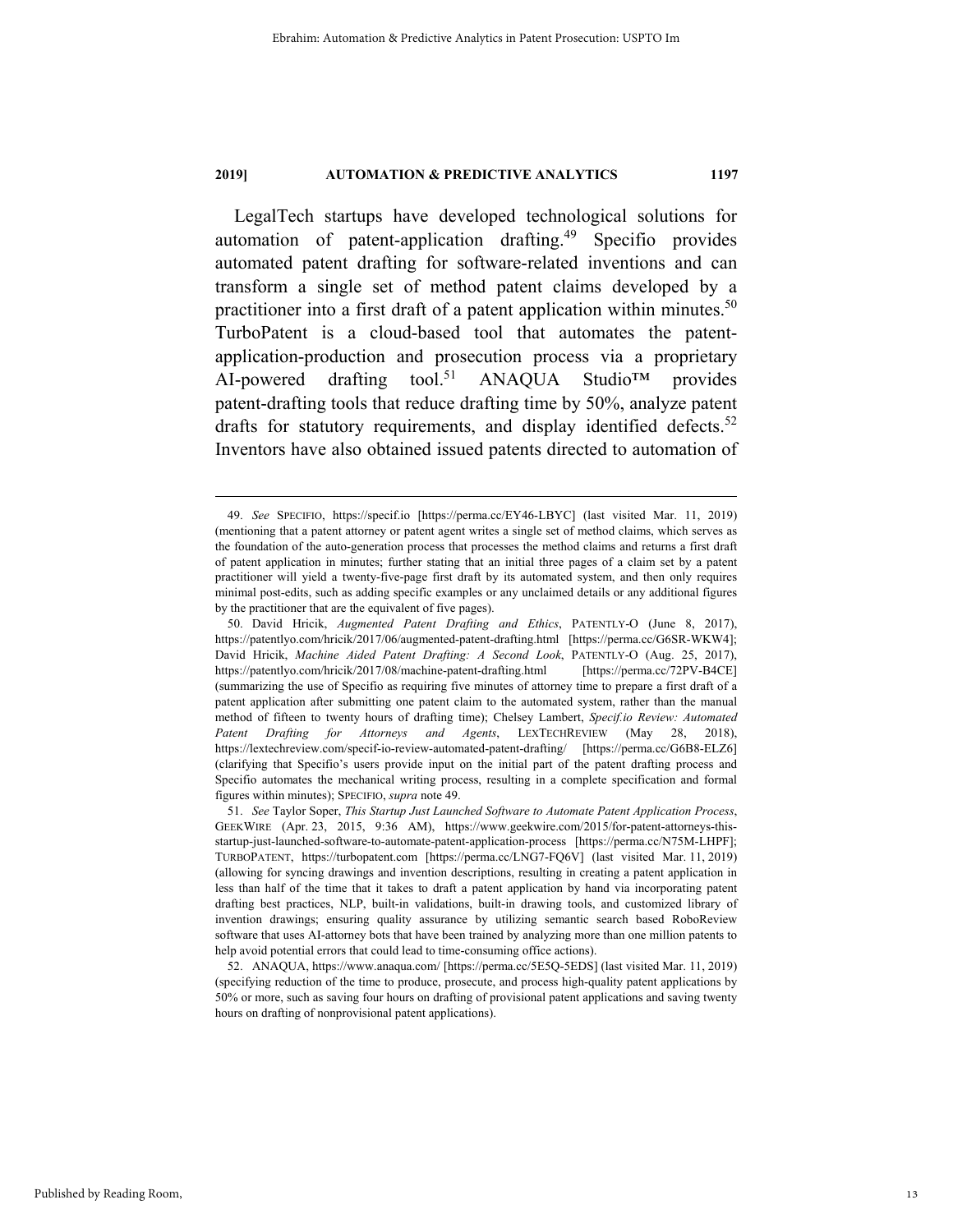patent application such as U.S. Patent No. 8,041,739 titled "Automated System and Method for Patent Drafting and Technology Assessment."<sup>53</sup>

Some may argue that these software-automation tools are another evolutionary step in the progression of technology as a tool to assist an inventor. Inventors have utilized tools to aid in the invention process and patent-prosecution practice for many years.<sup>54</sup> U.S. patent law does not prohibit the use of tools, such as software tools, by inventors.55 But what extreme capabilities in tools should be regulated? Are there capabilities provided by software tools that dramatically alter the interactions among parties in the patentprosecution process? Should the principles of economics, fairness, time, and transparency be considered when a new technological capability presents a degree of automation?

Automation tools for patent prosecution, such as for patent-application drafting and responses to office actions, provide drastically greater capabilities to inventors than new tools introduced in the past to the patent-prosecution profession.<sup>56</sup> The more automation is used, the more it will prescribe a sense of mechanization to patent prosecution. Automation tools are exponentially quicker than prior incremental progressions of an inventor's use of a tool, such as a calculator, two-dimensional computer-aid drafting, 3D printing computer-aided design files for rapid prototyping, and finite element-analysis software.<sup>57</sup>

 <sup>53.</sup> U.S. Patent. No. 8,041,739, at [1] (filed Aug. 31, 2001).

 <sup>54.</sup> *Tools, Materials and Processes*, INVENTORS DIGEST (Sept. 19, 2017), https://www.inventorsdigest.com/articles/tools-materials-processes/ [https://perma.cc/JWS9-6TLX]; Donald Zuhn, *USPTO Adds New Features to PatentsView Tool*, PATENT DOCS (Mar. 5, 2017) https://www.patentdocs.org/tools/ [https://perma.cc/Y23G-LS2B].

 <sup>55.</sup> *See Patent Process Overview*, U.S. PATENT & TRADEMARK OFF., https://www.uspto.gov/patents-getting-started/patent-process-overview [https://perma.cc/APW3-2TT5] (last visited Feb. 5, 2019) (describing the patent application process without mentioning that inventors are restricted in the tools they can use).

 <sup>56.</sup> *See* TURBOPATENT, *supra* note 51.

 <sup>57.</sup> *Automation*, ENCYC. BRITANNICA (last visited Feb. 12, 2019), https://britannica.com/technology/automation/advantages-and-disadvantages-of-automation [https://perma.cc/L4FJ-6TSD].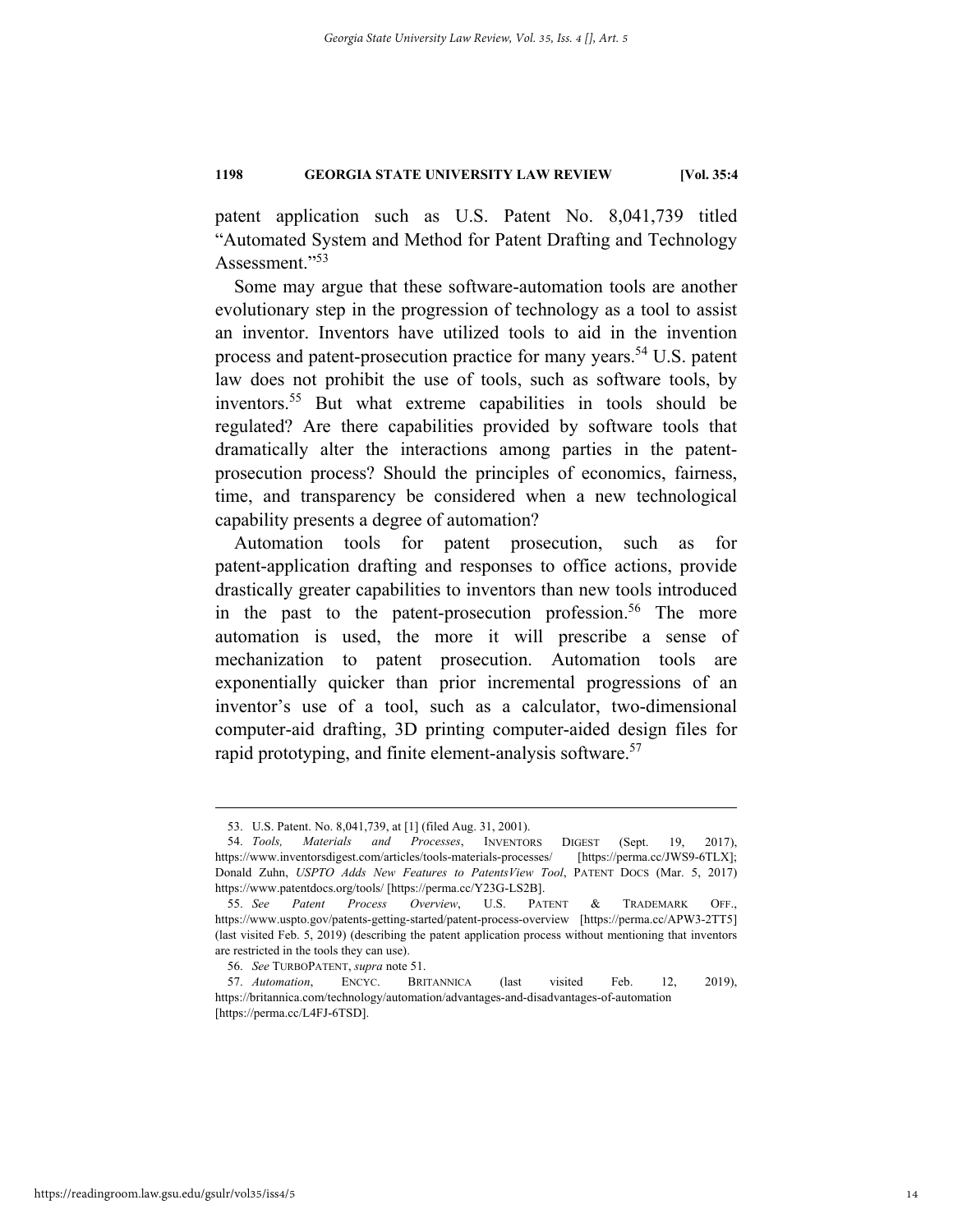Unlike prior technological improvements in tools utilized by inventors that minimally and progressively improved the patent-drafting process, automation technologies utilize artificial-intelligence technology that drastically quickens patent drafting to be robot-like automation.<sup>58</sup> For example, Specifio utilizes NLP followed by NLG in a process of text analysis, extraction, synthesis, and text creation.<sup>59</sup> Presumably, Specifio and other patent-drafting automation tools utilize NLP, which allows machines to understand the structure and meaning of language in patent applications.60 These tools utilize NLP based on finite state automata theory to identify patterns of hierarchical relationships between terms and then match and tag relevant terms for parsing and extraction to assist in automating the patent-application drafting process. $61$  The state of the art in NLP can utilize abstract probabilistic models from texts, such as from a database of patent documents, to annotate labels based on guidelines, grammar rules, and statistical data to define when to assign labels. $62$  The state of art in NLG can output or write what  $NLG^{63}$  reads from a database of patent documents and automatically generate a new patent-application draft for review.<sup>64</sup>

64. *TurboPatent Launches AI-Powered RoboReview to Improve Patent Drafting*, TURBOPATENT

 <sup>58.</sup> *Meet Specifio the AI Start-Up Automating Patent Drafting*, ARTIFICIAL LAWYER, (July 28, 2017) https://www.artificiallawyer.com/2017/07/28/meet-specifio-the-ai-start-up-automating-patent-drafting/ [https://perma.cc/ERN9-CFN7] (shedding insight into Specifio's automated patent drafting as utilizing natural language processing and natural language generation to extract all of the important information from the initial patent claim, and then creating a new patent application document from that unstructured data in one automated step, such that 90% of the patent application drafting process is automated, thereby cutting two work-days off the entire patent application drafting process and reducing a twentyfive-hour patent drafting process into at most five hours of patent attorney or patent agent time).

 <sup>59.</sup> *Id.*

 <sup>60.</sup> *Id.* 

 <sup>61.</sup> Achille Souili et al., *Natural Language Processing (NLP)—A Solution for Knowledge Extraction from Patent Unstructured Data*, 131 PROCEDIA ENGINEERING 635, 638 (2015) (suggesting that lexicosyntatic patterns in patents serve as structured information, which can be matched for automatic extraction of Inventive Design Method related knowledge from patent documents).

 <sup>62.</sup> Richard Eckart de Castilho et al., *A Legal Perspective on Training Models for Natural Language Processing*, *in* LREC 2018, PROCEEDINGS OF THE ELEVENTH INTERNATIONAL CONFERENCE ON LANGUAGE RESOURCES AND EVALUATION 1267, 1267 (Nicoletta Calzolari et al. eds., 2018).

 <sup>63.</sup> Anna Schena, *What is Natural Language Generation?*, NARRATIVE SCI.: BLOG, https://narrativescience.com/blog/what-is-natural-language-generation [https://perma.cc/Y4LV-N98X] (last modified on Feb. 14, 2019 by Stu Kendall) (characterizing Natural Language Processing as reading while characterizing Natural Language Generation as writing).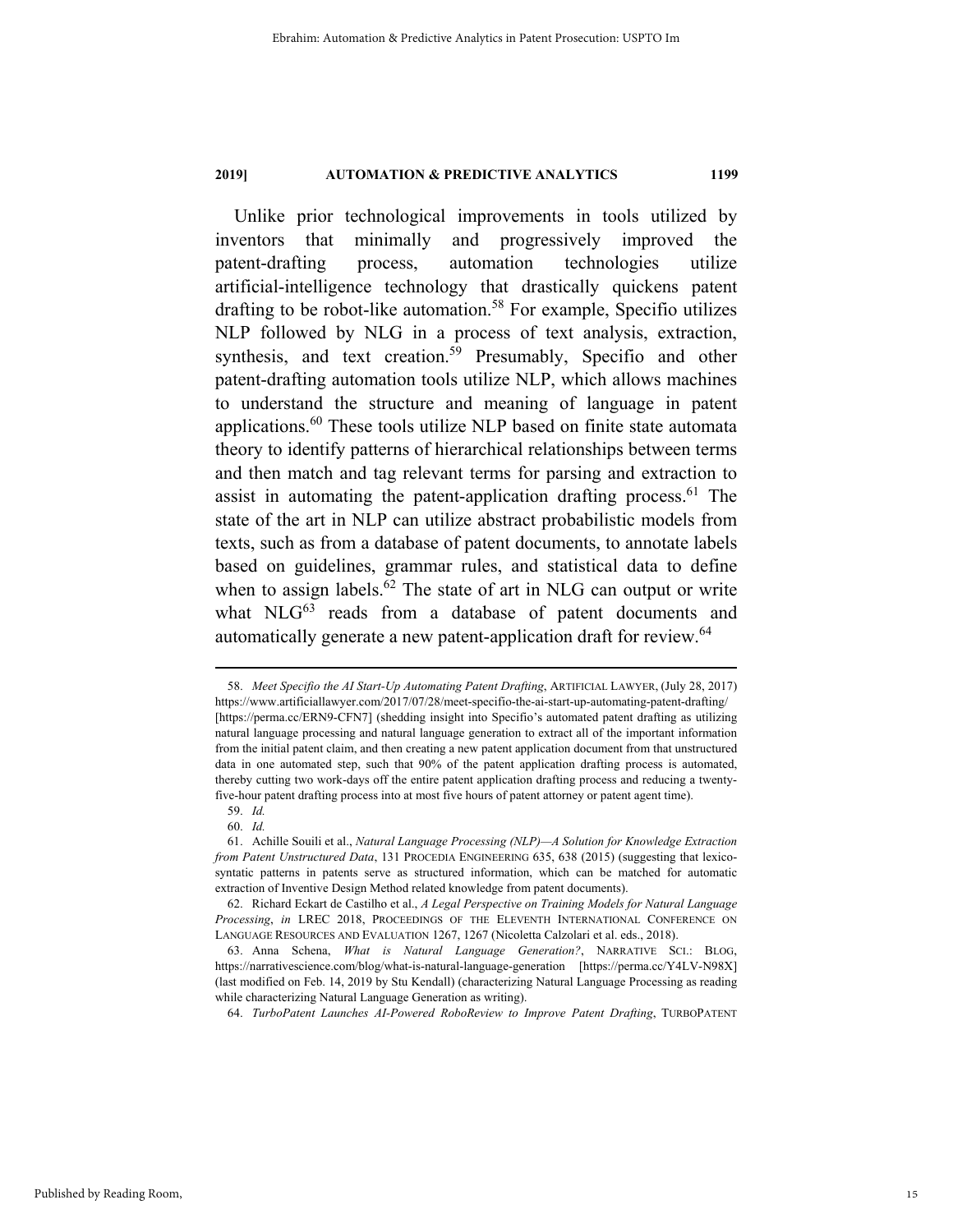Artificial-intelligence automation technologies are being utilized in more than the patent drafting aspect of patent prosecution. Automation technology is being implemented in the negotiation process between the inventor (or the patent attorney or patent agent representing the inventor) and the USPTO to establish the scope of patent rights when a patent is issued.<sup>65</sup> TurboPatent offers an automated-software tool that streamlines responses to office actions, which are response arguments to rejections from patent examiners, that compress a paralegal's time from half an hour to two hours into minutes and save attorney or agent time by displaying the USPTO's office action in an easy-to-read format.<sup>66</sup> Additionally, artificialintelligence technology provides patent practitioners quicker response arguments to a patent examiner via machine-assisted structuring of amendments<sup>67</sup> to patent claims through comparisons provided by predictive analytics.68 In other words, strategic insights from historical data $69$  can be parsed and evaluated for machineassisted patent drafting of amendments during the preparation of response arguments.<sup>70</sup> Although these capabilities are not quite at the level of automation (similar to automated patent drafting),  $^{71}$  artificialintelligence tools can assist practitioners to more quickly prepare response arguments, and in some cases, provide automated responses

 <sup>(</sup>June 28, 2017), https://www.turbopatent.com/turbopatent-launches-ai-powered-roboreview-toimprove-patent-drafting/ [https://perma.cc/GLN6-SXDW].

<sup>65</sup>*. See* Brunner, *supra* note 35, at 7.

 <sup>66.</sup> Robert Ambrogi, *New AI-Powered Patent Tool Helps Prepare Responses to Office Actions*, LAWSITES (Feb. 22, 2017), https://www.lawsitesblog.com/2017/02/new-ai-powered-patent-tool-helpsprepare-responses-office-actions.html [https://perma.cc/N337-8678].

 <sup>67.</sup> Tun-Jen Chiang, *Fixing Patent Boundaries*, 108 MICH. L. REV. 523, 526, 529 (2010) (stating that patentees can use ex post claim amendments to change claims during patent prosecution to capture unforeseen developments, and proposing that pre-issuance amendments should not be permitted to capture later developments).

<sup>68</sup>*. See infra* Part I.C.

 <sup>69.</sup> *See infra* Part III.

 <sup>70.</sup> Stephen Rynkiewicz, *Paralegal Robot Reviews Patent Documents*, ABA J. (July 17, 2017, 2:28 PM), http://www.abajournal.com/news/article/patent\_document\_robot\_legal\_review [https://perma.cc/3SW2-566G].

 <sup>71.</sup> *See infra* Part II.B.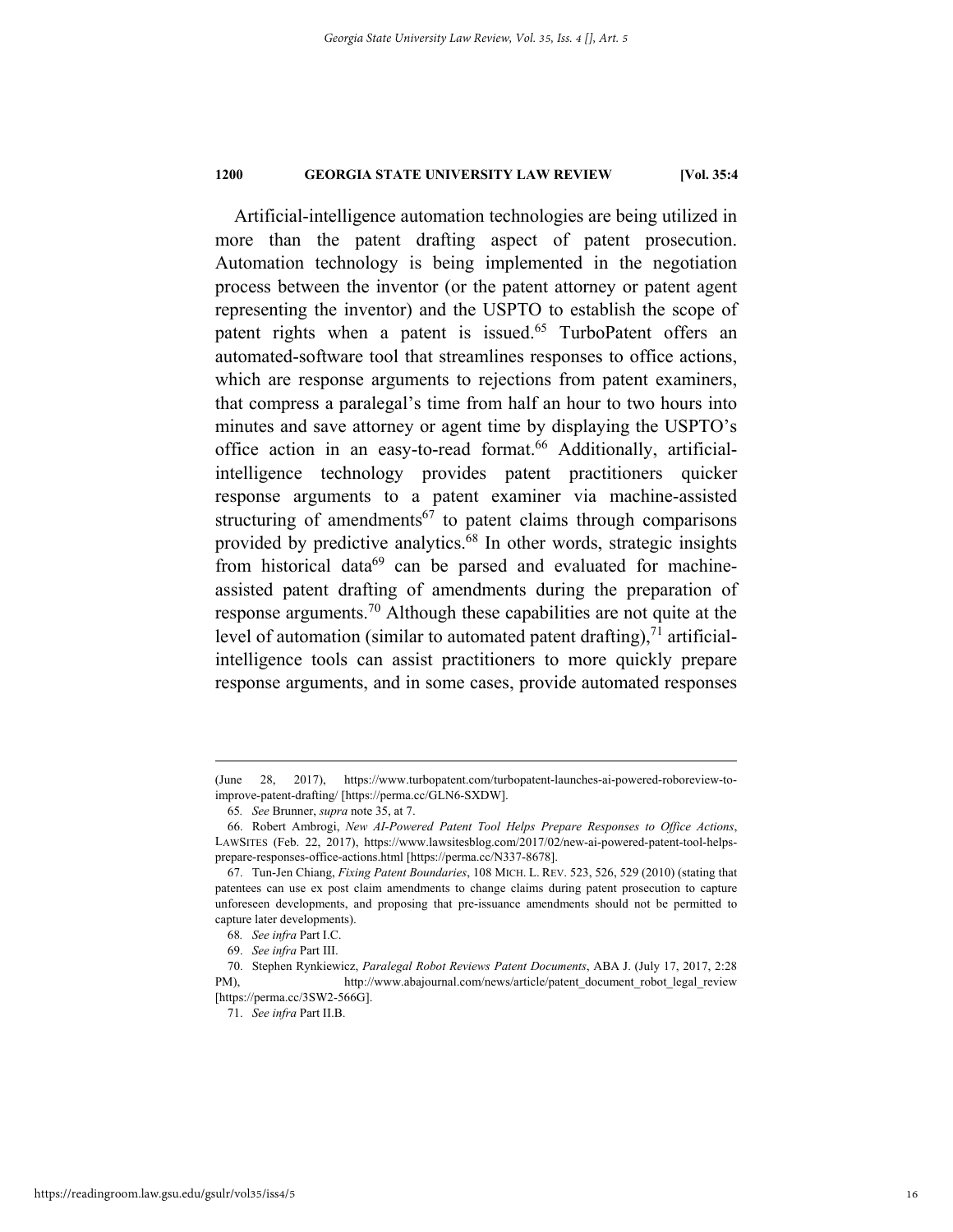in technological areas with commonplace and routine patent examiner rejections, such as business-methods patent claims.<sup>72</sup>

### *2. Automation for Defensive Patenting*

Automation-driven technologies assist patent practitioners to generate patent applications for their inventor-clients and corporate clients, but artificial-intelligence automation in patent drafting is also being utilized for defensive patenting.<sup>73</sup>

Cloem is a startup that takes a submitted claim and utilizes its artificial-intelligence technology to create thousands of cloems, or computer-generated permutations of potentially alternative definitions with synonyms, hyponyms,<sup>74</sup> hyperonyms,<sup>75</sup> meronyms,<sup>76</sup> holonyms,<sup>77</sup> and antonyms.<sup>78</sup> Cloem's confidential algorithms utilize best-practices patent-claim drafting techniques with NLP and

 <sup>72.</sup> *See* Ambrogi, *supra* note 66.

 <sup>73.</sup> Bill Barrett, *Defensive Use of Publications in an Intellectual Property Strategy*, 20 NATURE BIOTECHNOLOGY, Feb. 2002, at 191, 191, https://www.nature.com/articles/nbt0202-191.pdf [https://perma.cc/3MXA-8HH7] (suggesting that, with defensive patenting, in disclosing an invention to the public, the patent applicant has nothing new to disclose to the public because the invention has already been disclosed and therefore is already possessed by the public).

 <sup>74.</sup> LAUREL J. BRINTON, THE STRUCTURE OF MODERN ENGLISH: A LINGUISTIC INTRODUCTION 135 (2000) (defining hyponym as a word or phrase whose semantic field, or a set of words grouped by meaning that refers to a specific subject, is included within that of another word). *See generally* VICTORIA FROMKIN & ROBERT RODMAN, AN INTRODUCTION TO LANGUAGE (Harcourt College Publishers 1998) (1974) (providing as an example that pigeon, crow, eagle, and seagull are all hyponyms of bird, which in turn, is a hyponym of animal).

 <sup>75.</sup> Manfred Stede, *The Hyperonym Problem Revisited: Conceptual and Lexical Hierarchies in Language Generation*, 14 ASS'N COMPUTATIONAL LINGUISTICS 93, 93 (2000) (defining *hypernym* as a more general word than its hyponym). For example, pigeon, crow, eagle, and seagull are all hyponyms of bird, which is their hypernym. *Id.*

 <sup>76.</sup> *Meronymy*, COLLINS ENGLISH DICTIONARY, https://www.collinsdictionary.com/us/dictionary/english/meronymy [https://perma.cc/U4F8-WWV2] (last visited Feb. 18, 2019) (defining *meronymy* as a constituent part of, or a member of something). For example, a finger is a meronym of a hand because finger is a part of a hand. *See id.*

 <sup>77.</sup> Various online dictionaries agree that *holonym* is a term whose whole part is denoted by another term. *See Holonym*, YOURDICTIONARY.COM, https://www.yourdictionary.com/holonym [https://perma.cc/Q8PW-ZEML] (last visited Feb. 25, 2019); *see also Holonym*, VOCABULARY.COM, https://www.vocabulary.com/dictionary/holonym [https://perma.cc/UKN5-SYNX] (last visited Feb. 25, 2019). For example, a body is a holonym of an arm and a leg. *See* VOCABULARY.COM, *supra*; YOURDICTIONARY.COM, *supra.*

 <sup>78.</sup> Dennis Crouch, *Would You Like 10,000 Cloems with That Patent?*, PATENTLY-O (Oct. 1, 2014), https://patentlyo.com/patent/2014/10/would-cloems-patent.html [https://perma.cc/7CKE-U8VX].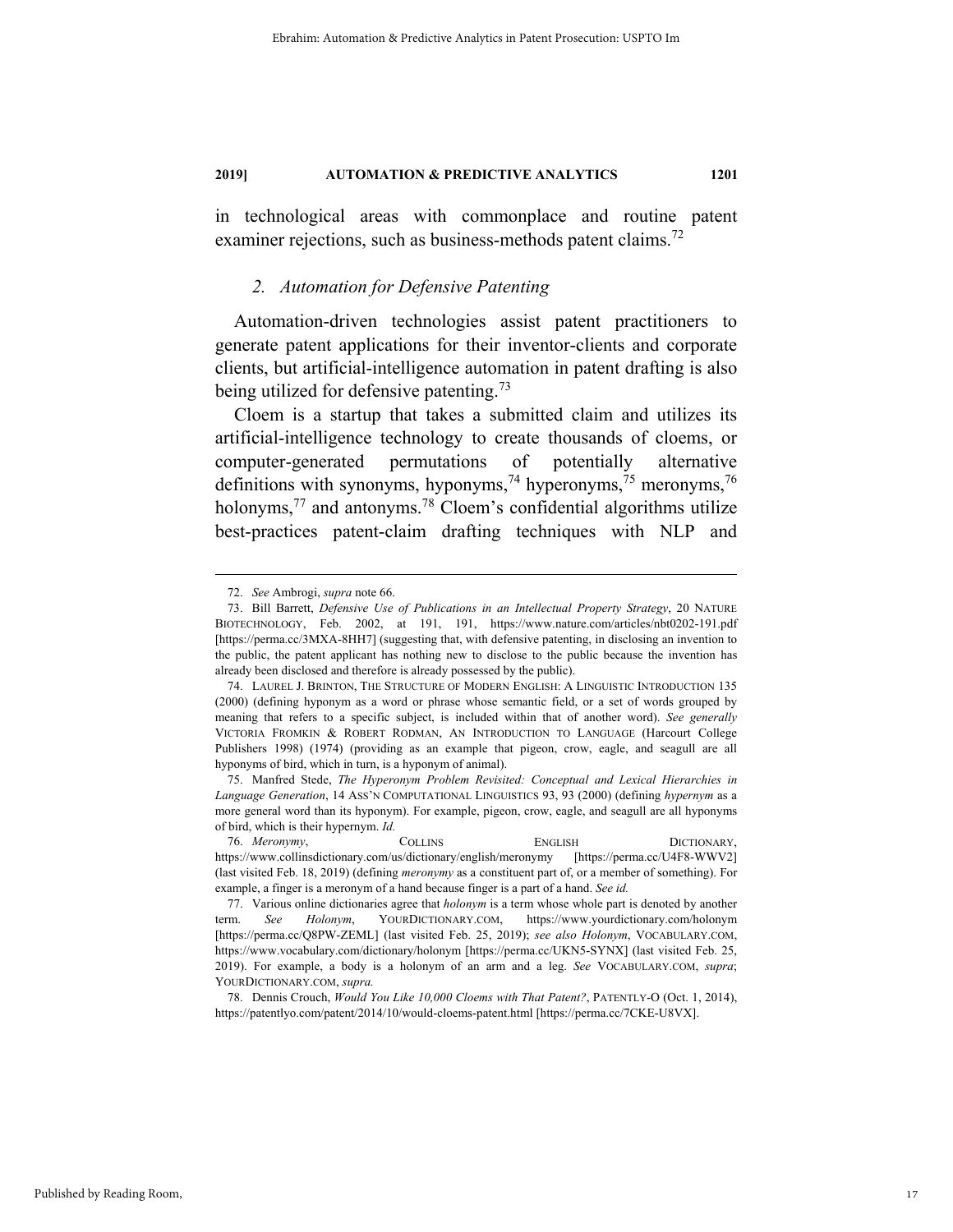undisclosed techniques with 70 million patent documents and proprietary dictionaries to generate combinatorial uses of words.<sup>79</sup> The computer-generated cloems can be published to serve as prior art to prevent competitors from claiming similar and surrounding matters to other patents $80$  if enablement is met. This brute-force automation method mechanically composes text for thousands of patent claims that could prevent others from obtaining patent protection in the same field.81 Many cloems result in nonsense verbiage, but a substantial number could serve as prior art blocking mechanisms when assembled into published applications via this automated mechanism.82 In effect, Cloem's automation technology serves to generate prior art, which could be an improvement or an adjacent variation invention, to prevent other parties from drafting a patent application and obtaining patent rights on similar subject matter.<sup>83</sup>

### *C. Predictive Analytics in Patent Prosecution*

The art of being a good patent prosecutor is more than drafting patent applications and writing responses to office actions. In-house patent counsel and general-counsel clients often hire law firms and attorneys at law firms that will effectively serve as counselors, act as relentless advocates, seek to understand value from the business perspective, and utilize state-of-the-art technologies that guide patent-prosecution strategies in an innovative fashion.<sup>84</sup> Thus, the

 <sup>79.</sup> *Technology*, CLOEM, https://www.cloem.com/flat/technology [https://perma.cc/97X9-JTST] (last visited Feb. 18, 2019) (describing the use of machine creation (e.g., proprietary algorithms, NLP algorithms, semantic technologies, automated reasoning, text mining) and specialized dictionaries (e.g., patent documents, claim construction dictionaries, knowledge base of patent standards, knowledge base of litigated patents, database of millions of technical facts, real-time web and internet-based vocabulary) to generate combinatorial uses (e.g., addition, deletion, insertion, replacement, permutation, interversion, negation, substitution) of any of the following: synonyms (e.g., *computer* and *computing device*); hyponyms (e.g., *mouse* for *input device*); hyperonyms (e.g., *input device* for *mouse*); meronyms (e.g., *button* for *mouse*); holonyms (e.g., *mouse* for *button*); and antonyms (e.g., *close* for *open*)).

<sup>80</sup>*. See* Crouch, *supra* note 78.

 <sup>81.</sup> Ben Hattenbach & Joshua Glucoft, *Patents in an Era of Infinite Monkeys and Artificial Intelligence*, 19 STAN. TECH. L. REV. 32, 35 (2015).

 <sup>82.</sup> *Id.* at 42.

 <sup>83.</sup> *See* Crouch, *supra* note 78.

<sup>84</sup>*. See* Cotrone, *supra* note 36 (recommending that a patent prosecutor, as a client–advocate, should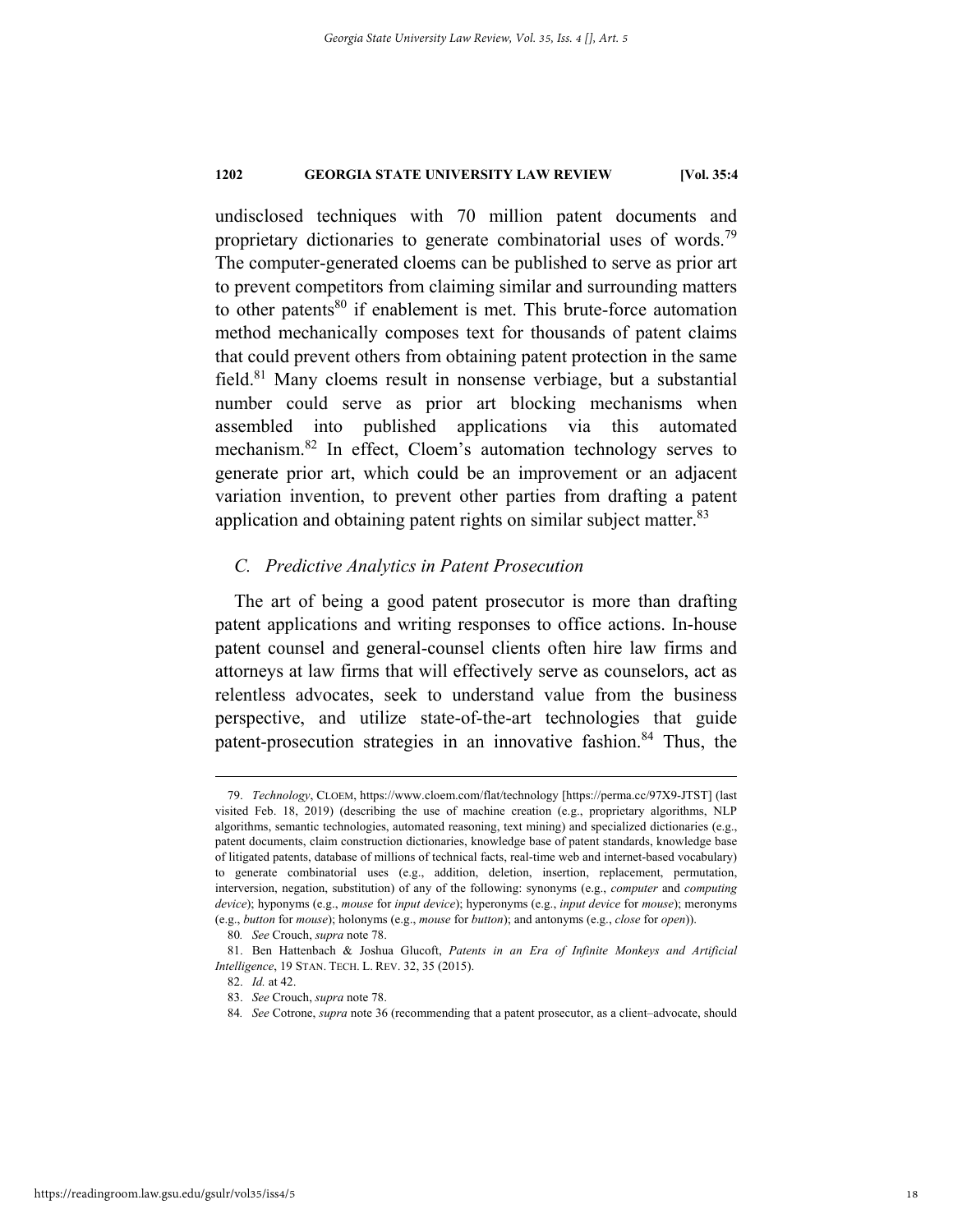practice of patent prosecution also involves earning a client granted patents with strategically valuable scope—a feat that can more easily be achieved with predictive-analytics technology.

Machine learning, which is a subset of the field of artificial intelligence in computer science, is simply a form of data analysis that uses algorithms to recognize hidden patterns in data without being programmed to do so.<sup>85</sup> Machine learning<sup>86</sup> utilizes algorithms to change its output based on iteratively learning from experiences, and this learning can either be supervised learning or unsupervised learning.87 Machine learning can classify, categorize, predict, or cluster textual data.88 The promise of machine learning in the field of patent prosecution is the use of powerful statistical techniques for predicting outcomes in ways that significantly outperform humans.<sup>89</sup> Data-driven, predictive machine-learning-based programs or predictive analytics can predict outcomes better than humans, even the most sophisticated and expert lawyers.<sup>90</sup> A patent attorney or a patent agent who can predict how the USPTO, a particular patent

utilize evidence-based techniques as a promoter of client value; should periodically raise the value questions during the prosecution of the patent application; and as an innovator, should deliver concrete strategies or solutions based on state-of-the-art technologies).

<sup>85</sup>*. See* Ebrahim, *supra* note 42 (suggesting that machine learning can produce useful models with predictive capabilities).

 <sup>86.</sup> Harry Surden, *Machine Learning and Law*, 89 WASH. L. REV. 87, 88–89 (2014) (defining machine learning techniques as "algorithms that have the ability to . . . improve in performance over time on some task" by "detect[ing] patterns in data in order to automate complex tasks [and] make predictions").

 <sup>87.</sup> INFO. COMM'R'S OFFICE, BIG DATA, ARTIFICIAL INTELLIGENCE, MACHINE LEARNING AND DATA PROTECTION 7–8 (2017) (quoting Deb Miller Landau, *Artificial Intelligence and Machine Learning: How Computers Learn*, INTEL (Aug. 17, 2016), https://iq.intel.com/artificial-intelligence-andmachine-learning/ [https://perma.cc/8YS8-36YQ]) (defining machine learning generally as being "'the set of techniques and tools that allow computers to "think" by creating mathematical algorithms based on accumulated data'"; specifying that supervised learning involves algorithms based on labelled datasets, such that the algorithms are trained how to map from input to output with the provision of correct values assigned to them, and where the "initial 'training' phase creates models of the world on which predictions can  $\Box$  be made in [a subsequent] 'prediction' phrase"; and specifying that unsupervised learning involves algorithms that are not trained, but are "left to find regularities in input data without any instructions as to what to look for").

 <sup>88.</sup> Bernhard Waltl et al., *Classifying Legal Norms with Active Machine Learning*, 302 LEGAL KNOWLEDGE & INFO. SYS. 11, 11 (2017).

 <sup>89.</sup> *See id.* at 14.

 <sup>90.</sup> *See id.*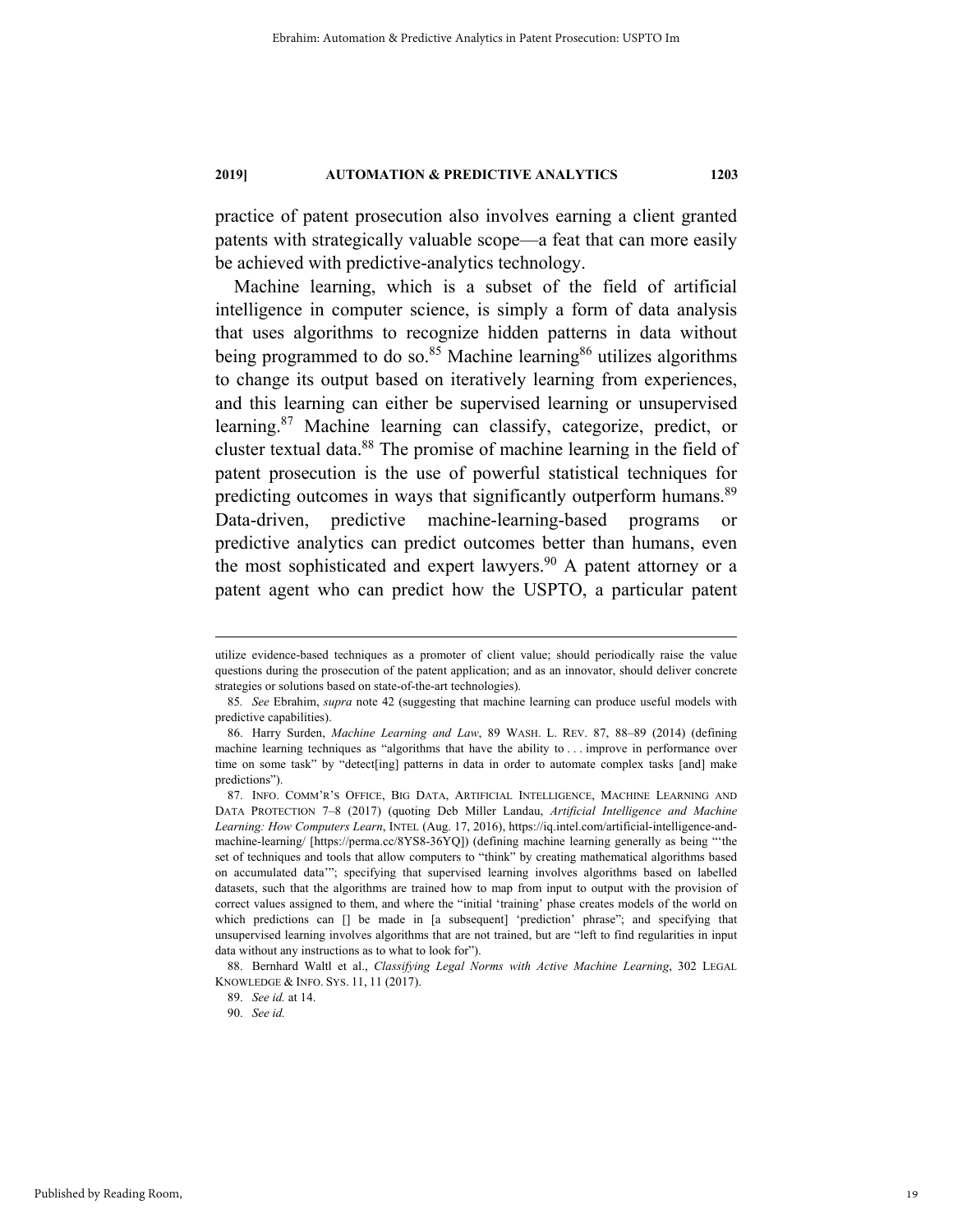examiner, or a particular art unit would likely prosecute a similar patent application would be a valuable counselor to the inventorclient.<sup>91</sup> Expertise in forecasting outcomes is central to the professional strategic advice of well-regarded patent practitioners.<sup>92</sup> Although human judgment and hunches have been helpful in patentprosecution counseling, they are often unreliable predictors.<sup>93</sup> In some cases, hunches may represent many years of biases, prejudices, and an outdated understanding of patent-prosecution practice.<sup>94</sup> Experienced patent prosecutors may even be relying on erroneous judgments to counsel clients on patent prosecution.<sup>95</sup>

The use of machine-learning algorithms to analyze and predict from data sets can aid in decision-making.<sup>96</sup> Predictive analytics,<sup>97</sup> which utilizes machine learning,  $98$  comprises a variety of techniques that predict future outcomes based on historical and current data.<sup>99</sup> The application of predictive analytics to law practice can create more effective risk analysis and can aid sides of a legal interaction or dispute. Predictive analytics can illuminate the root of why certain characteristics among a data set yield certain outcomes to predict future outcomes<sup>100</sup> or provide a new type of information.<sup>101</sup> These

98*. Id.* at 3 (defining machine learning as "an automated process that extracts patterns from data" and that these models are used in predictive data analytics to make predictions of new instances).

 99. Amir Gandomi & Murtaza Haider, *Beyond the Hype: Big Data Concepts, Methods, and Analytics*, 35 INT'L J. INFO. MGMT. 137, 143 (2015).

 100. W.M. Campbell et al., *Predicting and Analyzing Factors in Patent Litigation*, NEURAL INFO. PROCESSING SYS., 2016, at 1, 2, 5–6 (investigating "the root of why certain patents are litigated based on characteristics of the patent" to suggest how to predict which patents will result in litigation; combining posterior probabilities estimated from different features to obtain better prediction performance and to analyze factors in patent litigation; and suggesting the highest weights in litigation

 <sup>91.</sup> LEONIDAS ARISTODEMOU & FRANK TIETZE, EXPLORING THE FUTURE OF PATENT ANALYTICS 8 (2017).

 <sup>92.</sup> *Id.* 

 <sup>93.</sup> Nägerl et al., *supra* note 46.

 <sup>94.</sup> *Id.* 

 <sup>95.</sup> *Id.*

 <sup>96.</sup> ARISTODEMOU & TIETZE, *supra* note 91, at 8.

 <sup>97.</sup> JOHN D. KELLEHER ET AL., FUNDAMENTALS OF MACHINE LEARNING FOR PREDICTIVE DATA ANALYTICS: ALGORITHMS, WORKED EXAMPLES, AND CASE STUDIES 1–2 (2015) (defining predictive analytics, or predictive data analytics, as "the art of building and using models that make predictions based on patterns extracted from historical data"; stating that for predictive analytics, a model is trained to make predictions based on a set of historical examples, and that machine learning is utilized to train these models) (emphasis omitted).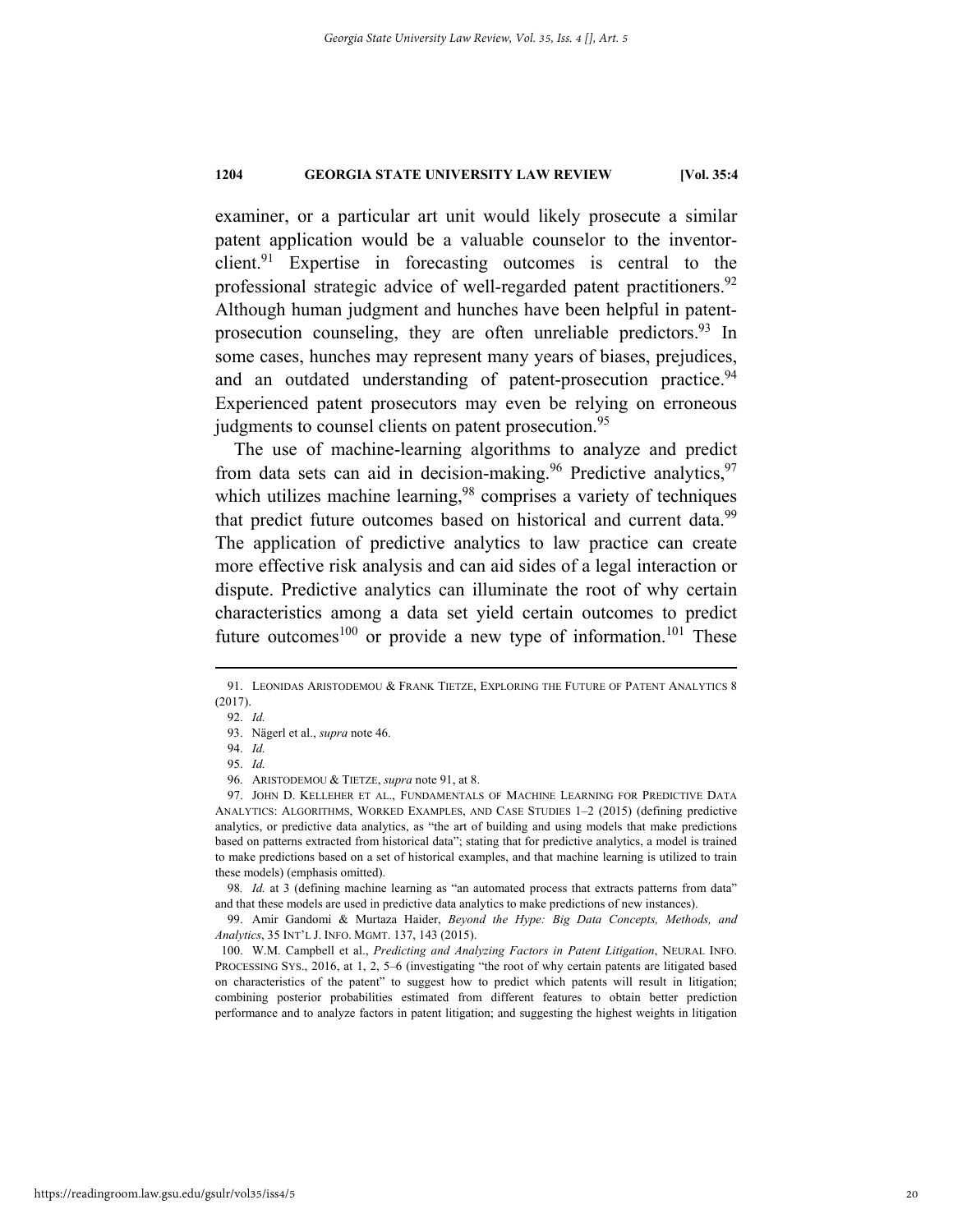techniques can be applied to patent prosecution where publicly available historical data of each patent application and issued patent provide a variety of textual data<sup>102</sup> that can be aggregated to identify hidden patterns and make strategic predictions.

Data-driven machine-learning techniques that provide predictive analytics of big data impact patent prosecution with a greater magnitude than incremental, prior technological improvements.<sup>103</sup> "Patent-prosecution big data,"104 which includes historical patentprosecution data and continuously updated new patent-prosecution data, can outperform traditional statistical techniques in predicting outcomes concerning patent examiners' examination and allowance characteristics.<sup>105</sup> The combination of available historical data<sup>106</sup> and updates of newly issued patents<sup>107</sup> can aid in the production of real-time processing of big-data-patent-prosecution characteristics. 108

The use of machine-learning technologies in patent prosecution can provide an advantage to competing inventors, to an inventor over the USPTO, or to the USPTO over an inventor.<sup>109</sup> The availability

 109. *See* David Winer, Predicting Bad Patents: Employing Machine Learning to Predict Post-Grant Review Outcomes for US Patents 4 (May 11, 2017) (unpublished masters capstone report, University of

prediction).

 <sup>101.</sup> Deven R. Desai, *Exploration and Exploitation: An Essay on (Machine) Learning, Algorithms, and Information Provision*, 47 LOY. U. CHI. L.J. 541, 546 (2015).

 <sup>102.</sup> R. John Milne et al., *ASP, The Art and Science of Practice: How Analytics Practitioners Can Learn from Published Patents and Protect Their Work*, 45 INFORMS J. ON APPLIED ANALYTICS 271, 275–76 (2015).

 <sup>103.</sup> ARISTODEMOU & TIETZE, *supra* note 91, at 8.

<sup>104</sup>*.* Gandomi & Haider, *supra* note 99, at 138 (suggesting that a definition of big data is "'highvolume, high-velocity[,] and high-variety information assets that demand cost-effective, innovative forms of information processing for enhanced insight and decision making," as well as "'a term that describes large volumes of high velocity, complex[,] and variable data that require advanced techniques and technologies to enable the capture, storage, distribution, management, and analysis of the information") (citations omitted).

 <sup>105. &</sup>quot;Patent-prosecution big data" is the term used throughout this Article to refer to the definition provided and developed by the Author.

 <sup>106.</sup> Alan C. Marco et al., *The USPTO Historical Patent Data Files: Two Centuries of Innovation* 2 (U.S. Patent & Trademark Office, Working Paper No. 2015-1, 2015), https://papers.ssrn.com/sol3/papers.cfm?abstract\_id=2616724 [https://perma.cc/M7FX-GRNT].

 <sup>107.</sup> *See generally Official Gazette for Patents*, U.S. PATENT & TRADEMARK OFF., https://www.uspto.gov/learning-and-resources/official-gazette/official-gazette-patents [https://perma.cc/HZG3-TW7P] (last visited Feb. 18, 2019).

 <sup>108.</sup> *See* Andrea Giannaccari, *The Big Data Competition Story: Theoretical Approaches and the First Enforcement Cases* 1 (European Univ. Inst. Dep't of Law, Working Paper No. 2018/10, 2018).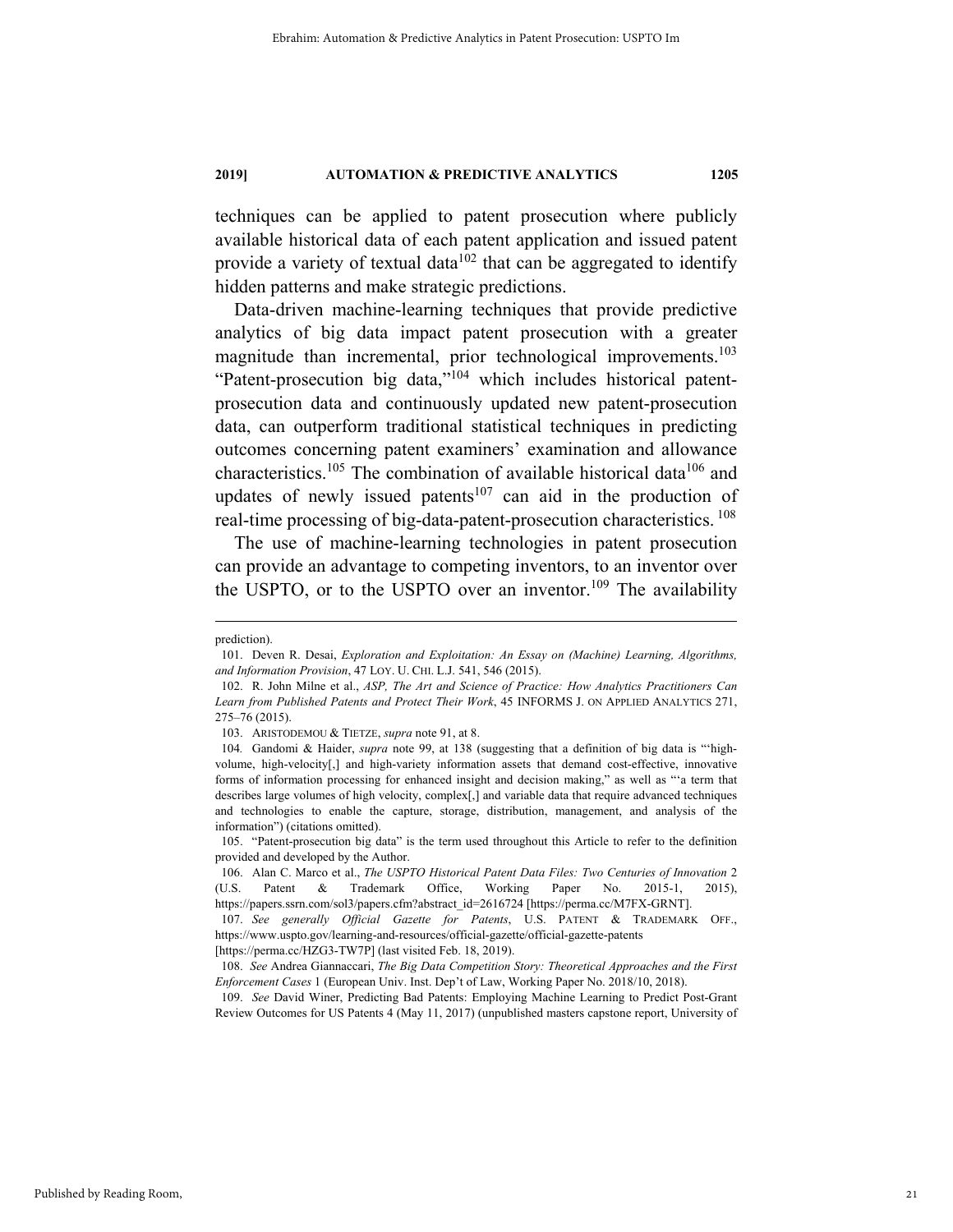and continuous updating of patent-prosecution data with the USPTO in the public Patent Application Information Retrieval (PAIR) portal<sup>110</sup> repository can serve as a source of data for predictive-analytics applications.<sup>111</sup> As an example, provided below is a patent file history of U.S. Patent  $7,405,480^{112}$  that shows data concerning the patent-prosecution process from the time the applicant files it until the USPTO grants it. $^{113}$ 

California, Berkeley), EECS-2017-60.

 <sup>110.</sup> *Public Patent Application Information Retrieval*, U.S. PATENT & TRADEMARK OFF., https://portal.uspto.gov/pair/PublicPair [https://perma.cc/6QLB-YBUM] (last visited Feb. 19, 2019).

 <sup>111.</sup> Steven Manns & Richard J. Goeke, *A Proposal to Improve Patent Search with Big Data Analytics*, *in* 2017 ANNUAL MEETING OF THE DECISION SCIENCES INSTITUTE PROCEEDINGS 4 (2017), https://pdfs.semanticscholar.org/ccb7/19e1392893fe0c5fa84847e1193cf41282c6.pdf [https://perma.cc/KUY8-AULM].

 <sup>112.</sup> U.S. Patent 7,405,480 (titled "Elimination of Thermal Deformation in Electronic Structures," of which an inventor is Tabrez Y. Ebrahim, the author of this Article).

 <sup>113.</sup> Patent Application Information Retrieval (PAIR) portal file history of U.S. Patent 7,405,480.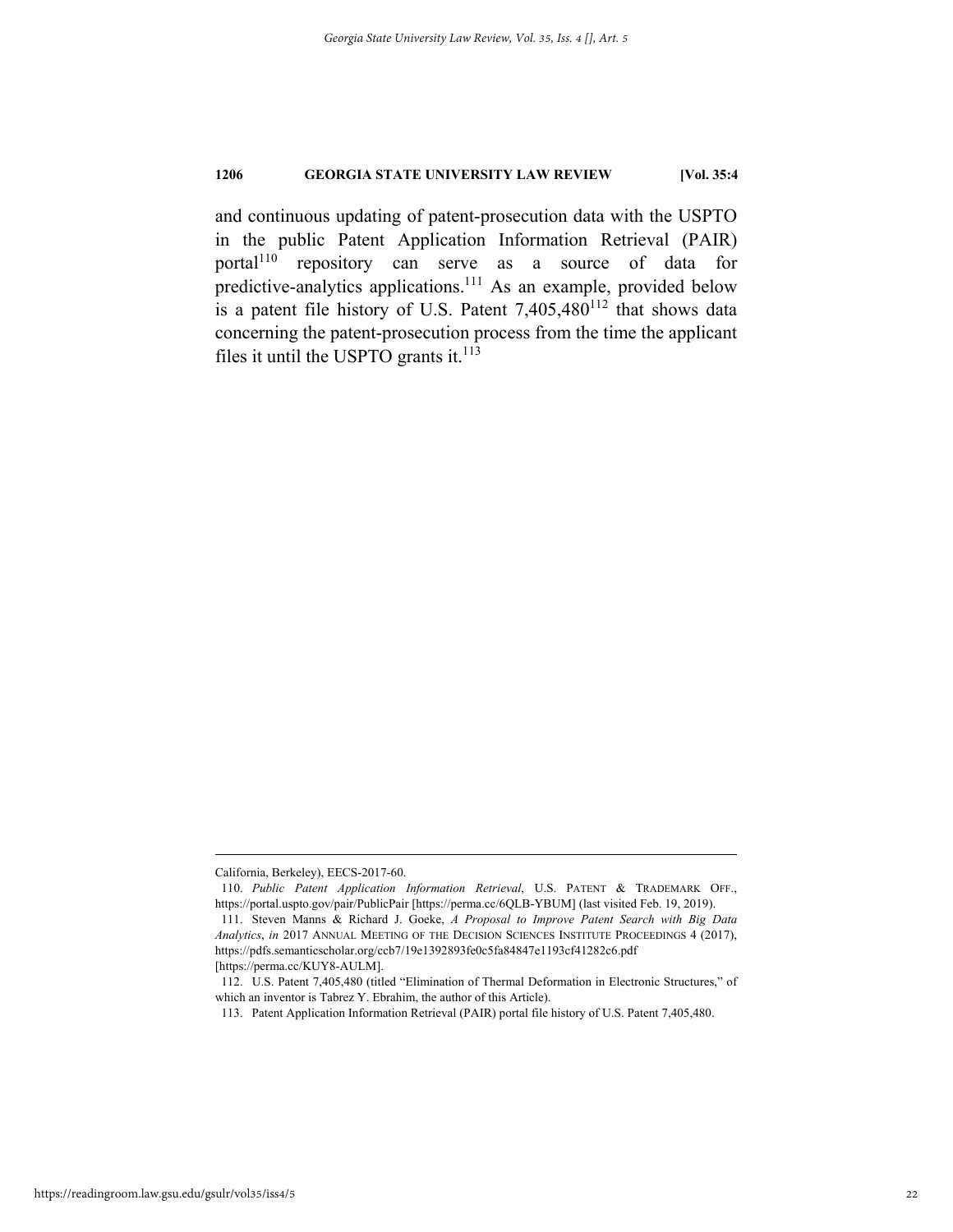| 11/020,909                 | ELIMINATION OF THERMAL DEFORMATION IN ELECTRONIC STRUCTURES                     |  |  |
|----------------------------|---------------------------------------------------------------------------------|--|--|
| <b>Transaction History</b> |                                                                                 |  |  |
| Date                       | <b>Transaction Description</b>                                                  |  |  |
| 07-29-2008                 | Recordation of Patent Grant Mailed                                              |  |  |
| 07-09-2008                 | <b>Issue Notification Mailed</b>                                                |  |  |
| 07-29-2008                 | Patent Issue Date Used in PTA Calculation                                       |  |  |
| 07-02-2008                 | Dispatch to FDC                                                                 |  |  |
| 06-25-2008                 | Application Is Considered Ready for Issue                                       |  |  |
| 05-01-2008                 | <b>Issue Fee Payment Verified</b>                                               |  |  |
| 06-23-2008                 | Mail-Record Petition Decision of Granted to Accept Delayed Payment of Issue Fee |  |  |
| 06-23-2008                 | Record Petition Decision of Granted to Accept Delayed Payment of Issue Fee      |  |  |
| 06-02-2008                 | <b>Petition Entered</b>                                                         |  |  |
| 05-20-2008                 | Mail Abandonment for Failure to Pay Issue Fee                                   |  |  |
| 04-24-2008                 | Abandonment for Failure to Pay Issue Fee                                        |  |  |
| 05-01-2008                 | <b>Issue Fee Payment Received</b>                                               |  |  |
| 01-23-2008                 | Mail Notice of Allowance                                                        |  |  |
| 01-22-2008                 | Notice of Allowance Data Verification Completed                                 |  |  |
| 11-16-2007                 | Date Forwarded to Examiner                                                      |  |  |
| 11-08-2007                 | Response after Non-Final Action                                                 |  |  |
| 08-08-2007                 | Mail Non-Final Rejection                                                        |  |  |
| 08-06-2007                 | Non-Final Rejection                                                             |  |  |
| 05-21-2007                 | Date Forwarded to Examiner                                                      |  |  |
| 05-10-2007                 | Response to Election / Restriction Filed                                        |  |  |
| 04-10-2007                 | <b>Mail Restriction Requirement</b>                                             |  |  |
| 04-02-2007                 | <b>Restriction/Election Requirement</b>                                         |  |  |
| 03-09-2005                 | Information Disclosure Statement considered                                     |  |  |
| 02-13-2007                 | Case Docketed to Examiner in GAU                                                |  |  |
| 01-16-2007                 | Case Docketed to Examiner in GAU                                                |  |  |
| 01-07-2007                 | Transfer Inquiry to GAU                                                         |  |  |
| 12-25-2006                 | Transfer Inquiry to GAU                                                         |  |  |

*Figure 1: A representative patent file history from the public Patent Application Information Retrieval (PAIR) portal.* 

Patent-prosecution big data provides data-driven insights about patent-prosecution strategy. A collection of all of the file histories of issued patents and patent applications is considered patentprosecution big data, which would constantly be updated as new information is updated and made publicly available. As an example, patent-prosecution big data could assist with providing probabilities and predictions about any of the following: examiner allowance for a particular patent examiner, Notice of Appeal in a particular art unit, relative benefit of an examiner interview, relative benefit for a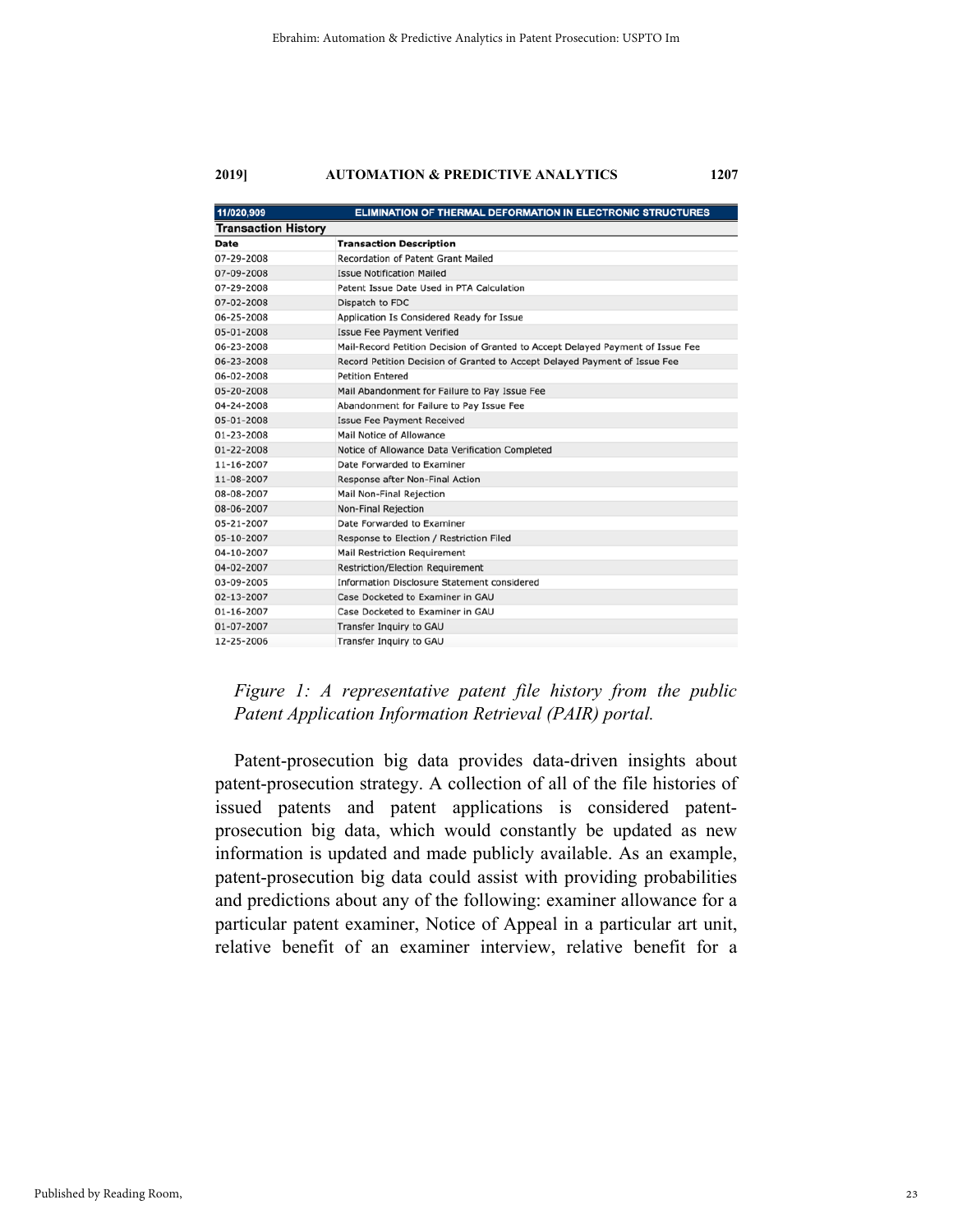request for continued examination,<sup>114</sup> average time to allowance, and costs for continued prosecution. This list of possible predictive-analytics insights is vast and open to whatever insights may be desired.

Historically, patent practitioners, patent strategy analysts, and patent-analysis software tools have provided strategic patent-prosecution advice to inventors and clients based on historical data—only descriptive analytics of patent-prosecution data.<sup>115</sup> However, machine learning can allow for building predictive models that react and change with respect to changes in the collective history of patent data with the USPTO—predictive analytics of patentprosecution data. Thus, unlike descriptive statistics that simply provide analysis of historical data, predictive analytics in patentprosecution big data would predict with high accuracy what should be expected, so as to allow for strategic, predictive patent prosecution. Predictive analytics in patent prosecution can help to anticipate changes to patent examination based on understanding the patterns and anomalies within patent-prosecution data. A predictive-analytics approach to patent prosecution can anticipate subtle changes in patent examiners' rejections and patent practitioners' response arguments, and as a result, guide responses to office actions by patent practitioners, patent examination by the UPSTO, and patent drafting by patent practitioners.

Predictive analytics, unlike descriptive analytics, can constantly update its models with new patent-prosecution data that reflects changes in patent examination.<sup>116</sup> Because new patent-prosecution data is continually updated by the USPTO and made available to the

 <sup>114.</sup> U.S. PATENT & TRADEMARK OFFICE, MPEP § 706.07(h) (9th ed., Rev. Jan. 2018) (quoting 37 C.F.R. § 1.114(a) (2015)) (defining Request for Continued Examination Practice and stating that even "'[i]f prosecution in an application is closed, an applicant may request continued examination of the application by filing a submission'" and paying additional fees) [hereinafter MPEP].

 <sup>115.</sup> *Increase Your Patent Prosecution Efficiency with Comprehensive Patent Analytics*, LEXISNEXIS IP, https://www.lexisnexisip.com/products/patent-advisor/ [https://perma.cc/58BC-GHFQ] (last visited Feb. 19, 2019).

 <sup>116.</sup> Mark van Rijmenam, *The Future of Big Data? Three Use Cases of Prescriptive Analytics*, DATAFLOQ (Dec. 29, 2014), https://datafloq.com/read/future-big-data-use-cases-prescriptiveanalytics/668 [https://perma.cc/MV3G-5DFN].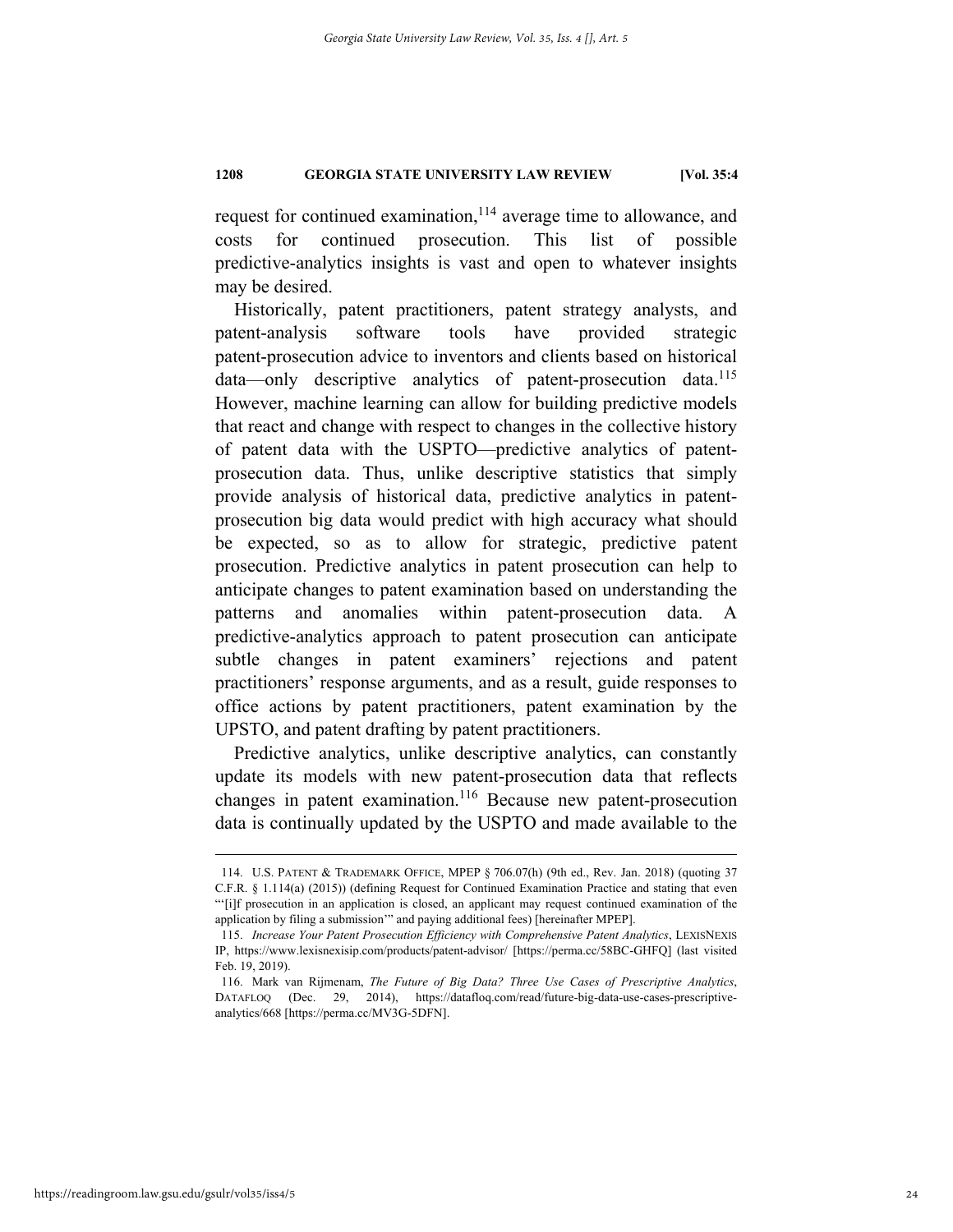public, predictive analytics would change and adjust to new information. Thus, patent practitioners can analyze a patent examiner's patent-prosecution history to predict how that particular patent examiner (or that art unit)<sup>117</sup> will treat future patent applications in that art unit.<sup>118</sup> For example, patent practitioners can use predictive analytics to analyze patent-examiner allowance rates, art-unit allowance rates, and the average number of office actions before allowance.<sup>119</sup> These capabilities can inform the development of patent-prosecution strategies and the best course of action in a pending patent application, such as an optimal time to schedule an examiner interview,<sup>120</sup> an optimal time to abandon<sup>121</sup> a patent application, and when to pay additional fees for a request for continued examination.122 These insights can have a number of strategic advantages for patent practitioners, which can reduce the number of office actions they receive for their clients from the USPTO, and in turn, reduce costs for their clients.<sup>123</sup> Patent practitioners can use these predictive-analytics capabilities to determine the likelihood of patent issuance at early stages of the patent-prosecution process, and in turn, better allocate time and money resources for their inventor clients.<sup>124</sup>

<sup>117.</sup> See Patent Classification: Classes Arranged by Art Unit, U.S. PATENT & TRADEMARK OFF., https://www.uspto.gov/patents-application-process/patent-search/understanding-patent-

classifications/patent-classification [https://perma.cc/4CH8-BPUW] (last visited Feb. 19, 2019).

 <sup>118.</sup> *How Predictive Analytics Is Reshaping Patent Prosecution*, LEXISNEXIS IP (June 2, 2016), https://www.lexisnexisip.com/knowledge-center/how-predictive-analytics-is-reshaping-patentprosecution/ [https://perma.cc/RSK4-DDHE].

<sup>119</sup>*. Id.*

 <sup>120.</sup> MPEP, *supra* note 114, § 713 (stating that "[a]n [examiner] interview [may] be granted when the nature of the case is such that the interview serves to develop or clarify outstanding issues in an application"; specifying that discussions between a patent applicant and a patent examiner can advance the prosecution of a patent application and improve the mutual understanding of specific issues concerning the substantive matters at issue in an application).

 <sup>121.</sup> *Id.* § 711 (stating an abandonment of a patent application can be based on a failure to timely reply, a lack of a bona fide attempt to advance the prosecution of the patent application, or an express abandonment).

 <sup>122.</sup> *Id.* § 706.07 (specifying the conditions and required fees that enable the continued examination of patent applications at the request of the patent applicant).

 <sup>123.</sup> LEXISNEXIS IP, *supra* note 118.

 <sup>124.</sup> *Id.*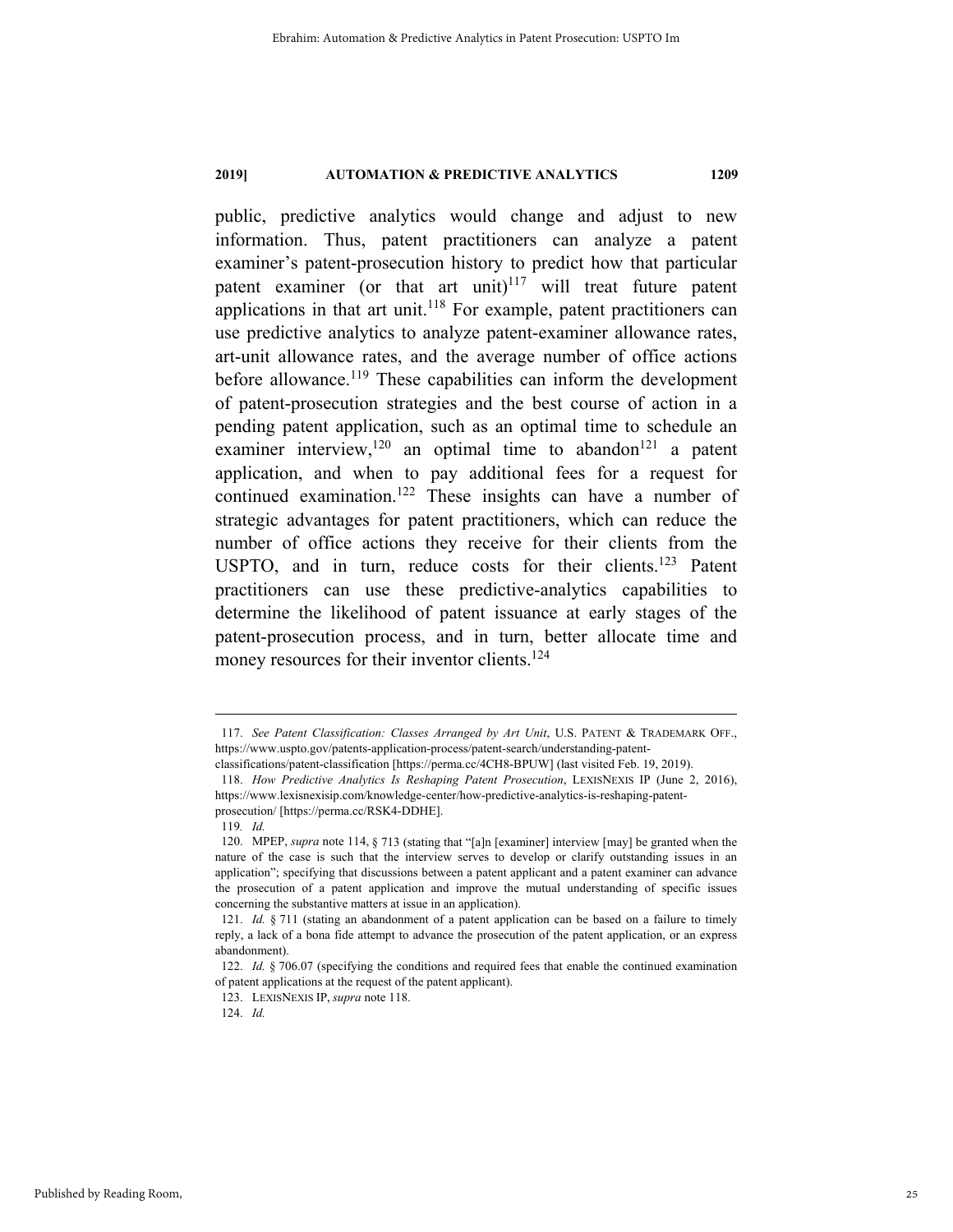A predictive-analytics approach can also guide automated patent drafting and automated responses to office actions from the USPTO.<sup>125</sup> A patent practitioner that has enough good data about patent examination beforehand can draft a patent application based on analyzing the constantly updating patent-prosecution data that reflects changes in patent examination.<sup>126</sup> With enough good and predictive data, a patent practitioner can determine relationships between types of words in patent claims that will lead to fewer office actions and quicker allowance. In other words, predictive analytics can identify variables that greatly influence a patent examiner's evaluation decision and how those variables interact with each other to help guide the patent-drafting process.<sup>127</sup> Although a human would not be able to properly assign weights to numerous variables and understand how different variables interact with each other, predictive analytics can determine the hidden connection between variables.<sup>128</sup> Neither humans nor standard regression techniques would be able to evaluate multitudinous variables concerning patentprosecution data, nor would they be able to constantly update relationships between variables with constantly changing patentprosecution data.<sup>129</sup> Predictive analytics of patent-prosecution data would draw distinctions between examiner rejections and can help patent practitioners compare previously allowed similar technology area patent claims to guide in drafting the structure and language of the current patent application.<sup>130</sup>

In sum, algorithmic predictions from predictive analytics can displace human judgment or can provide analytical support to human judgment in responses to office actions and to drafting of patent

 <sup>125.</sup> *See supra* Part I.B.1.

 <sup>126.</sup> LEXISNEXIS IP, *supra* note 118.

 <sup>127.</sup> *Id.* 

 <sup>128.</sup> Daniel Gutierrez, *Classes of Predictive Analytics*, INSIDE BIG DATA (Sept. 18, 2014), https://insidebigdata.com/2014/09/18/classes-predictive-analytics/ [https://perma.cc/S82Q-BG4S].

 <sup>129.</sup> *See* LEXISNEXIS IP, *supra* note 118.

 <sup>130.</sup> Sarah Garber, *Avoiding Alice Rejections with Predictive Analytics*, IPWATCHDOG (May 31, 2016), https://www.ipwatchdog.com/2016/05/31/avoiding-alice-rejections-predictiveanalytics/id=69519/ [https://perma.cc/E89B-S7EU].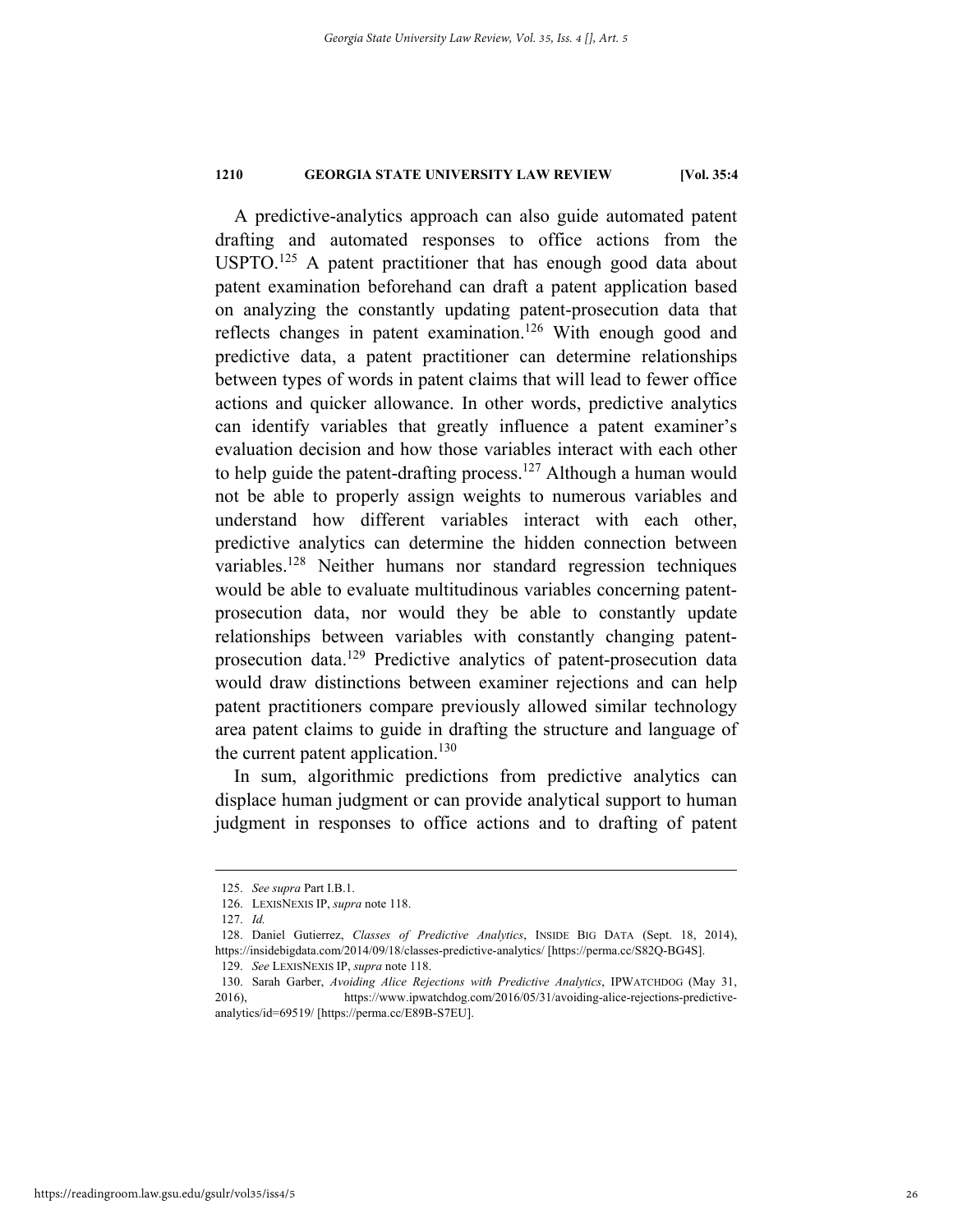applications. This is not to say that predictive-analytics tools are perfect. The machine-driven algorithms can only deal with the patent data that is available.<sup>131</sup> But predictive analytics can provide a super-human assistance tool that can help patent practitioners in a number of ways—better decision-making and more confidence in responses to office actions and to drafting of patent applications.

### *II. Implications to the Inventor–Examiner Information Exchange*

The advent of artificial-intelligence technologies can have undesirable consequences, which can be assessed from an economics-of-information and institutional-design perspectives. The impact of artificial-intelligence technology on the USPTO and patent prosecution can be analyzed with a theoretical-economics lens, which conceptualizes the inventor–examiner with a market perspective.<sup>132</sup>

# *A. Inventor–Examiner Information Asymmetry & the "Patenting Market"*

The concept of information asymmetry in the field of economics is defined as when one party to a transaction knows more than the other party about the deal underway.<sup>133</sup> In many cases, information asymmetry is not desirable, such as in an interview setting where the potential employer would want to know as much about the potential employee (interviewee) for a hiring decision and signals to the employee to reveal information, and the potential employee signals to

 <sup>131.</sup> *See* LEXISNEXIS IP, *supra* note 118.

 <sup>132.</sup> *See infra* Parts II.A–C.

 <sup>133.</sup> Richard Holden, *Economic Theories That Have Changed Us: Asymmetric Information*, CONVERSATION (June 21, 2015, 4:19 PM), http://theconversation.com/economic-theories-that-havechanged-us-asymmetric-information-42120 [https://perma.cc/C4D3-J8NU] (stating that where one party to a potential transaction is better informed than the other party, it can lead markets to fall apart completely; suggesting that in a hypothetical market with two types of sellers—good types that have good quality cars, and bad types that have bad quality cars—will result in "adverse selection" where the market is comprised solely of bad type participants; and noting that an informed party can improve its outcome by "signaling," or telling or showing buyers that her product is of good quality, and that an uniformed party can improve her outcomes through "screening," or sifting through clues to determine quality).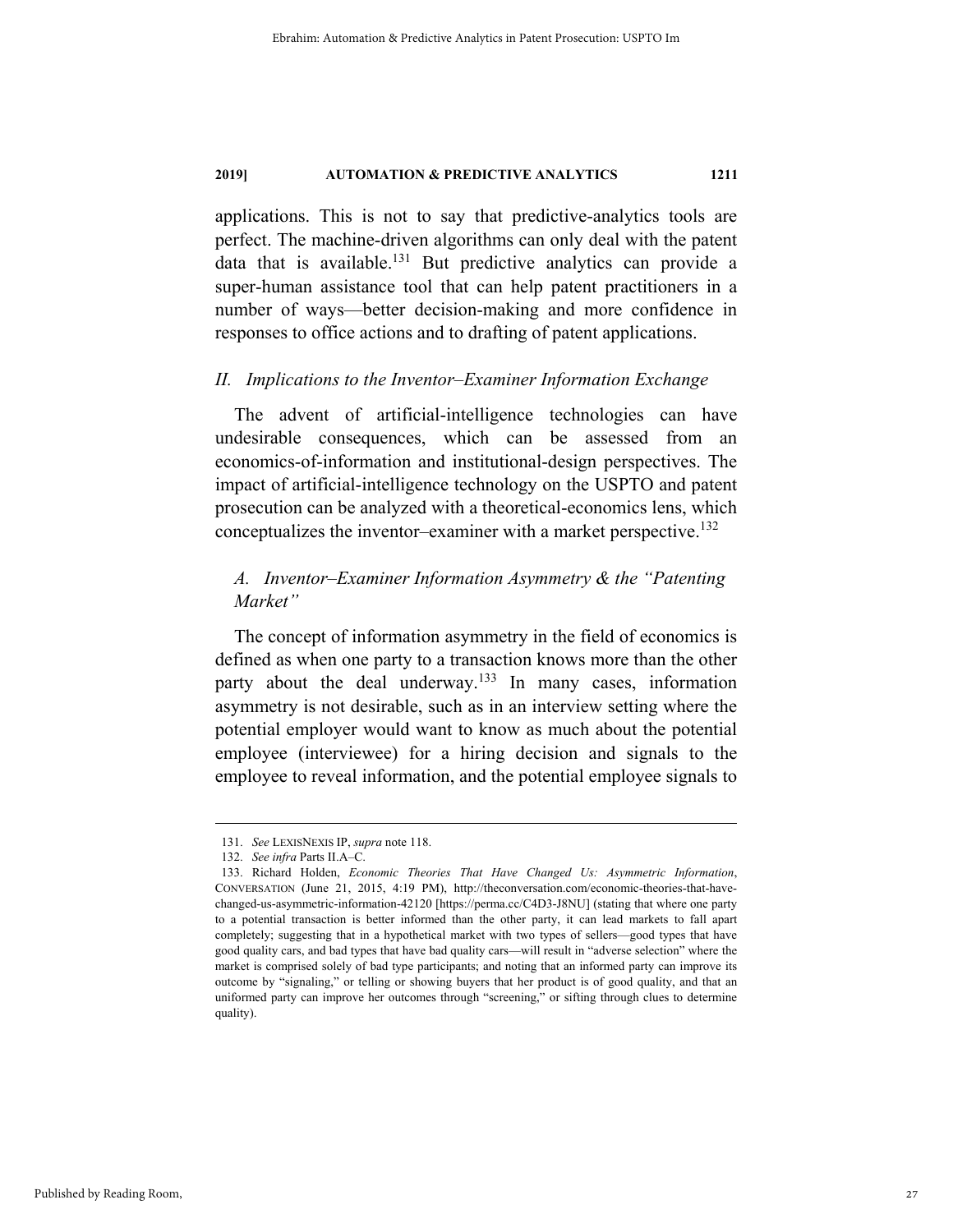the potential employer qualifications.<sup>134</sup> The interaction between inventors and patent examiners also has information symmetry because the inventor has more information about the invention than the USPTO, and the inventor to reveals information about the invention.135 The negotiation between an examiner and an inventor can be conceptualized as a set of interactions that is similar in some ways to the interviewee–employer context. The USPTO's administration of patent prosecution can be conceptualized as a market, where the inventor is a seller of a good (an invention) and the patent examiner is a buyer of the invention.

The theory of asymmetric information and its impact on markets suggests that its undesirable consequences are moral hazard, monopoly of information, and adverse selection.<sup>136</sup> Asymmetric-information theory suggests that the inventor and patent examiner interaction would have similar negative consequences, which would result in less-than-optimal grants of patents by the USPTO and be a detriment to the USPTO's resources.<sup>137</sup> Moreover, a common feature of market interactions is that buyers and sellers in a market possess different information, which affects their behavior in many situations and gives rise to a number of questions.<sup>138</sup> Thus, a market where inventors and patent examiners possess different information, such as where technology skews information about an invention toward one side, would affect behaviors of the parties. Artificial-intelligence technology skews the information about an invention further toward the inventors with a current, resource-

 <sup>134.</sup> Tshilidzi Marwala & Evan Hurwitz, Artificial Intelligence and Asymmetric Information Theory (Oct. 14, 2015) (unpublished manuscript) (on file with Cornell University Library),

https://arxiv.org/ftp/arxiv/papers/1510/1510.02867.pdf [https://perma.cc/2V2E-DDD5].

 <sup>135.</sup> *Id.*

 <sup>136.</sup> *Id.* 

 <sup>137.</sup> *Id.*

 <sup>138.</sup> Karl-Gustaf Löfgren et al., *Markets with Asymmetric Information: The Contributions of George Akerlof, Michael Spence and Joseph Stiglitz*, 104 SCANDINAVIAN J. ECON. 195, 196 (2002) (suggesting that information asymmetries give rise to the following questions: "What happens to prices, traded quantities and the quality of traded goods, if agents on one side of the market are better informed than those on the other? What can better-informed agents do to improve their individual market outcome? What can less-informed agents do?").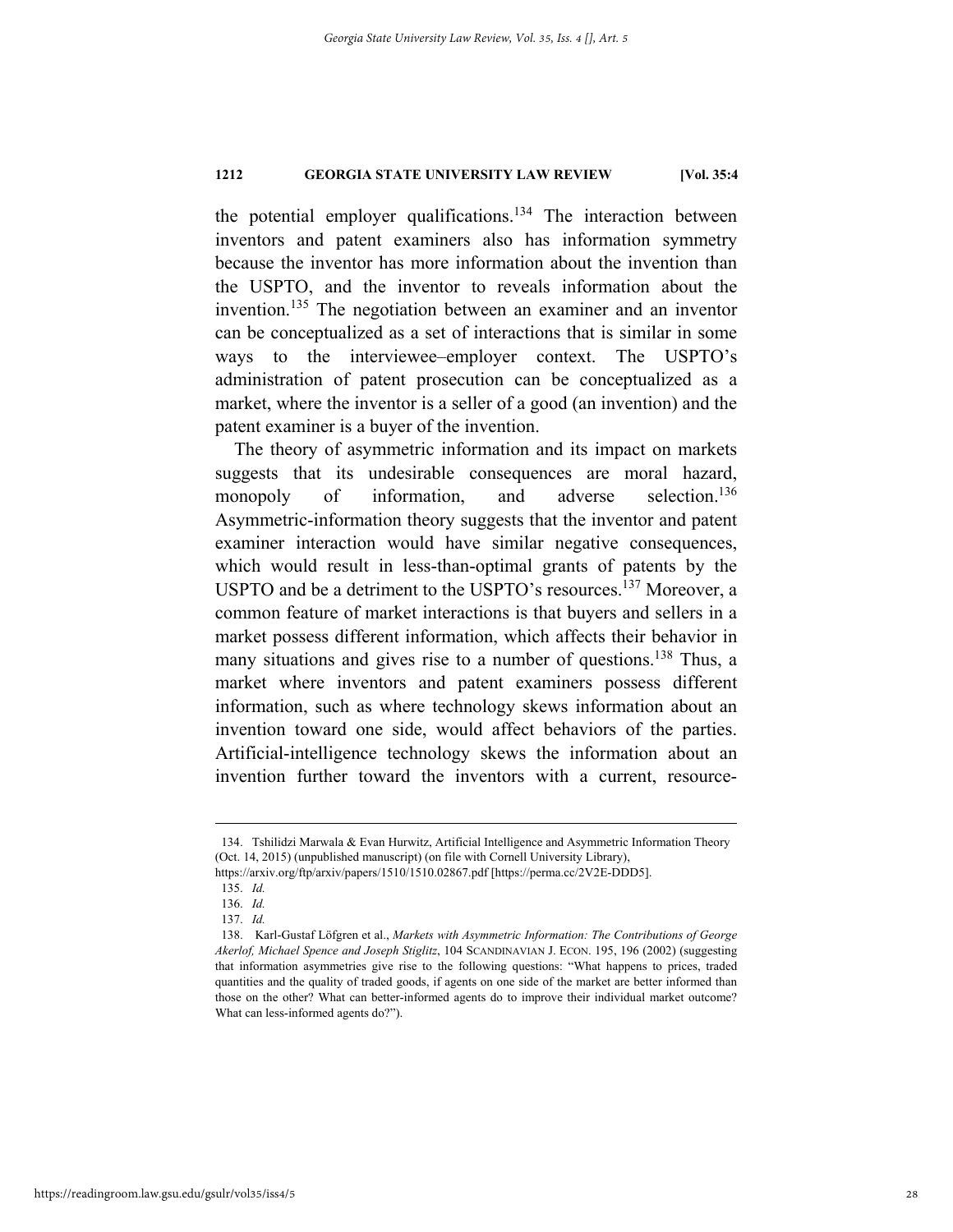limited USPTO. As a proposed solution,<sup>139</sup> the asymmetry of information between parties in a market can be reduced through a counteracting institution, or an intermediary market institution,  $140$ which can be created and housed within or outside of the USPTO.

The patent-prosecution interaction<sup>141</sup> can be conceptualized as a "patenting market," which is defined as inventors being sellers of inventions and the USPTO being buyers of inventions. In this inventions-as-goods marketplace, patent prosecution is characterized by significant information asymmetry between inventors and patent examiners at the USPTO.<sup>142</sup> The inventor–examiner information asymmetry is based on information relating to the prior art that is most likely known to the inventor.<sup>143</sup> The inventor knows more about his or her invention than a patent examiner who will be new to learning about the invention upon the start of the patent-examination process.144 Moreover, the inventor is also in a stronger position to argue against a patent examiner in response arguments to USPTO rejections with patent-claim amendments.<sup>145</sup> More specifically, an inventor can utilize a greater or lesser scope of the invention through claim amendments later in patent prosecution and, in doing so, catch the patent examiner by surprise and require the patent examiner to reassess patent claims that may be enlarged or restricted via amendments.<sup>146</sup> Thus, the current distribution of power between the

 <sup>139.</sup> *See infra* Part III.C.

 <sup>140.</sup> Auronen, *supra* note 1, at 9 (suggesting that guarantees of goods would allow the buyer sufficient time to reach the same level of information about the good).

 <sup>141.</sup> *See supra* Part II.A.

 <sup>142.</sup> Jay P. Kesan, *Carrots and Sticks to Create a Better Patent System*, 17 BERKELEY TECH. L.J. 763, 767 (2002).

 <sup>143.</sup> *Id.* (suggesting that the USPTO is unlikely to be informed about relevant prior art because patent examiners may not be aware of where to discover relevant prior art beyond traditional patent databases). 144. *Id.*

 <sup>145.</sup> *See* Chiang, *supra* note 67, at 531–34 (stating that the patentee can amend patent claims with broad freedom during pre-issuance amendments and can also change the patent claims through complex procedures is a post-issuance amendment).

<sup>146.</sup> *Id.* As stated in the Manual of Patent Examining Procedure and as is known in patent-prosecution practice, no new matter can be introduced through claim amendments and only material found in the four corners of the patent application at the time of filing can later be utilized in claim amendments. MPEP, *supra* note 114, § 714. Even under these restrictions, an amendment later in prosecution may give the patent examiner more (or less) to consider about the invention, and in doing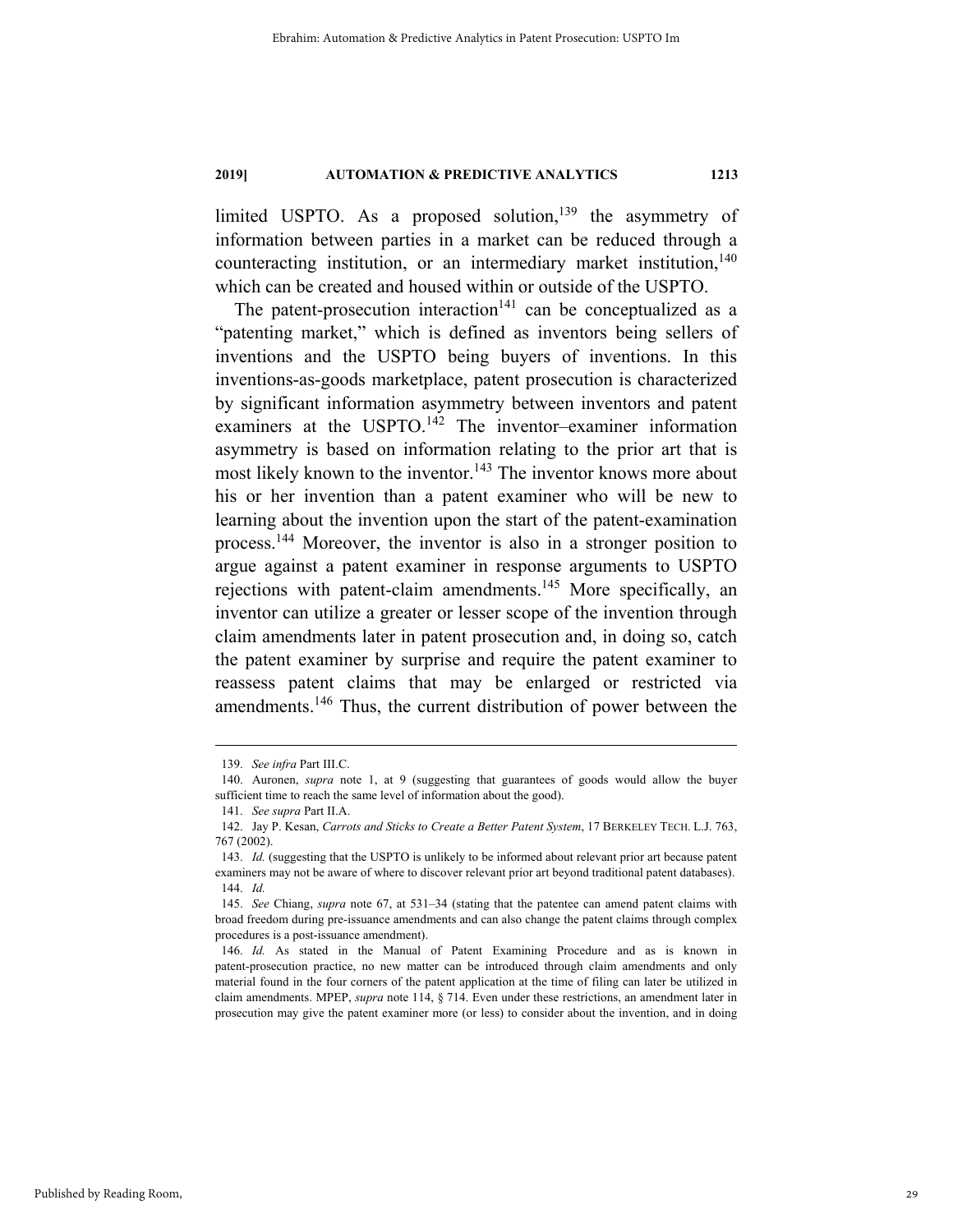inventor and the USPTO is skewed toward the inventor knowing more about the invention in a patenting market of inventions.

#### *B. Assumptions of the Inventor–Examiner Information Asymmetry*

Inventors' capabilities outstrip the USPTO even further with the advent of artificial-intelligence technologies. The emergence of artificial-intelligence technologies, particularly automation and predictive analytics, expands the information asymmetries between inventors and patent examiners.<sup>147</sup> Artificial-intelligence technology allows inventors to have more information than the patent examiner about the invention due to: (1) differences in financial resources; (2) differing conditions and mindsets that drive behaviors during the patent-examination interaction; and (3) the presumption of patentability and burdens during patent examination.<sup>148</sup>

First, because the USPTO is an administrative agency with limited financial resources, inventors have more resources than patent examiners, allowing inventors to know even more about the invention.<sup>149</sup> The USPTO is a business that operates largely from fees generated from patent filings, patent prosecution, and maintenance payments.<sup>150</sup> The USPTO is a fully fee-funded agency dependent on appropriations, yet it operates with standard private-sector practices and is subject to economic recessions.<sup>151</sup> These structural

so, the patent examiner would need to reevaluate the patent claims based on the amendments and the response arguments to a non-final office action. *Id.* Thus, an inventor will continue to know more about his or her invention even if patent examiner makes a non-final rejection because an inventor can amend claims. *Id.* However, during a final rejection (as mentioned in the MPEP in § 714 and in 37 C.F.R. § 1.116), the inventor may only amend a claim to cancel it or to put it in compliance with any requirement previously set forth in a previous Office Action, unless the inventor provides good and sufficient reasons as to why the amendment was necessary and not earlier presented. *Id.*

 <sup>147.</sup> *See* LEXISNEXIS IP, *supra* note 118.

 <sup>148.</sup> *See supra* Part II.B.

 <sup>149.</sup> U.S. PATENT & TRADEMARK OFFICE, FISCAL YEAR 2018 CONGRESSIONAL JUSTIFICATION 27 (May 23, 2017), https://www.uspto.gov/sites/default/files/documents/fy18pbr.pdf [https://perma.cc/E52W-7PWT].

 <sup>150.</sup> *Budget and Financial Information*, U.S. PATENT & TRADEMARK OFF., https://www.uspto.gov/about-us/performance-and-planning/budget-and-financial-information **[**https://perma.cc/Y4VX-ZHRH] (last visited Feb. 19, 2019).

 <sup>151.</sup> U.S. PATENT & TRADEMARK OFFICE, *supra* note 149, at 7.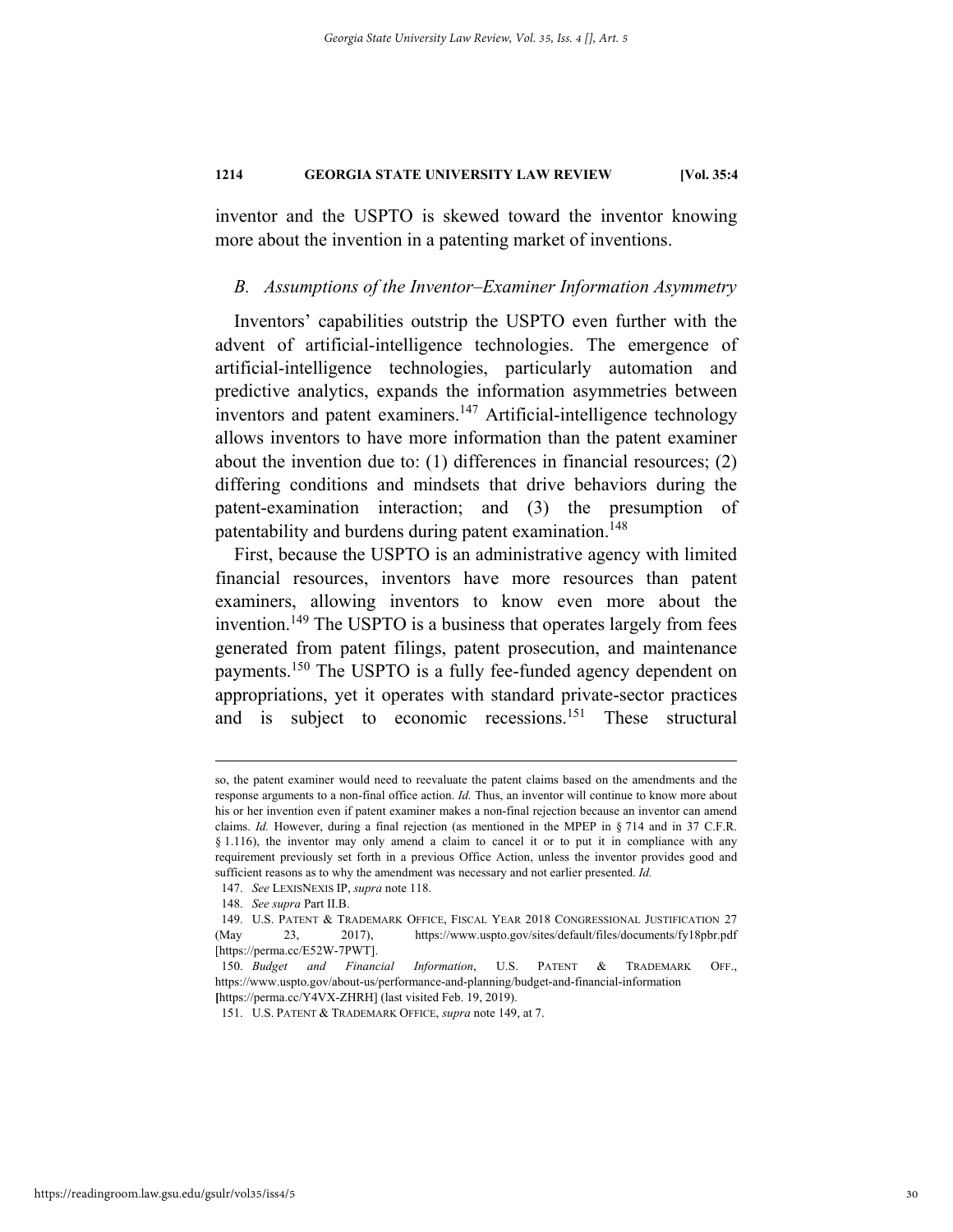characteristics create a USPTO environment and operation with minimal resources for understanding inventions in-depth. Moreover, the USPTO is subject to budget adjustments based on the U.S. President's determination<sup>152</sup> and political budget cuts.<sup>153</sup> The USPTO cannot raise funds from outside organizations and investors, whereas private-sector groups can access artificial-intelligence technology more easily with more available financial resources.<sup>154</sup> Even in the case when private-sector groups have limited financial resources, they can seek internal funding from corporations' boards of directors and external funding from banks, angel investors, and venture capital groups to support the development and use of artificial-intelligence tools.155 Thus, the financial disparity between the private sector and the USPTO creates differences in relative resources available and for use toward gaining in-depth knowledge of inventions.

Second, inventors and patent examiners have different conditions and mindsets that drive their behaviors during patent examination and influence whether they can or want to access artificialintelligence technologies.156 These conditions lessen the need for artificial-intelligence technologies within the USPTO and, therefore, lessen the need to utilize artificial-intelligence tools to understand

 <sup>152.</sup> Dennis Crouch, *Trump's Budget Proposal for USPTO Flat for FY 2019*, PATENTLY-O (Feb. 13, 2018), https://patentlyo.com/patent/2018/02/trumps-budget-proposal.html [https://perma.cc/H82F-ERLT] (stating that the proposed USPTO budget would allow the USPTO to spend up to \$3.459 billion in 2019).

 <sup>153.</sup> Department of Defense and Full-Year Continuing Appropriations Act, Pub. L. No. 112-10, § 1329, 125 Stat. 38, 121 (2011) (cutting \$100 million from the USPTO budget and postponing indefinitely the Fast Track program, which was designed to help expedite the processing of patents through an added fee).

 <sup>154.</sup> Melissa Horton, *Types of Funding Options Available to Private Companies*, INVESTOPEDIA (Jan. 15, 2019), https://www.investopedia.com/ask/answers/062315/what-type-funding-options-are-availableprivate-company.asp [https://DYT9-BEGV]; *USPTO Funding*, INTELLECTUAL PROP. OWNERS ASS'N, https://www.ipo.org/index.php/advocacy/hot-topics/uspto-funding/ [https://perma.cc/3VM7-V32N] (last visited Feb. 27, 2019).

 <sup>155.</sup> Horton, *supra* note 154.

 <sup>156.</sup> *See* Naira Rezende Simmons, *Putting Yourself in the Shoes of a Patent Examiner: Overview of the United States Patent and Trademark Office (USPTO) Patent Examiner Production (Count) System*, 17 J. MARSHALL REV. INTELL. PROP. L. 33, 41 (2017) (describing the system in which a patent examiner works "with the explicit goal of helping a patent applicant understand the system in which a Patent Examiner operates").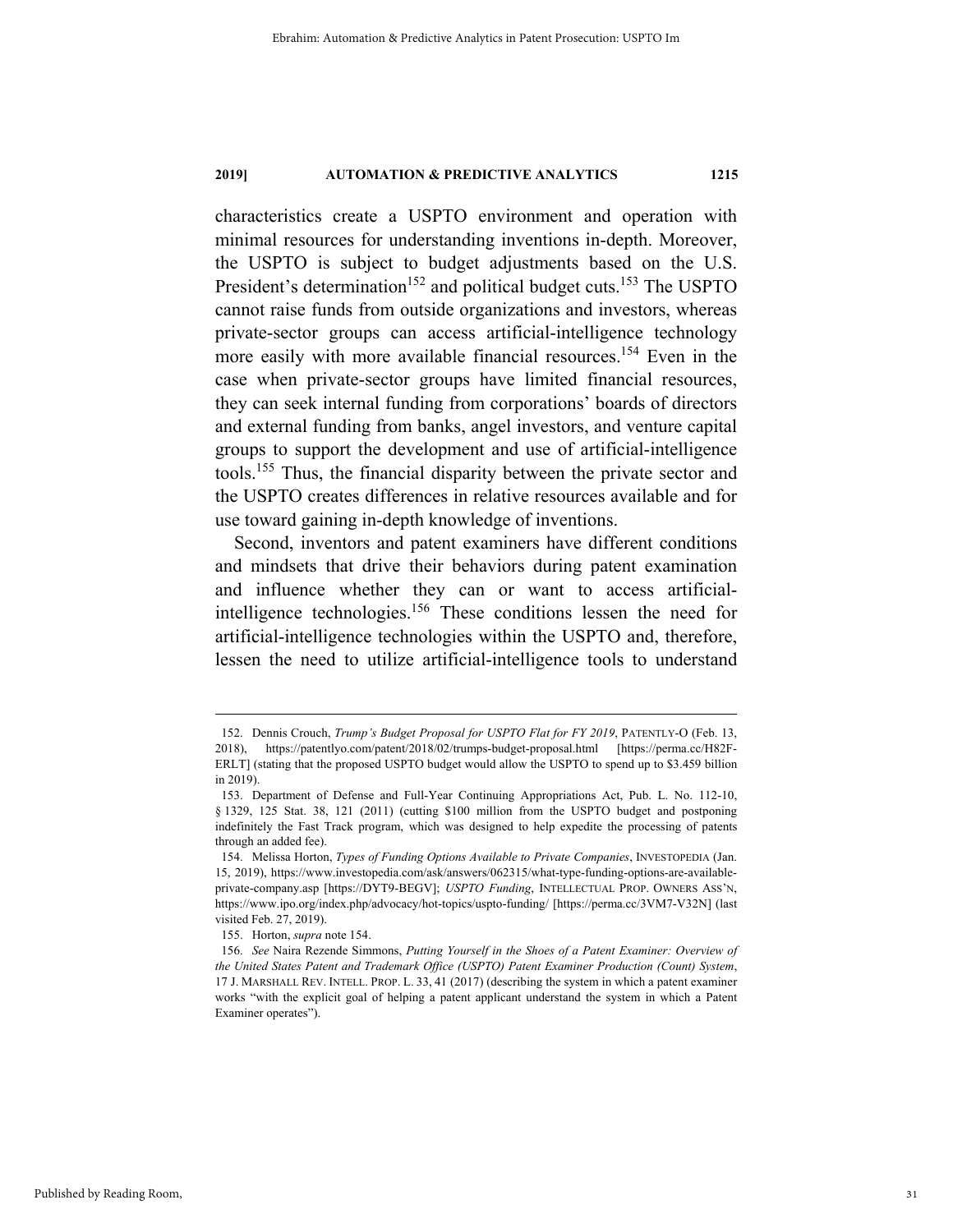inventions.157 Patent examiners are expected to be efficient in assessing patentability with a limited amount of time and with productivity assessments relative to production units.158 It is well known in patent practice that patent examiners are overloaded with information and face difficulties in efficient and effective use of time to sort through information.<sup>159</sup> Patent examiners are faced with a backlog of patent applications and are limited to the number of patent claims they can examine in a patent application.160 Patent examiners' tasks are lengthy and complicated since examiners must read and understand the entire patent-application document, search for prior art references, and analyze and compare the patent application to the prior art.161 The factory-like conditions and the presence of the "count" system $162$  necessitate that patent examiners work quickly and efficiently.<sup>163</sup> The mindset of a patent examiner is to advance patent prosecution, which can often be conducted in a cursory fashion to satisfy production units relative to the patent examiner's production goal.164 These conditions and mindsets in patent prosecution may seem to suggest that artificial-intelligence technology would aid in patent examination behaviors and practice. However, paradoxically, although artificial-intelligence technology would make that patent examiner's job easier, it would also reduce the need for the USPTO

 <sup>157.</sup> *Id.*

 <sup>158.</sup> *Id.* at 33–34 (describing that a patent examiner's tasks include "reading and understanding patent specifications, searching the prior art to determine what technological contribution the application teaches the public, and evaluating the scope of the claims" and that "[u]nder the current production system, productivity is assessed based on Production Units ('PUs') achieved relative to the Examiner's production goal[,] . . . [which] is calculated . . . based on the number of 'Examining Hours'" and on different "counts" for different tasks performed in different stages of patent prosecution).

 <sup>159.</sup> Jeffrey M. Kuhn, *Information Overload at the U.S. Patent and Trademark Office: Reframing the Duty of Disclosure in Patent Law as a Search and Filter Problem*, 13 YALE J.L. & TECH. 90, 95 (2010). 160. Ayal Sharon & Yifan Liu, *Improving Patent Examination Efficiency and Quality: An Operations* 

*Research Analysis of the USPTO, Using Queuing Theory*, 17 FED. CIR. B.J. 133, 162 (2008). 161*. See* Simmons, *supra* note 156, at 33–34 (suggesting a proper review of a patent application necessitates learning a new technology in some aspects or perhaps entirely, and this in-depth review is complicated further by increased technological complexity, the exponential growth of available prior art, and changes in policy and interpretation in patent law in recent years).

<sup>162</sup>*. Id.* at 34–38.

 <sup>163.</sup> *Id*. (providing details of the "count" system, which quantifies Production Units for different tasks performed in different stages in patent prosecution and which affects advancement and promotion). 164. *Id.* at 37.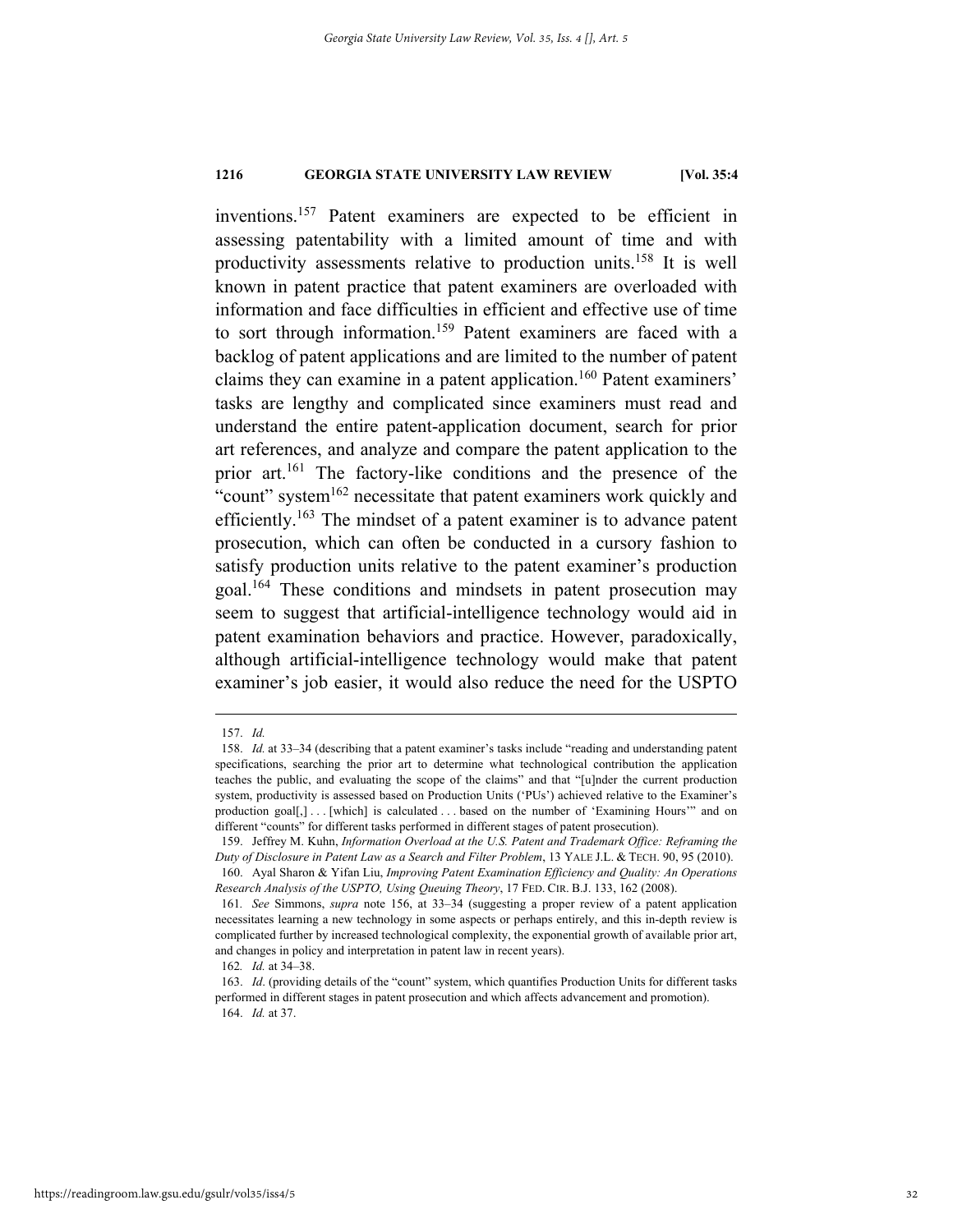to employ patent examiners. Thus, the conditions and mindset of patent examiners promote meeting the requirement of the count system and thereby reducing the need for artificial-intelligence technology. In fact, implementing any artificial-intelligence technology would disrupt the count system and require the development and implementation of a new production system. Adoption of artificial-intelligence technology by patent examiners and USPTO administration would lead to resistance from the professional union of U.S. patent examiners, the Patent Office Professionals Association (POPA).<sup>165</sup> Also, artificial-intelligencetechnology vendors would be less prone to sell artificial-intelligence systems to the USPTO compared to private-sector enterprises that are not encumbered by a count system in their operations. These conditions suggest that patent examiners would have a lower desire than inventors to embrace artificial-intelligence technology. In turn, patent examiners would be less prone to gain in-depth knowledge of inventions even with available artificial-intelligence technology.

Third, the presumption of patentability and burdens during patent examination make artificial-intelligence technology less necessary for patent examiners than for inventors. A patent application is rebuttably presumed to meet patentability at the time of filing.<sup>166</sup> Accordingly, there is a presumption that an adequate written description of the claimed invention is present at the time of filing a patent application, and thus, the patent examiner has the initial burden of presenting evidence and reasons why a person skilled in the art would not recognize the written description of the invention as providing adequate support.<sup>167</sup> The initial examination of a patent application requires the patent examiner to construe the patent

 <sup>165.</sup> PAT. OFF. PROFS. ASS'N, http://www.popa.org/ [https://perma.cc/GQ2T-TZVE] (last visited May 31, 2019).

 <sup>166.</sup> Sean B. Seymore, *The Presumption of Patentability*, 97 MINN. L. REV. 990, 995 (2013) (explaining that a patent application enjoys the presumption of patentability at the time of filing because "the patent application is rebuttably presumed to comply with the utility, novelty, nonobviousness, and disclosure requirements of the patent statute").

 <sup>167.</sup> MPEP, *supra* note 120, § 2163 (stating that the initial burden, after a thorough reading and evaluation of the context of the patent application, is with the patent examiner).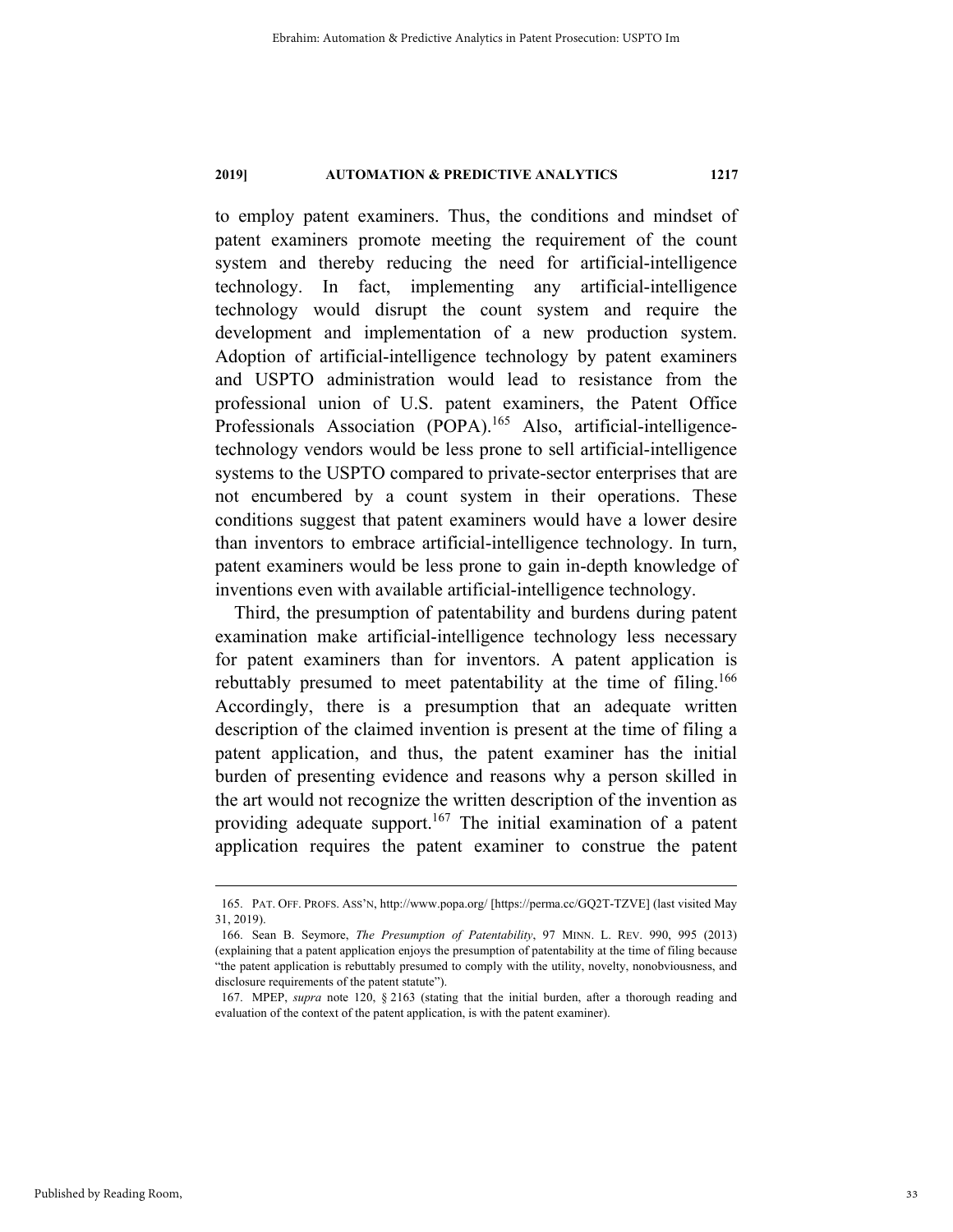claims, and the patent examiner has the initial burden to establish a reasonable basis to make a rejection.<sup>168</sup> The presumption of patentability for the inventor and the initial burden on the patent examiner suggest that the use of artificial-intelligence technology by an inventor helps strengthen the inventor's position more than use by a patent examiner. Artificial-intelligence technology magnifies the presumption of patentability by providing strategic patenting techniques, thereby making it more burdensome for the patent examiner to develop rejections.<sup>169</sup> Thus, artificial-intelligence technology gives an inventor greater offensive capability, which necessitates even more defensive effort from the patent examiner.

In sum, the emergence of artificial-intelligence technologies magnifies the information asymmetries between inventors and patent examiners. Artificial-intelligence technology is more accessible, applicable, and necessary for inventors than patent examiners. Therefore, artificial-intelligence technologies allow inventors to have even more information than patent examiners.

# *C. Patenting Market Signaling with Artificial-Intelligence Technology*

The information asymmetry between inventors and patent examiners is based on inventors having more information about their inventions than patent examiners.<sup>170</sup> Artificial-intelligence technology distorts this patenting market, or the institution whereby inventors and the USPTO engage in exchange.<sup>171</sup> The relationship and exchange between inventors and patent examiners, and the efficiency in this exchange, are impacted by artificial-intelligence technology.

One study suggests that the degree of asymmetry of information between two artificial-intelligence agents is less than that between

 <sup>168.</sup> *Id.* § 2164.04 (stating that the patent examiner has the initial burden to question the enablement provided for the claimed invention).

 <sup>169.</sup> Seymore, *supra* note 166, at 995–96.

 <sup>170.</sup> Kesan, *supra* note 142, at 767.

 <sup>171.</sup> Marwala & Hurwitz, *supra* note 134.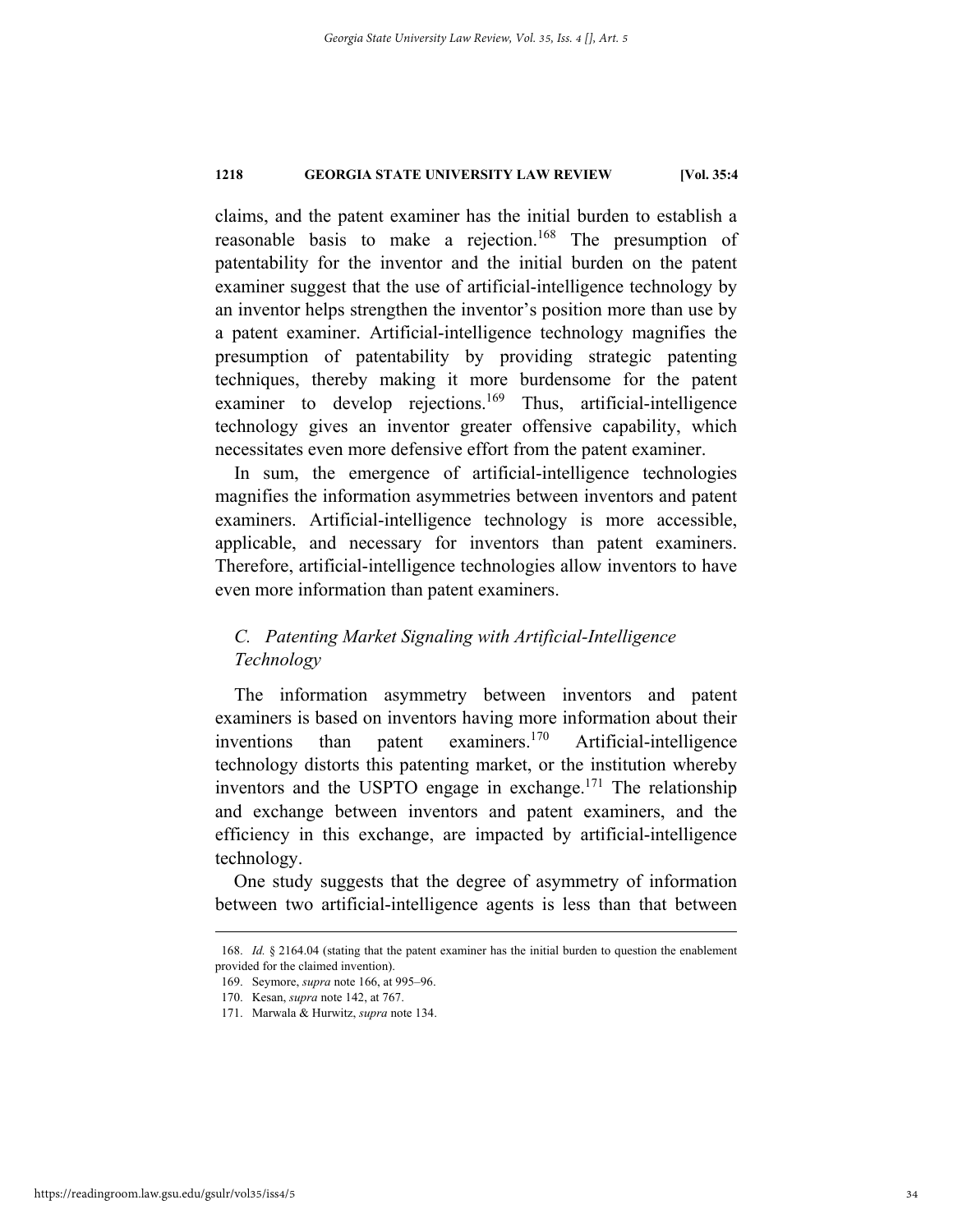two human agents.<sup>172</sup> Accordingly, a patenting market where inventors and patent examiners have access to and utilize artificialintelligence technology would decrease the underlying information asymmetry. Thus, when both sides of the patent-prosecution exchange have equal use of artificial-intelligence technology, there is a market-efficiency gain. This study reasons that two artificialintelligence agents in a marketplace would result in a lower volume of trades and increase the market efficiency as the market becomes saturated with intelligent trading and analysis agents.<sup>173</sup> Economic principles suggest that these efficiency gains would result in falling prices and better allocation of patenting resources in comparison to a marketplace where one party in the patenting market has more information about the invention and more artificial-intelligence capabilities than the other party. $174$ 

However, the case of a marketplace with one side being an artificial-intelligence agent and another side being a human being has been under-studied. Although one can surmise that there would be an effect on market efficiency with one-sided access and use of artificial-intelligence technology, the degree of impact on the market would depend on the artificial-intelligence technology's ability to complement or displace human decision-making. The degree of signaling by the party possessing and implementing the artificial-intelligence technology would affect the market efficiency and the possibility of resolving the asymmetry of information. A

*Id.* 174. *Id.*

 <sup>172</sup>*. Id.*

 <sup>173.</sup> *Id.* Marwala and Hurwitz further state:

If a market is full of agents such as the artificially intelligent agents A and B then the market will have agents where information is more symmetrical and therefore it will be more rational. Moreover, these artificially intelligent agents will be [better] able to analyze all the data at their disposal, estimate latent information and process all the information at their disposal than a human being. Thus the decisions of the artificially intelligent agents will be less rationally bounded than the decisions of the human agents. Therefore, the deployment of artificial intelligent agents make [sic] information in the markets more symmetrical (or less asymmetrical) and this in turn makes the markets more efficient.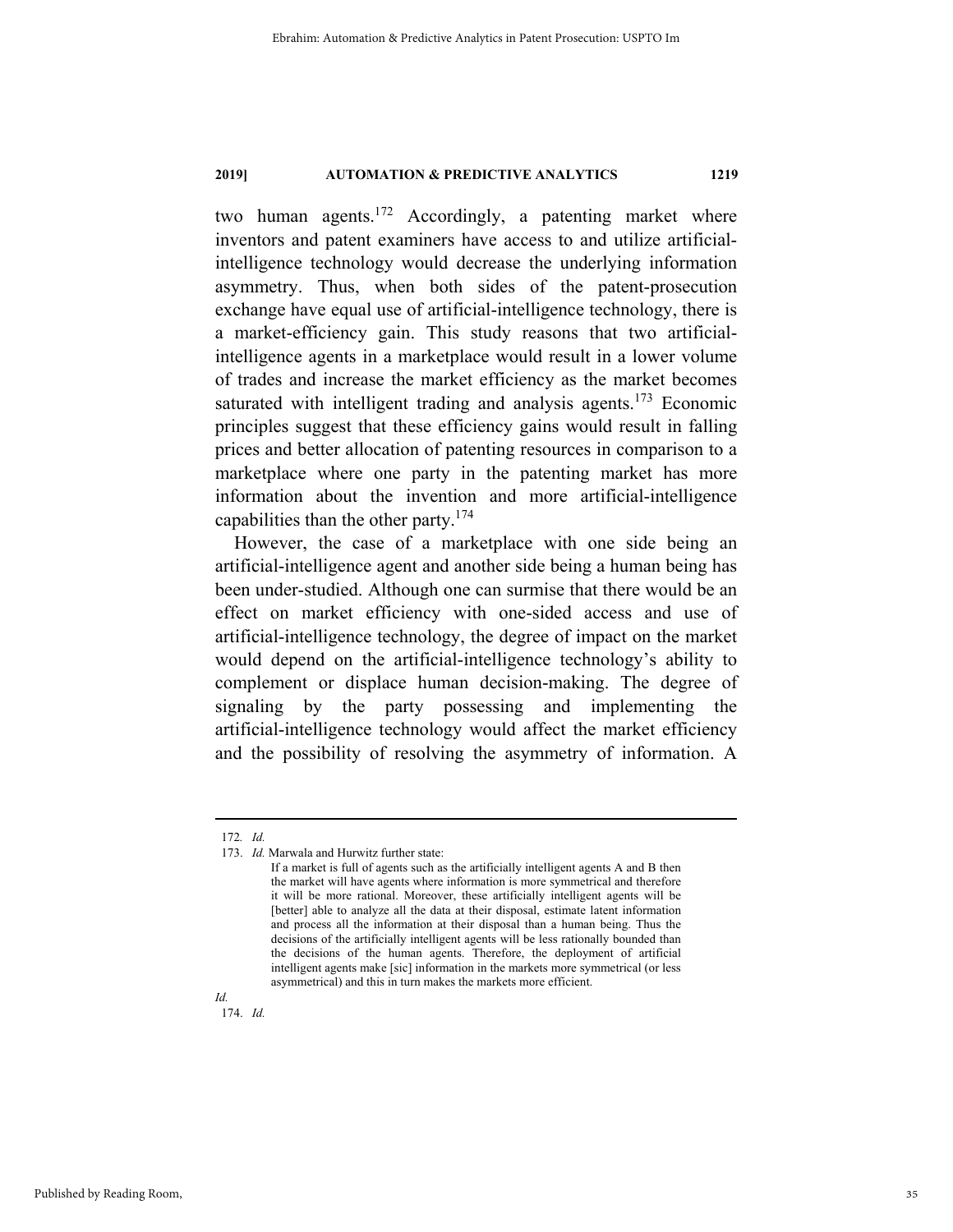signaling equilibrium would reduce information asymmetry between the buyer and seller parties in a market exchange.<sup>175</sup>

Michael Spence studied signaling in markets with asymmetric information in his 1973 seminal paper *Job Market Signaling*, which models the hiring of employees as investment decisions under uncertainty and where the employer is not certain of the interviewee's capabilities during a hiring decision.<sup>176</sup> The example below depicts an application of Spence's *Job Market Signaling* model toward the patenting market, analogizing an employer with a patent examiner and analogizing an interviewee with an inventor.<sup>177</sup> In Spence's model, potential employees send a signal about their capabilities to an employer by acquiring educational credentials, and the information value of the potential employee's educational credentials comes from the potential employee's belief that educational credentials should enable the employer to distinguish that potential employee as a high-ability worker from other lower-ability workers.<sup>178</sup> Thus, Spence's signaling refers to observed knowledge gaps between potential employees and an employer organization that gives rise to difficulty in the employer organization with detecting of a desirable intangible trait of the credential (Spencian signaling).<sup>179</sup> The signal in Spence's model refers to the potential employee revealing information to an employer, such that the employer updates prior conditional probabilities and has a willingness to employ an employee with better educational credentials, and the two parties overcome asymmetries to reach an equilibrium.<sup>180</sup>

Unlike Spencian signaling, the initial signaling in current USPTO patent examination from a patent applicant and the USPTO is informational signaling. In other words, Spencian signaling would not apply to current USPTO patent examination, because the

 <sup>175</sup>*. See* Auronen, *supra* note 1, at 11–12.

 <sup>176.</sup> Michael Spence, *Job Market Signaling*, 87 Q. J. ECON. 355, 356 (1973).

 <sup>177.</sup> *See infra* Parts II.C.1–4.

 <sup>178.</sup> Spence, *supra* note 176.

 <sup>179.</sup> Id.

 <sup>180.</sup> *Id.*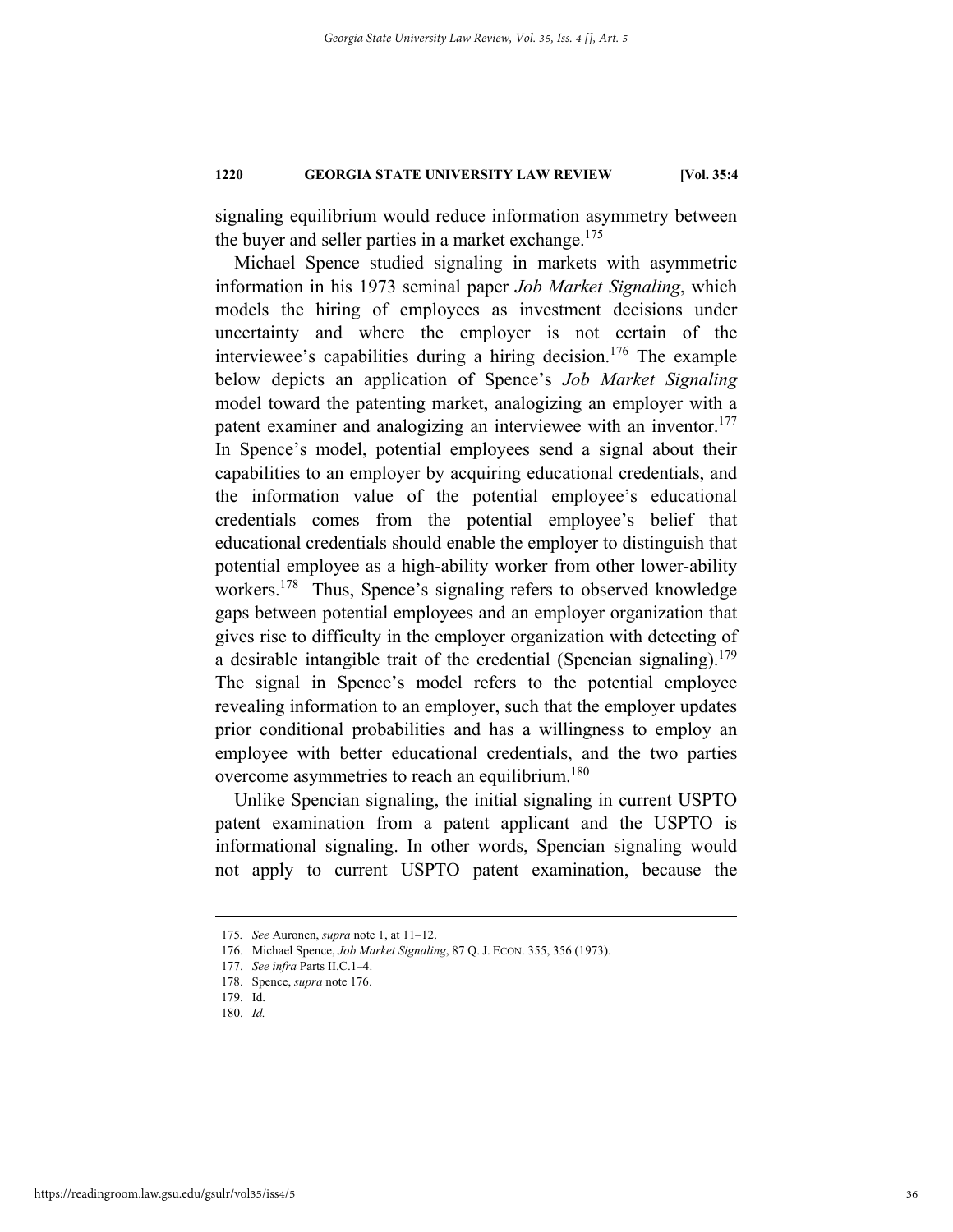signaling by an inventor to the USPTO does not assume a difference to be a desirable attribute between applicants. An inventor does not signal to the USPTO a difference or a desirable trait of its invention in comparison to other inventions but instead provides an information signal to the USPTO. However, as this Article later asserts, the underlying model of Spencian signaling would apply to a world that increasingly comprises a mix of inventors possessing artificial-intelligence capabilities and investors lacking those capabilities to signal a desirable attribute of invention without artificial-intelligence technologies (Artificial Intelligence Spencian Signaling). $181$ 

In contrast to Spencian signaling, information signaling refers to providing information about one party to another party. Thus, similar to how an employer is not certain of an interviewee's capabilities before a hiring decision, a patent examiner is not certain of the capabilities of an invention before granting a patent for the inventor's patent application in the information-signaling context. Thus, the example below parallels an employee–employer interview interaction with an inventor–examiner interaction for the phenomena of information signaling in reducing information asymmetry.182 It adds to the conceptualization by considering the effects of artificial-intelligence technology toward signaling and its effect on asymmetric information.

# *1. General Information Feedback in the Patenting Market*

The model of information feedback in the patenting market relates to a series of iterations between the inventor and the patent examiner.<sup>183</sup> The description presented herein parallels an analysis of the Spence Model of Information Exchange<sup>184</sup> but is distinguished as being a type of information signaling and is depicted in Figure 2

 <sup>181.</sup> *See supra* Part III.C.

 <sup>182.</sup> *See infra* Parts II.C.1–4.

 <sup>183.</sup> *See infra* Figure 2.

<sup>184</sup>*. See* Spence, *supra* note 176, at 360; Auronen, *supra* note 1, at 11–12.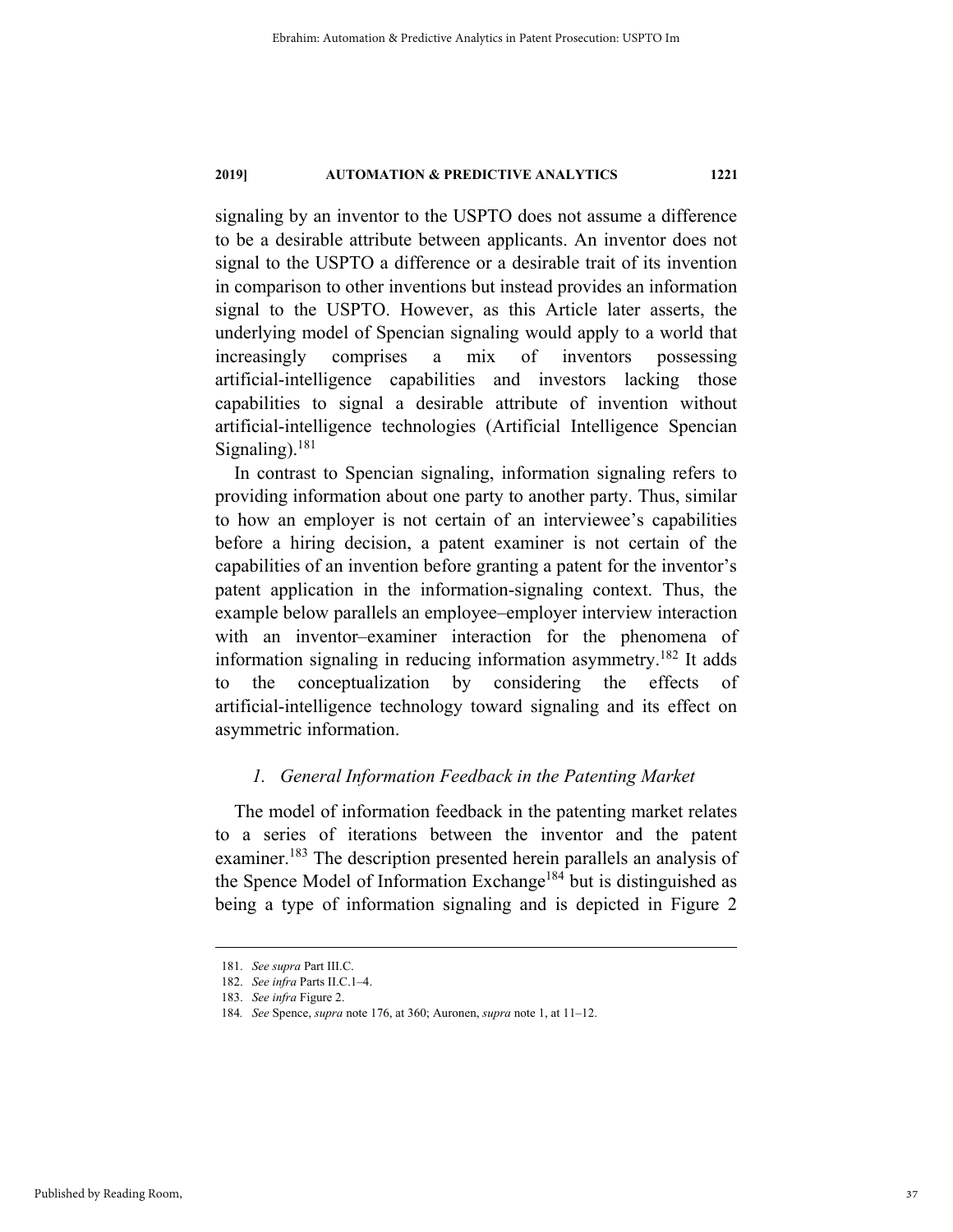below.185 First, the inventor decides on its information signaling based on maximization of patent scope return net of signaling costs. Second, the patent examiner conducts an initial examination of the patent application after the first filing.<sup>186</sup> Thus, in this parallel analysis, hiring in the Spence Model Information Exchange is akin to a patent application clearing formalities upon reaching the USPTO. Third, the patent examiner observes the patent claim scope as filed and adjusts his or her conditional beliefs based on the patentability at each stage of patent prosecution.<sup>187</sup> This third stage is based on the signals and indices indicated by the inventor with the initially filed patent claims and concerns the patent examiner's conditional beliefs with examination of patent claims. Thus, an inventor who files overly broad patent claims will signal different observable attributes of the invention than an inventor who files a relatively broad set of patent claims. Just as the signals and indices of the interviewee are regarded as shifting probability distributions that define an employer's beliefs in the Spence Model Information Exchange,<sup>188</sup> the signals and indices of an inventor shift the probability distribution that defines a patent examiner's beliefs. Fourth, the patent examiner presents a new interpretation with an offered patent claim scope as a function of signals and indices in response to the patent examiner's adjusted conditional beliefs.189 Here, the patent examiner presents a new patent claim scope as a function of the signals and indices with rejections in office actions. The iteration is repeated, and equilibrium

 <sup>185.</sup> *See infra* Figure 2.

 <sup>186.</sup> Note that although Figure 2 shows in (2) "Examine *Initial* Patent Application," there will be *subsequent* examinations of the patent application with responses to office actions from the inventor following each rejection from the patent examiner. Thus, the loop diagram is iterative, and the label box (2) can also be represented with language indicating "Examine Patent Application." However, the word "*Initial*" is utilized to follow the Spence Model of Information Exchange by analogy and to demonstrate that there must still be a first examination conducted before a patent examiner adjust conditional probabilistic beliefs.

 <sup>187.</sup> *See infra* Figure 2.

<sup>188</sup>*.* Spence, *supra* note 176, at 359–60.

 <sup>189.</sup> *See infra* Figure 2.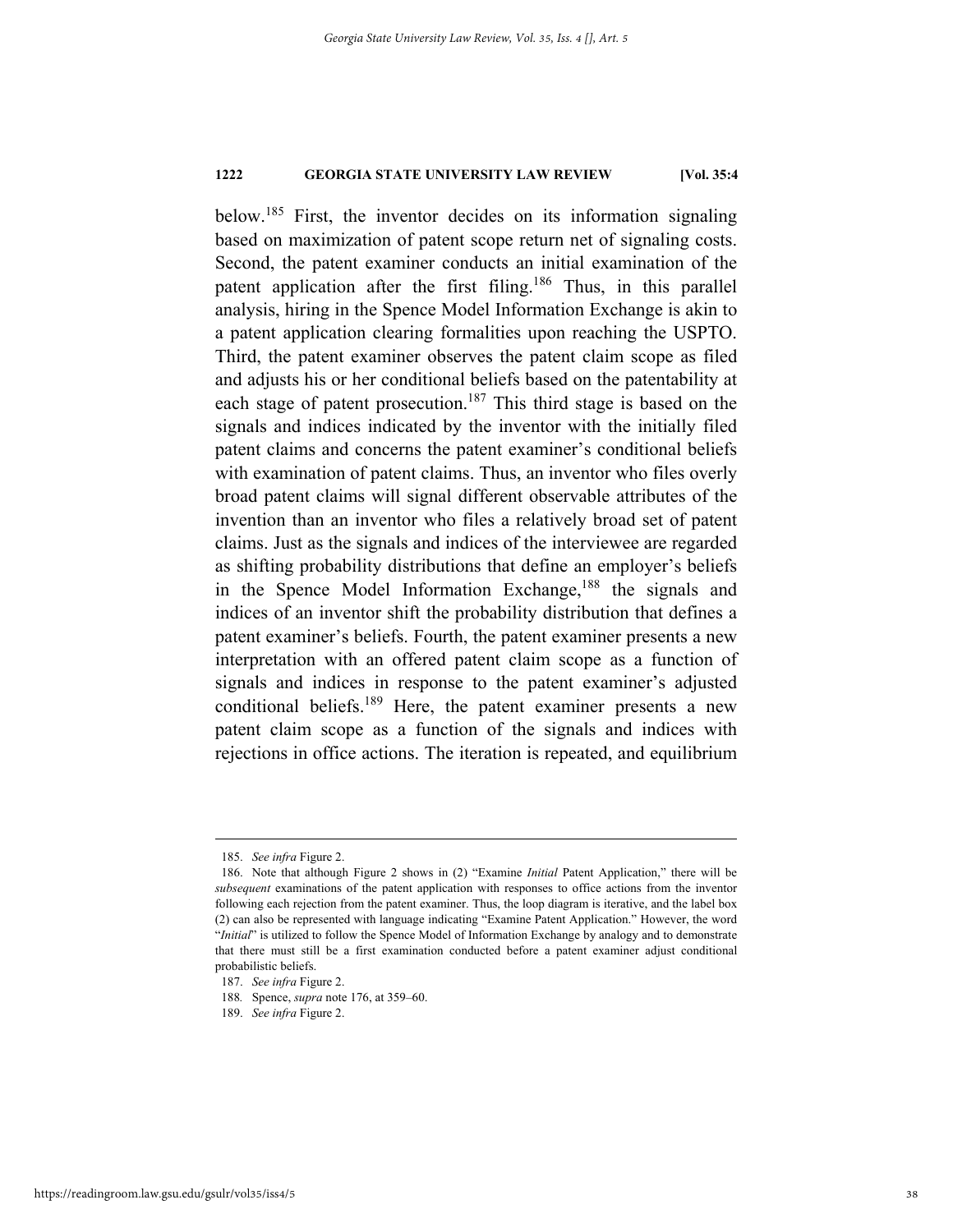is reached when the conditional beliefs are confirmed by the informational signaling they generate.<sup>190</sup>

#### **Information Feedback in the "Patenting Market"**



*Figure 2: Information Feedback in the Patenting Market* 

In the Spence Model of Information Exchange, the employer's conditional probabilistic beliefs are modified in response to repeated cycles around the loop as successive waves of new applicants come into the market.<sup>191</sup> By analogy, successive waves of new applicants in the Spence Model of Information Exchange equates to successive waves of responses by a patent applicant to patentability rejections by a patent examiner via office actions to the inventor.<sup>192</sup> Thus, as applied to the patenting market, Figure 2 demonstrates repeated cycles around a loop that can be based on a sequence of responses to office actions and a possible continuation of patent prosecution beyond a final rejection through one or more requests for continued

 <sup>190</sup>*. See* Auronen, *supra* note 1, at 11.

<sup>191</sup>*.* Spence, *supra* note 176, at 360.

 <sup>192.</sup> *See id.*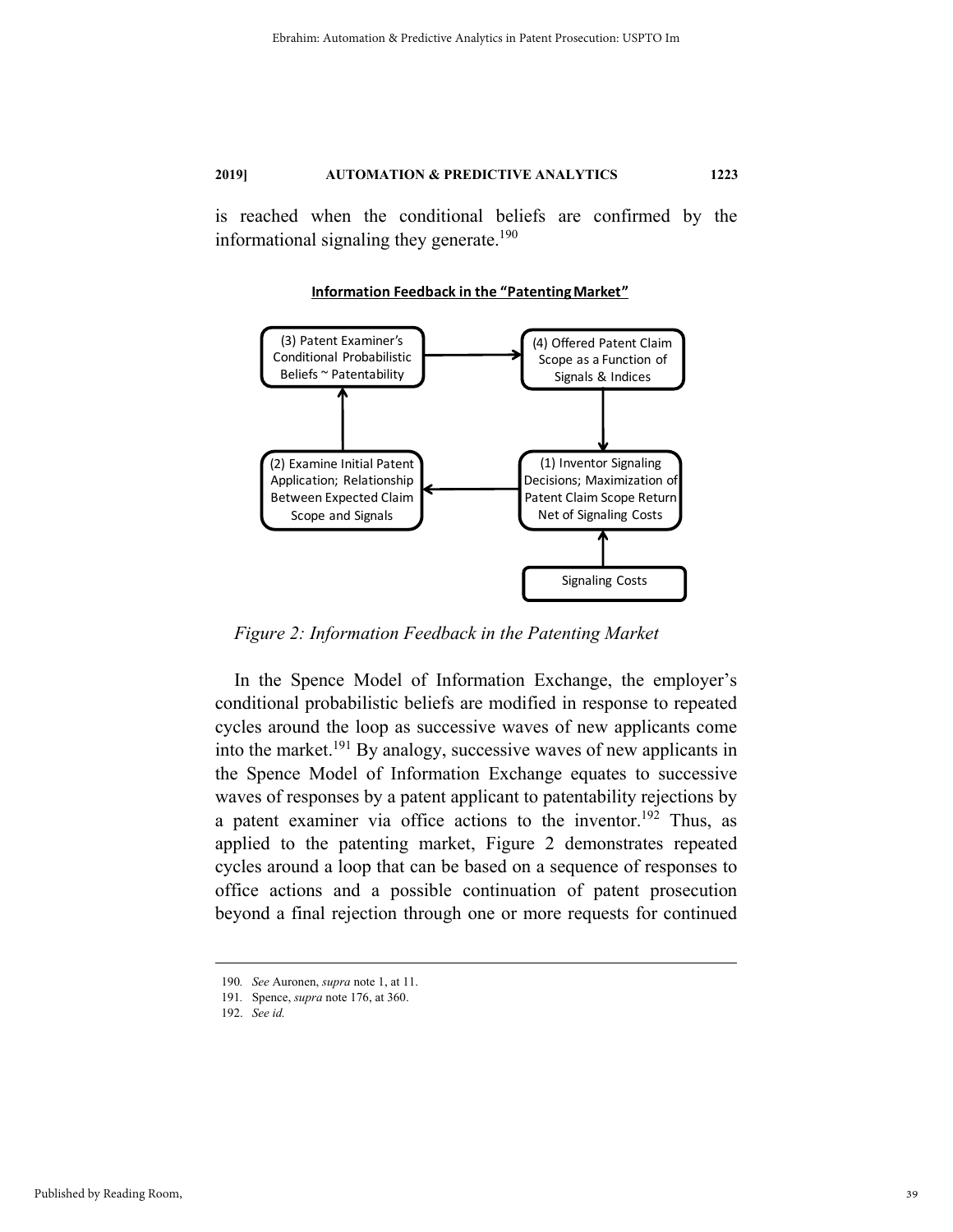examination.<sup>193</sup> The patent-prosecution process is an iterative process of rejections and responses to office actions, such that an equilibrium is reached when the patent examiner's conditional beliefs are confirmed by the signals that an inventor generates.<sup>194</sup> For example, an inventor who either amends patent claims to narrow their scope or makes new legal arguments in response to an office action would lessen the probability of a subsequent rejection by a patent examiner for a patentability criterion.<sup>195</sup> The introduction of automation modifies this model of information feedback in the patenting market as shown in Figure 3 below.<sup>196</sup>

**Information Feedback in the "Patenting Market"**

# *2. "Patenting Market" with Automation*



*Figure 3: Information Feedback in the "Patenting Market" with Automation* 

- 194. Spence, *supra* note 176, at 360.
- 195. *Id.* at 359–60.
- 196. *See infra* Figure 3.

 <sup>193.</sup> MPEP, *supra* note 120, § 706.07(h) (quoting 37 C.F.R. § 1.114(a) (2015)) (defining Request for Continued Examination Practice and stating that even "'[i]f prosecution in an application is closed, an applicant may request continued examination of the application by filing a submission'" and paying additional fees).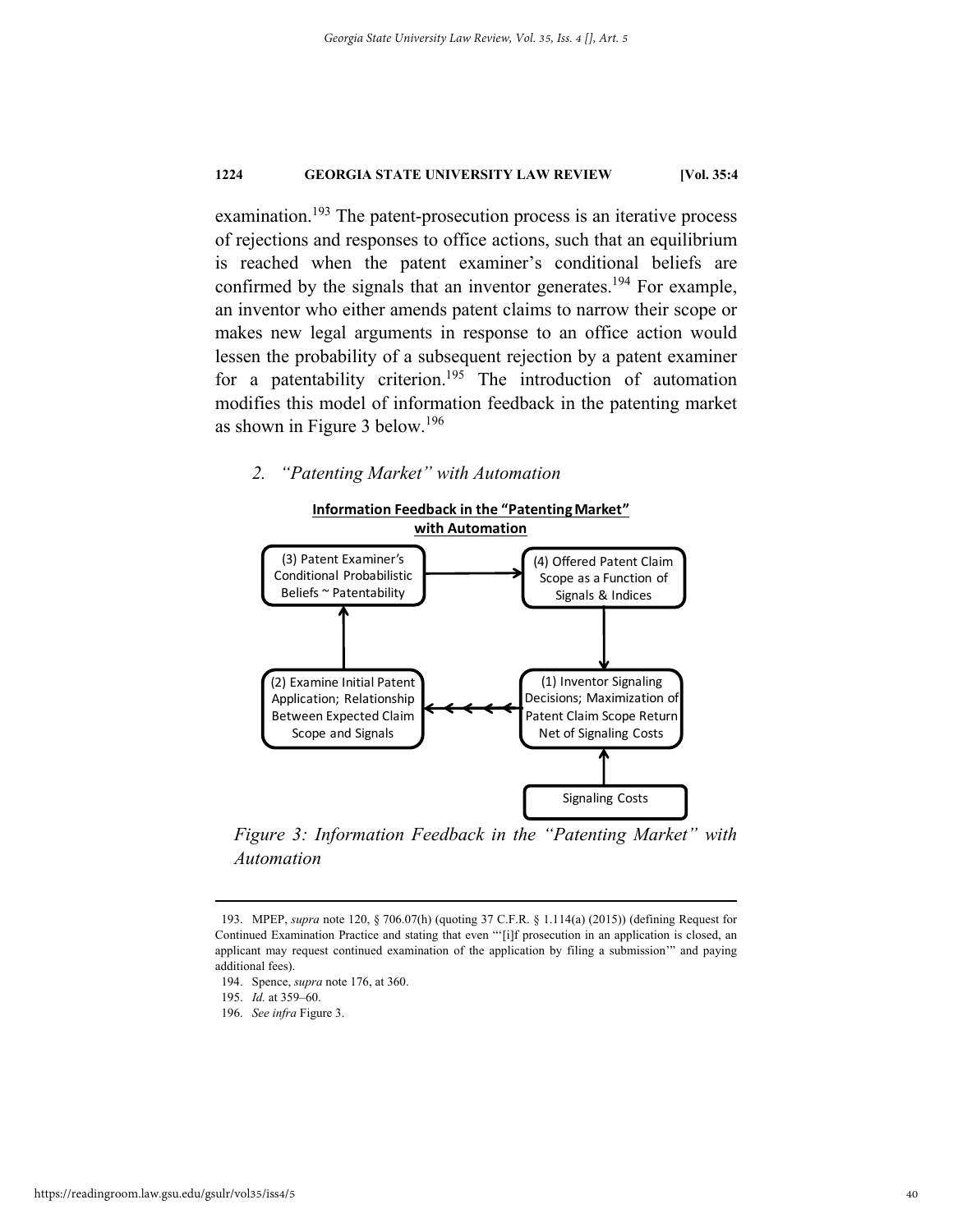The introduction of automation technology into patent prosecution quickens the speed of generating patent applications and the pace of providing office-actions responses and presents new automated methods of defensive patenting.<sup>197</sup> However, the speed of automation and growth of defensive patenting do not alter the patenting market model of information feedback.<sup>198</sup> In fact, the conditional probabilistic beliefs of a patent examiner are the same whether or not automation technology is present.199 Automation technology makes it easier and faster for the inventor to signal to a patent examiner for the examination of a patent application as shown in Figure  $3.200$  Unlike predictive analytics, automation does not provide any new information to an inventor and thus does not affect the inventor's signaling to the patent examiner for examination. Therefore, the patent examiner's conditional probabilistic belief remains the same regardless of whether there is automation of patent-application drafting or responses to office actions. However, as shown further in Figure 4 below, the combination of automation and predictive analytics does have an effect on the patent examiner's conditional probabilistic beliefs.201 To understand the combination effects of automation and predictive analytics, it helps to understand the effects of predictive analytics in isolation. The introduction of predictive analytics modifies the model of information feedback in the patenting market as shown in Figure 4 below.<sup>202</sup>

- 197. *See supra* Parts I.B.1, I.B.2.
- 198. Spence, *supra* note 176, at 361.
- 199. *Id.* at 357–58.
- 200. *See supra* Figure 3.
- 201. *See infra* Figure 4.
- 202. *See infra* Figure 4.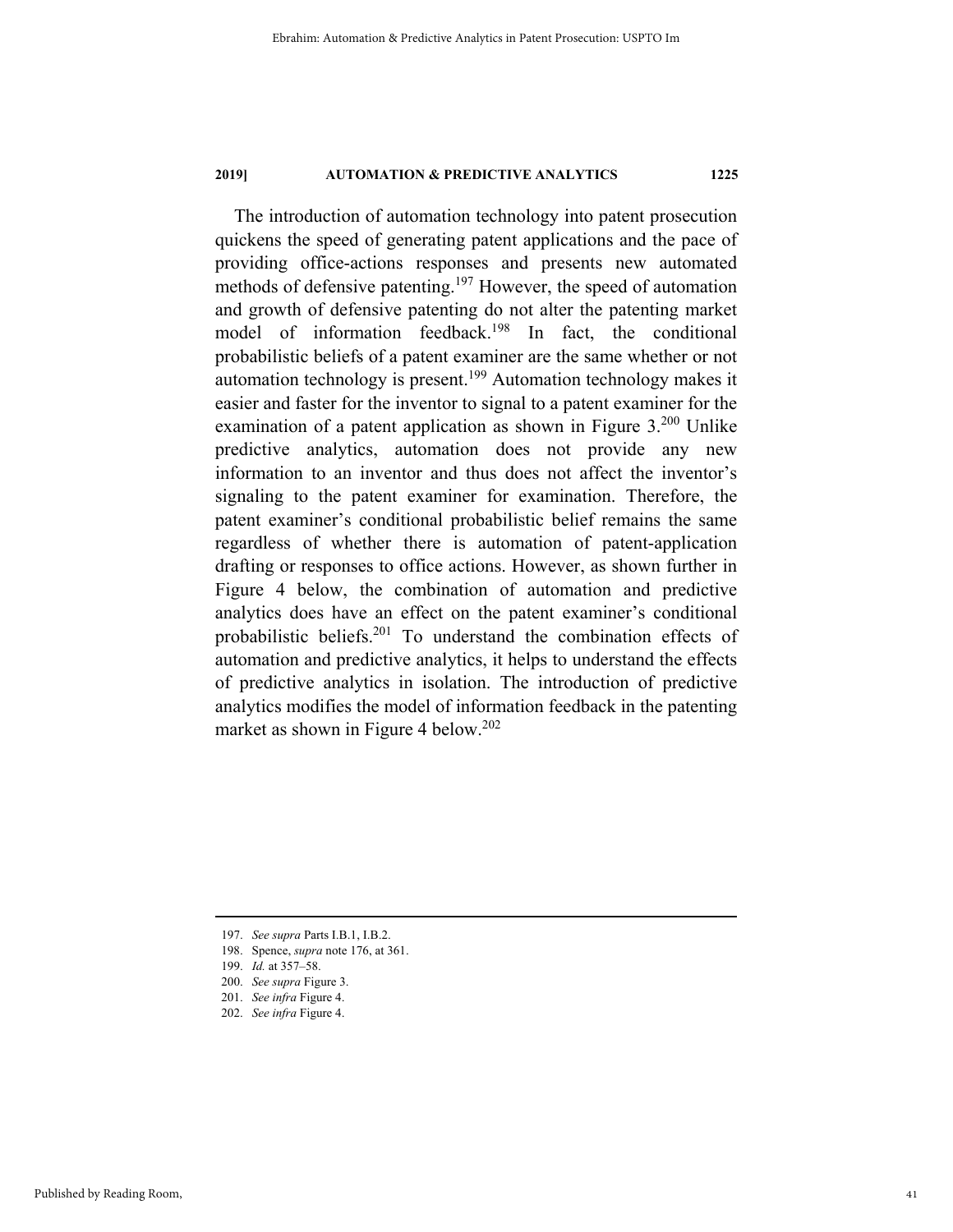# *3. "Patenting Market" with Predictive Analytics*



*Figure 4: Information Feedback in the "Patenting Market" with Predictive Analytics* 

In the Spence Model of Information Exchange, the employer's conditional probabilistic beliefs are modified in response to repeated cycles around the loop as new data becomes available to the employer.<sup>203</sup> Thus, the conditional probabilistic beliefs are not only modified by successive waves of new applicants coming into the market but also by new data becoming available.<sup>204</sup> However, unlike the Spence Model of Information Exchange, where an employer attains new data, the inventor (not the examiner) is influenced by new data in the patenting market.

The quid pro quo of the U.S. patent system<sup>205</sup> differentiates information feedback in the patenting market with the Spence Model of Information Exchange feedback. Unlike the employer–employee context, the U.S. patent system provides exclusive rights to an

 <sup>203</sup>*.* Spence, *supra* note 176, at 360.

 <sup>204.</sup> *Id.* 

 <sup>205.</sup> Lisa Larrimore Ouellette, *Do Patents Disclose Useful Information?*, 25 HARV. J.L. & TECH. 531, 542 (2012).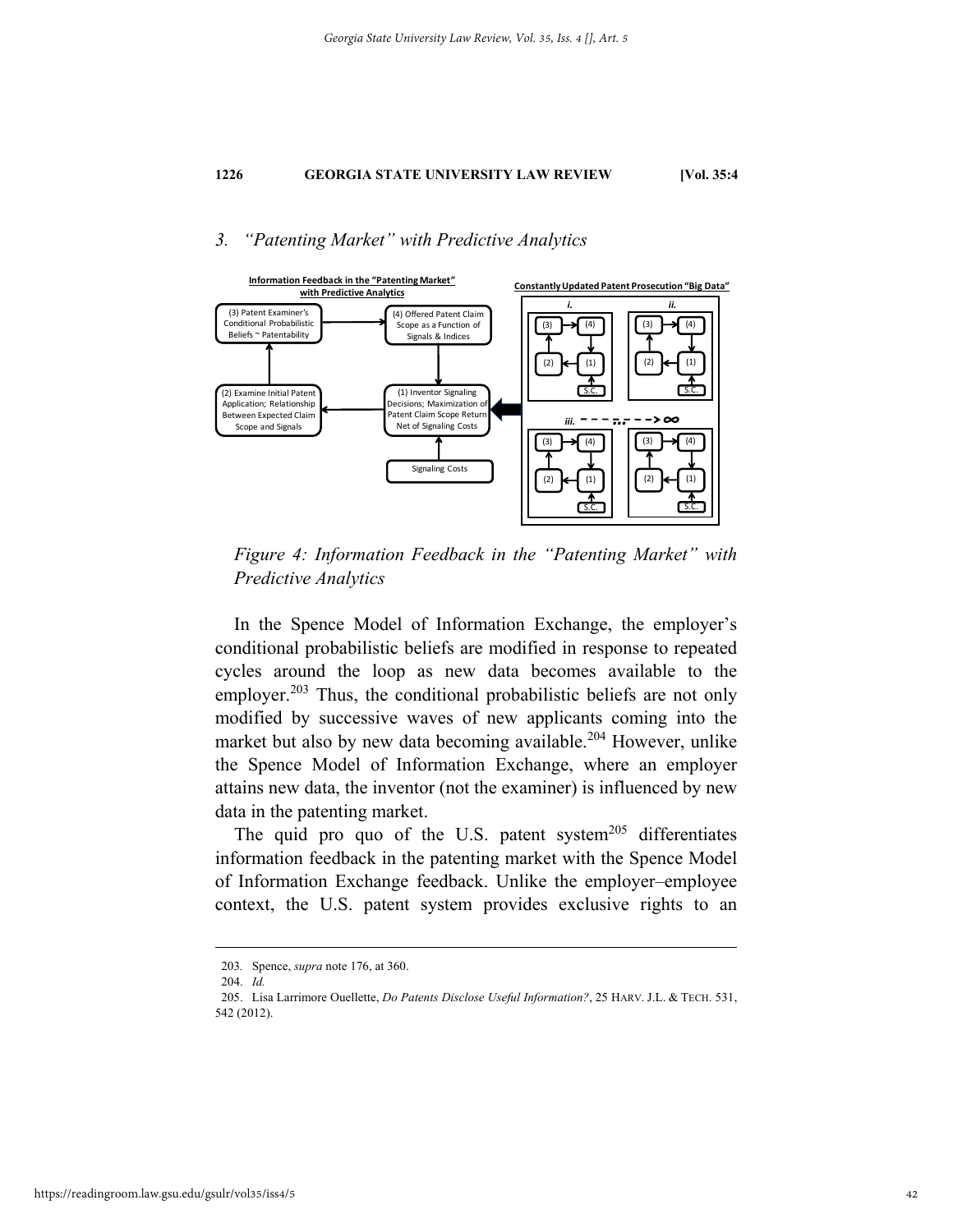invention with a patent in return for disclosure about how to make and use the invention.206 Patenting data from the inventor–examiner interactions is publicly available.<sup>207</sup> In effect, each filed patent application and each step of the patent prosecution process generates new patent data.208 The USPTO shows the aggregate history and new data associated with patent filings and patent-prosecution steps through the Official Gazette<sup>209</sup> and the online PAIR portal.<sup>210</sup> This new patent data has been termed "patent-prosecution big data" by this Article and is based on the ubiquitous term "big data."211 Patent-prosecution big data represents real-time information that can give a competitive advantage through prediction of market trends.  $2^{12}$ 

Whereas an employer's conditional probabilities are modified as new interviewee applicants come into the employer–employee market, $2^{13}$  conditional probabilities of the patent examiner are modified as new patent-prosecution big data comes into the patenting market. The new patent-prosecution big data, which is equally accessible by the patent examiner and inventors, is continuously updated with each new patent application and new patent-prosecution step. However, the financial management of the USPTO<sup>214</sup> limits patent examiners' use of patent-prosecution big data. Instead, information asymmetries $215$  suggest that inventors are more capable of using the patent-prosecution big data, which is shown by a large arrow on Figure 4 for influencing the inventors' signaling.<sup>216</sup> The subset of inventors with resources and access to predictive-analytics technologies would use patent-prosecution big data. In turn,

 <sup>206.</sup> *General Information Concerning Patents*, U.S. PATENT & TRADEMARK OFF., https://www.uspto.gov/patents-getting-started/general-information-concerning-patents [https://perma.cc/8PU3-FZWM] (last visited Feb. 26, 2019).

 <sup>207.</sup> *Id.* 

 <sup>208.</sup> *See* Manns & Goeke, *supra* 111, at 4.

<sup>209</sup>*. See* U.S. PATENT & TRADEMARK OFF., *supra* note 107.

<sup>210</sup>*. See* U.S. PATENT & TRADEMARK OFF., *supra* note 110.

<sup>211</sup>*.* Gandomi & Haider, *supra* note 99, at 138.

<sup>212</sup>*.* Giannaccari, *supra* note 108, at 3.

<sup>213</sup>*. See* Spence, *supra* note 176, at 360.

 <sup>214.</sup> *See supra* Part II.B.

 <sup>215.</sup> *See supra* Part II.B.

 <sup>216.</sup> *See supra* Figure 4.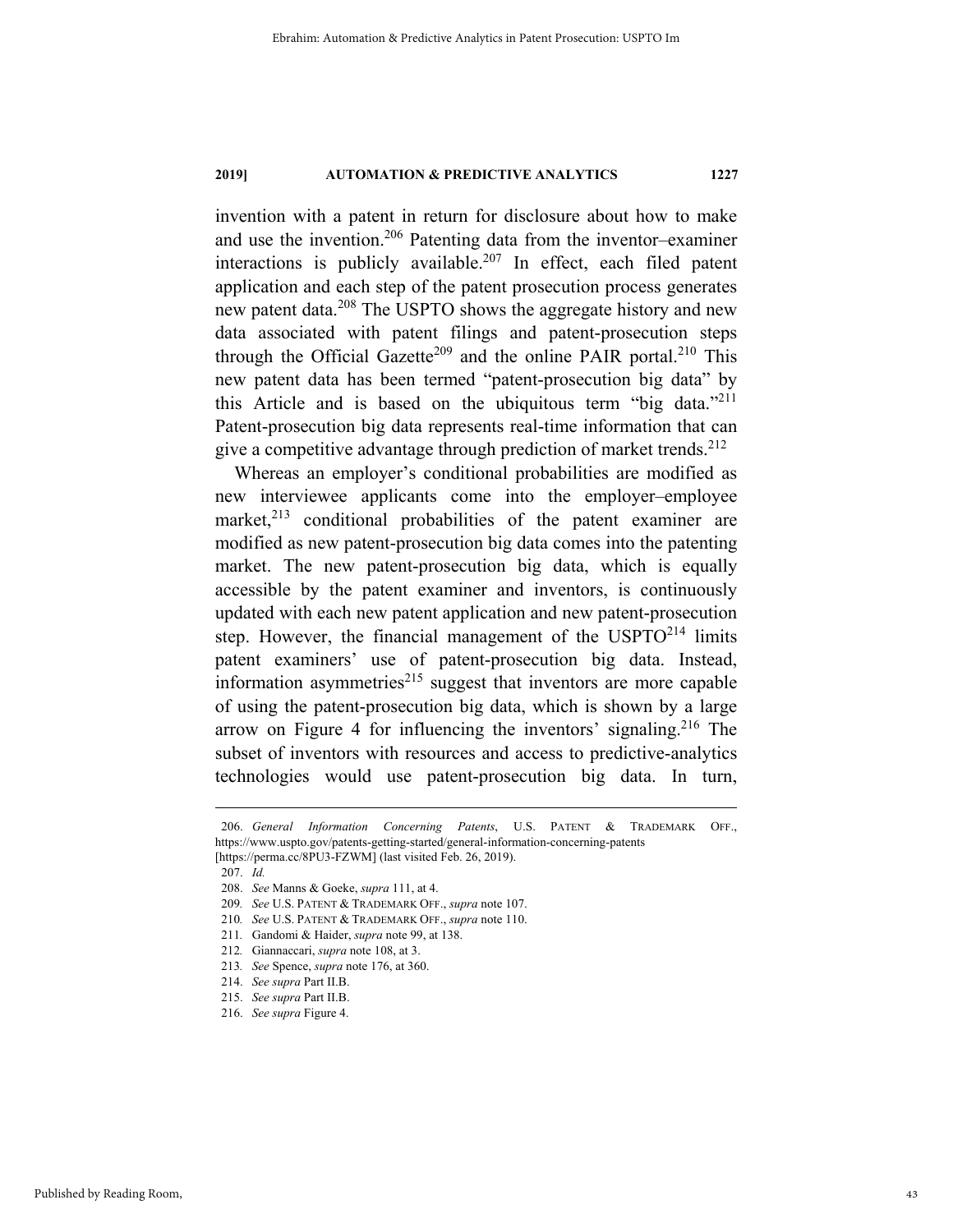patent-prosecution big data affects an examiner's conditional probabilistic belief in the model due to the continuous loop nature of the model. Ultimately, inventors' abilities to access and analyze large and unconventional data streams in large-scale patent-prosecution big data influences a patent examiner's conditional probabilistic beliefs through signaling by the inventor in the patenting-market model of Figure  $4.^{217}$ 

The presence and the influence of patent-prosecution big data disrupts the prospect of information-signaling equilibrium. In Spence's Model of Information Exchange feedback, "signaling equilibrium is generated when [an] employer['s] beliefs are confirmed by the signaling they generate through the offered wage schedule."<sup>218</sup> Additionally, "signaling equilibrium is [the] stable state where sellers (potential employees) in the market differentiate themselves from each other by signaling and thus reduce the information asymmetry between themselves and the buyer (employer)."219 By analogy, information-signaling equilibrium would be achieved when inventors reduce the information asymmetries between themselves and the patent examiners. Information asymmetries between the inventors and the patent examiners are reduced through the creation and implementation of a counteracting institution at the USPTO.<sup>220</sup> However, departure from informationsignaling equilibrium between the inventors and the patent examiners is magnified through the superimposition of automation and predictive analytics as shown below in Figure 5.<sup>221</sup>

 <sup>217.</sup> *See supra* Figure 4.

<sup>218</sup>*.* Auronen, *supra* note 1, at 11–12.

<sup>219</sup>*. Id.*; s*ee* Spence, *supra* note 176, at 358, 367 (specifying a critical assumption that a signal will not effectively distinguish one applicant from another unless the costs of signaling are negatively correlated with productive capability).

 <sup>220.</sup> *See supra* Part II.C.4.

 <sup>221.</sup> *See infra* Figure 5.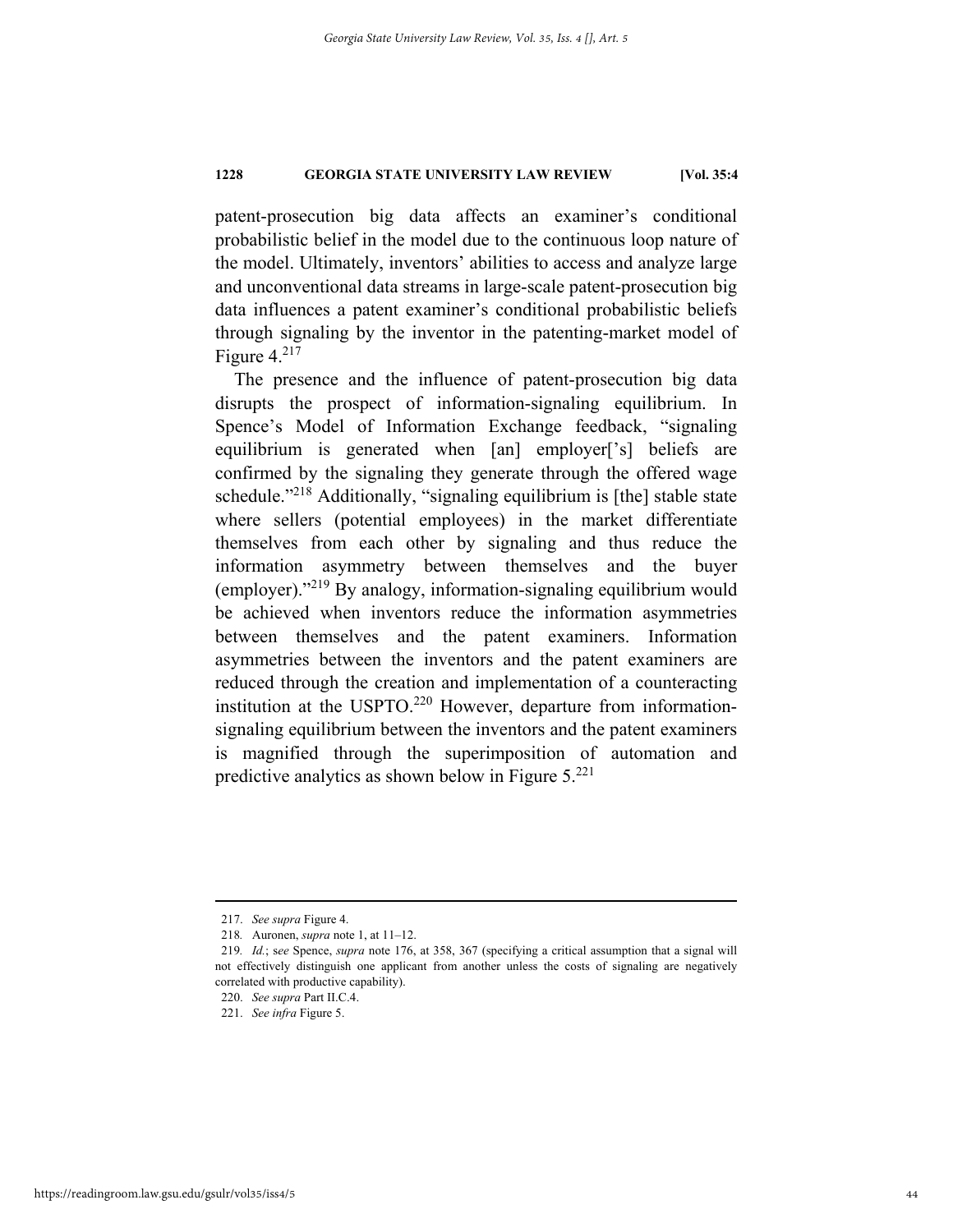### *4. "Patenting Market" with Automation + Predictive Analytics*



*Figure 5: Information Feedback in the "Patenting Market" with Automation + Predictive Analytics* 

The combination of automation and predictive analytics tips the scale even further away from information-signaling equilibrium between inventors and patent examiners. Although automation alone does not provide information to a patent examiner to affect conditional probability, the combination of automation and predictive analytics does magnify the departure from information-signaling equilibrium.222 Because automation quickens the patent-application drafting and patent-prosecution response process (see Figures 3 and 5), predictive-analytics effects (shown in Figures 4 and 5) are quickened as well.<sup>223</sup> As shown in Figure 5 above, the multiple arrows emanating from "(1) Inventor Signaling" to "(2) Examine" influence and quicken the effect of predictive analytics later in the loop of information feedback.<sup>224</sup>

 <sup>222.</sup> *See supra* Part II.C.4.

 <sup>223.</sup> *See supra* Figures 3–5.

 <sup>224.</sup> *See supra* Figure 5.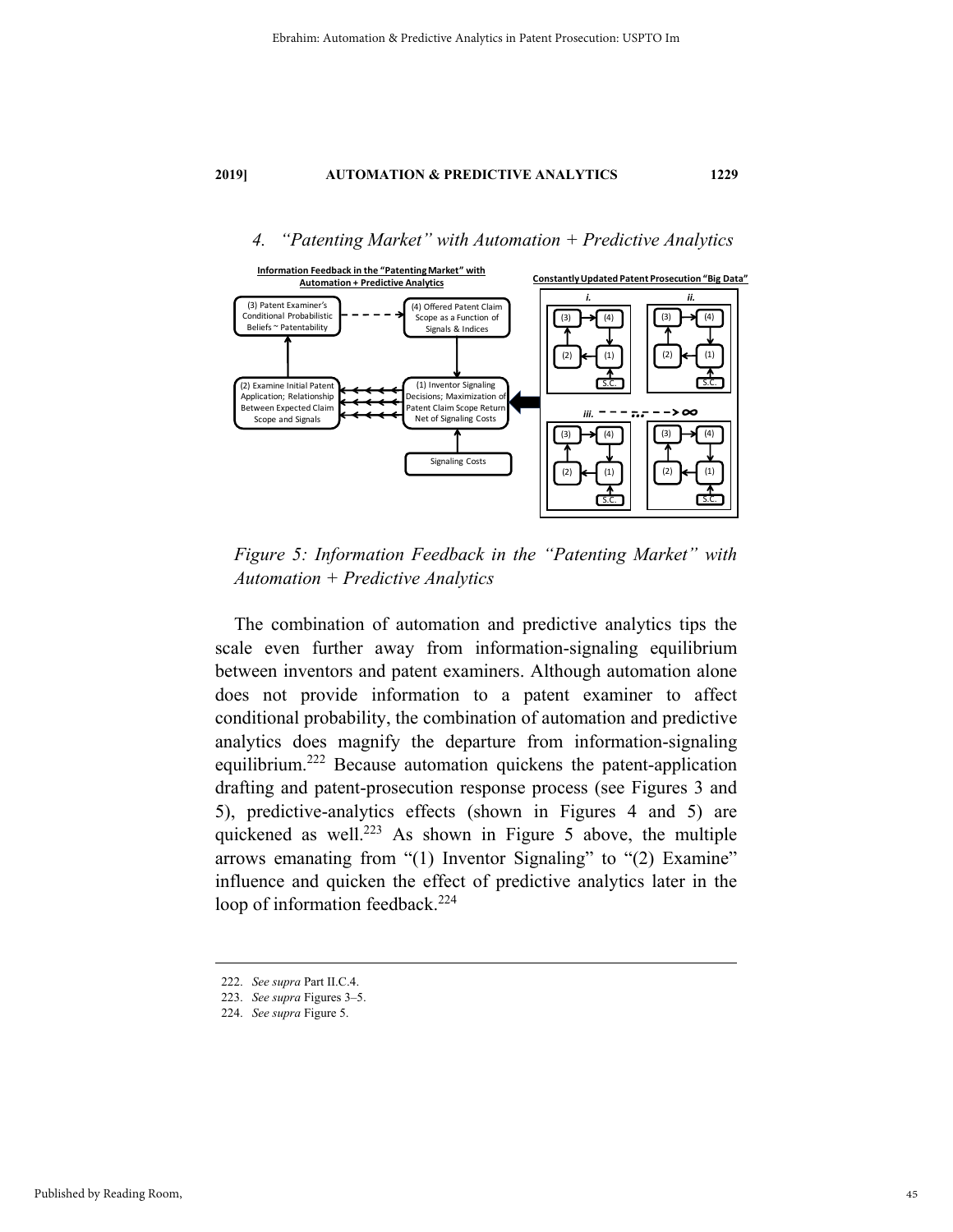The piecemeal nature of patent prosecution in securing patent rights through claim amendments<sup>225</sup> magnifies the impact of predictive analytics when combined with automation. Inventors may have multiple opportunities to use patent-prosecution big data, including at the patent-application filing stage or with a response to a nonfinal rejection in an office action.<sup>226</sup> For example, an automated response to a first nonfinal rejection in an office action response concerning the business methods arts would magnify the effect of tipping the scale even further away from information-signaling equilibrium when there is a likely subsequent final rejection in an office action and a response to a final rejection in an office action.<sup>227</sup> The reason is that the inventor's capabilities would outstrip those of the patent examiner even more at the subsequent final rejection with the use of patent-prosecution big data at the prior stage of a response to a nonfinal rejection stage. As a result, the combined effects of automation and predictive analytics would further the informationasymmetric effect between inventors and patent examiners during the patent-prosecution process.

#### *III. Policy Considerations & a Reform Proposal*

Artificial intelligence technological advancements require answering important legal and policy questions by the USPTO.<sup>228</sup> One consideration is that the transformation of legal decision-making to automated decision-making and to algorithmic processes raises issues of accountability, bias, explainability, transparency, and unfairness.<sup>229</sup> Another related consideration is the effect on the

 <sup>225</sup>*. See* Chiang, *supra* note 67, at 531–34.

 <sup>226.</sup> MPEP, *supra* note 120, § 706.

 <sup>227.</sup> *Id.* § 706.07(a).

 <sup>228.</sup> Arti Rai, Presentation at the Intellectual Property Law Scholars Conference at University of California-Berkeley: AI and the Patent Office (Aug. 9, 2018), https://www.law.berkeley.edu/wpcontent-uploads/2018/07/Arti-Rai.pdf [https://perma.cc/3MMR-ATCE]. *See generally* Deven R. Desai & Joshua A. Kroll, *Trust but Verify: A Guide to Algorithms and the Law*, 31 HARV. J.L. & TECH. 1 (2017).

 <sup>229.</sup> Jennifer Cobbe, Administrative Law and the Machines of Government: Judicial Review of Automated Public-Sector Decision-Making 4–5 (Aug. 6, 2018) (unpublished manuscript), https://ssrn.com/abstract=3226913.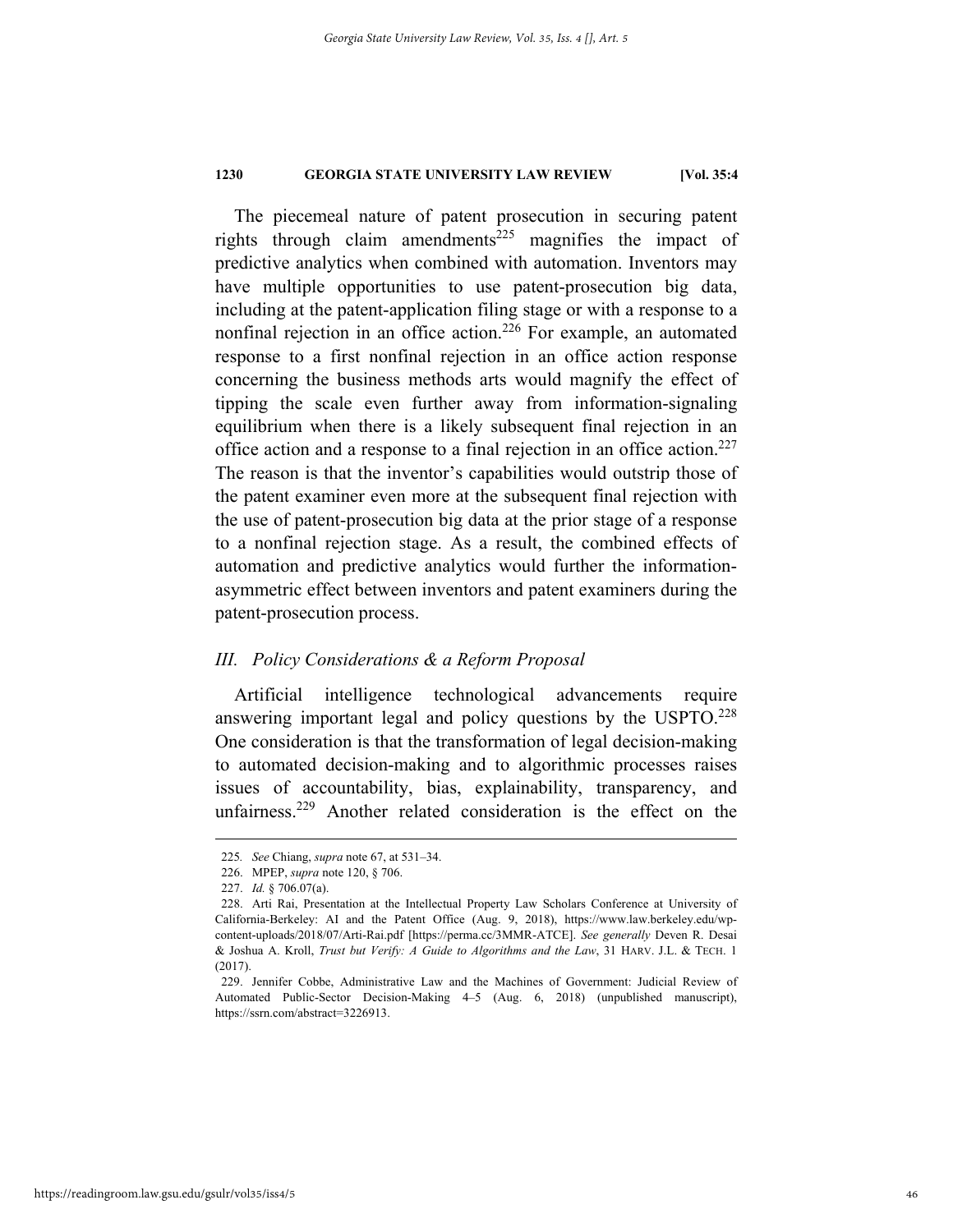practice and the profession of patent prosecution. Patent attorneys, patent agents, in-house patent counsel, and graduating law students with skills in predictive analytics could distinguish themselves among their peers and become highly sought for patent-prosecution needs in the legal marketplace. However, they could be impacted in negative ways. Artificial-intelligence technology could displace or reduce the need for attorneys<sup>230</sup> in law firms or in-house legal departments and, in doing so, lessen the job opportunities for law students. The impact of decreasing the role of legal-service professionals with new technology affects the relationship between clients and lawyers<sup>231</sup> and, as a result, also affects the relationship of the interaction between inventors and the USPTO.

Some may contend that artificial intelligence is another technological improvement and simply a tool that aids an inventor.<sup>232</sup> This perspective underestimates the impact of artificial intelligence, which has created a paradigm-shifting approach in many legal fields such as patent prosecution. The advent of artificial intelligence will have a more profound effect than other technological developments and, if unaddressed, will create a greater patent-application backlog of business-method patent applications<sup>233</sup> and continually produce computer-generated prior art.<sup>234</sup> The USPTO should become more proactive and undergo infrastructure change or else face severe repercussions.

 <sup>230.</sup> John Flood & Lachlan Robb, Professions and Expertise: How Machine Learning and Blockchain Are Redesigning the Landscape of Professional Knowledge and Organization 3 (Aug. 21, 2018) (unpublished manuscript), https://ssrn.com/abstract=3228950.

 <sup>231.</sup> Michael Guihot, *New Technology, the Death of the BigLaw Monopoly and the Evolution of the Computer Professional*, 20 N.C. J.L. & TECH. (forthcoming 2019) (manuscript at 1), https://papers.ssrn.com/sol3/papers.cfm?abstract\_id=3238593.

 <sup>232.</sup> Rhys Dipshan, *Enough Hype Already: Inside Legal's (Over?) Excitement with AI*, LAW.COM: LEGALTECH NEWS (Dec. 4, 2018, 9:30 AM), https://www.law.com/legaltechnews/2018/12/04/enoughhype-already-inside-legals-over-excitement-with-ai/ [https://perma.cc/69ZP-GPB7].

 <sup>233.</sup> *See* discussion *supra* Part II.B.

 <sup>234.</sup> *See* discussion *supra* Part I.B.2.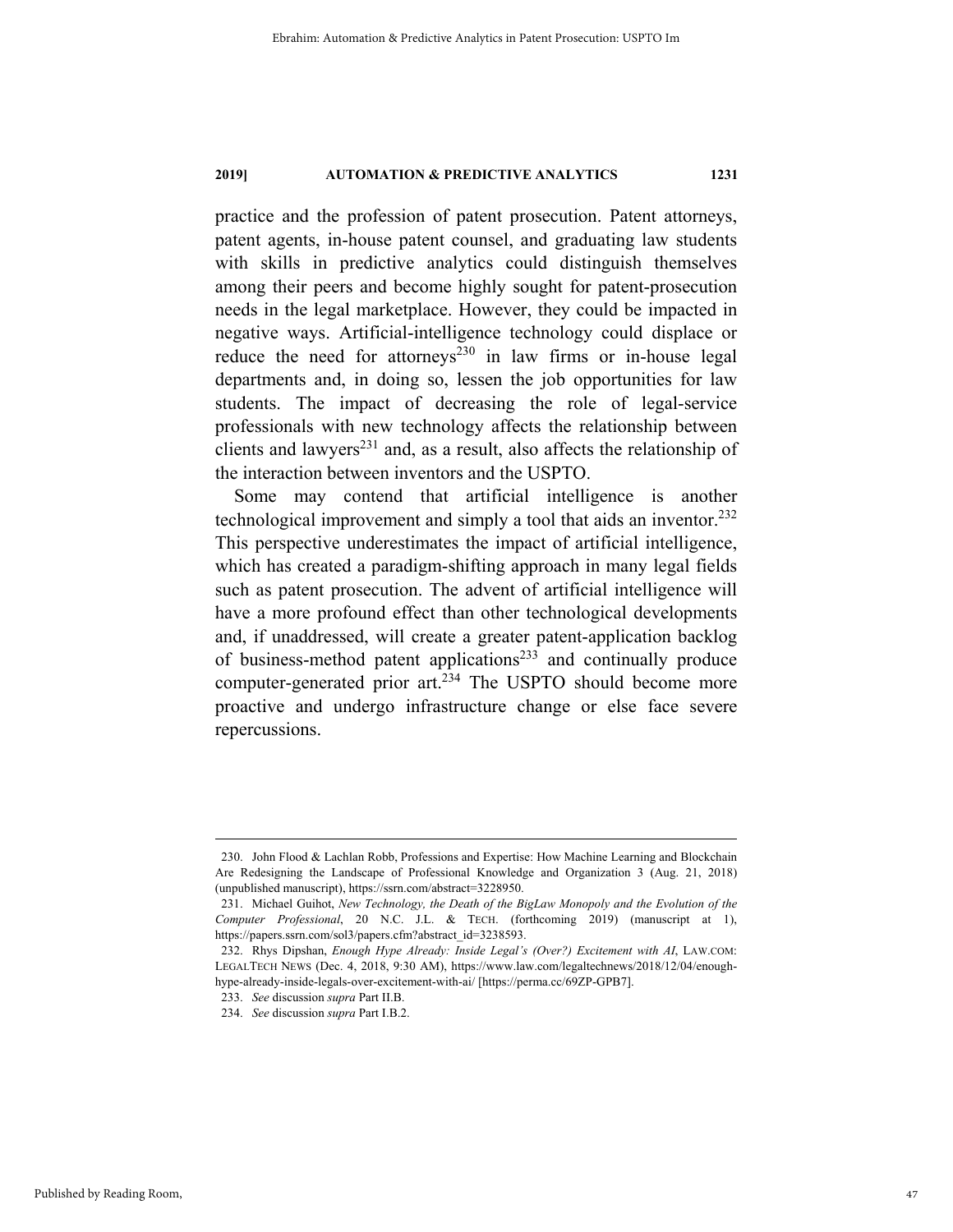# *A. Response to Potential Criticism of Artificial Technology as Another Tool*

U.S. patent law allows inventors to use tools to aid in drafting and prosecuting a patent application.<sup>235</sup> Inventors have used technologies such as slide rules and calculators for calculations, two-dimensional AutoCAD programs for drafting patent drawings, finite-element analysis for computer simulation and analysis of physics-based principles,<sup>236</sup> and statistical-analysis software packages for parametric studies and for design of experiments.<sup>237</sup> Each of these tools, which aid in the invention process with conception<sup>238</sup> and reduction to practice, $239$  has been used and is permissible by U.S. patent law.240 Moreover, patent attorneys, patent agents, patent analysts, and inventors have utilized patent-analytics software packages to analyze an ever-increasing volume of patent information over the course of many years to provide strategic guidance to inventors in filing patent applications and for scope of coverage. $^{241}$ 

 <sup>235.</sup> *See* U.S. PATENT & TRADEMARK OFF., *supra* note 55.

 <sup>236.</sup> DAVID V. HUTTON, FUNDAMENTALS OF FINITE ELEMENT ANALYSIS 1, 4 (2004) (defining the finite element method, which is sometimes referred to as finite element analysis, as "a computational technique used to obtain approximate solutions of boundary value problems [a mathematical problem in which one or more dependent variables satisfies a differential equation everywhere within a known domain of independent variables and satisfies specific conditions on the boundary of the domain] in engineering," such that a finite element solution for a particular problem converges to an exact solution of the problem); WASIM YOUNIS, AUGI DESIGN ACADEMY 2008: AUTODESK INVENTOR PROF. 2 (2008) (describing Finite Element Analysis as a computer-based numerical technique where the component is broken down into many small simple segments or elements, or meshing, so as to reduce or eliminate the need to build prototypes, resolve design problems, reduce failure and warranty costs, and turn around designs faster).

 <sup>237.</sup> SAS INST. INC., JMP 8 DESIGN OF EXPERIMENTS, SECOND EDITION 1 (2009).

 <sup>238.</sup> MPEP, *supra* note 120, § 2138.04 (quoting Townsend v. Smith, 36 F.2d 292, 295 (C.C.P.A. 1929)) (defining conception as "'the complete performance of the mental part of the inventive act' and it is 'the formation in the mind of the inventor of a definite and permanent idea of the complete and operative invention as it is thereafter to be applied in practice . . .'"); Mark A. Lemley, *Ready for Patenting*, 96 B.U. L. REV. 1171, 1177 (2016) (explaining that "conception of an invention does *not* require that the inventor know that the invention will work for its intended purpose" and that conception does not require reduction to practice nor experimentation).

 <sup>239.</sup> MPEP, *supra* note 120, § 2138.05 (stating that reduction to practice, which may be an actual reduction or a constructive reduction to practice, requires recognition and appreciation of the invention). 240. U.S. PATENT & TRADEMARK OFF., *supra* note 55.

 <sup>241.</sup> Assad Abbas et al., *A Literature Review on the State-of-the-Art in Patent Analysis*, 37 WORLD PAT. INFO. 3, 3 (2014) (explaining that the interest in analyzing patent has been for: "(a) determining novelty in patents, (b) analyzing patent trends, (c) forecasting technological developments in a particular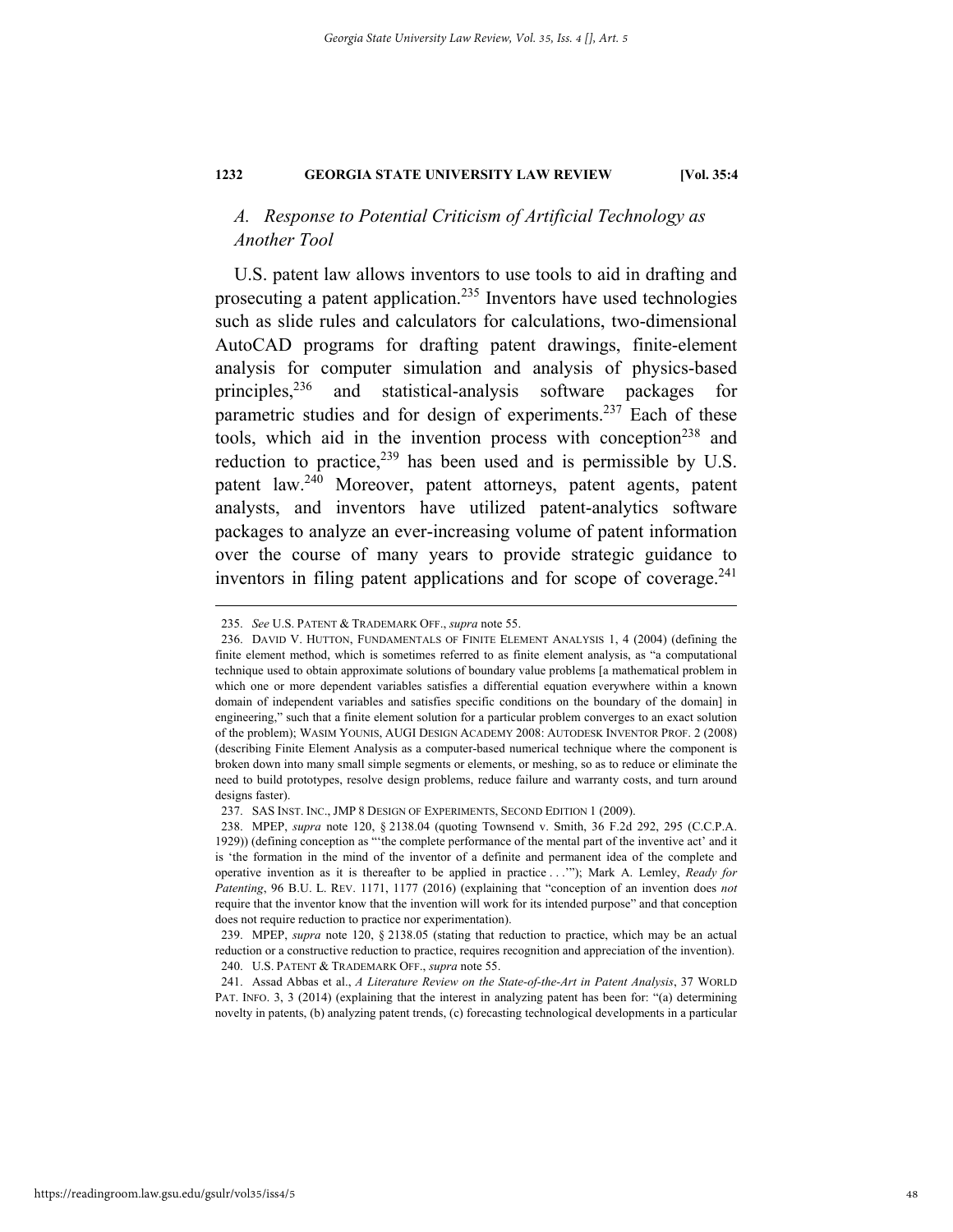These tools and software packages lessen human involvement or can replicate human ability<sup>242</sup> but are unlike artificial-intelligence technologies that assist in making predictions (or arguably make decisions) that no human could make alone. Artificial-intelligence technology, unlike tools available to inventors in the past, substantially transforms patent prosecution for two reasons: unprecedented technology advancement and data access.

First, artificial-intelligence technologies create a profound change because the underlying speed and depth of mathematical processing capabilities cannot be replicated by any human. $243$ Artificial-intelligence technology stems from the advent of powerful computing capabilities,  $244$  such as high-performance computing  $245$ and parallel computing,  $246$  and new research findings in mathematics and computer science. The result is an exponential improvement in tools that can assist humans (or arguably make superhuman decisions) and an exponential increase in data. $247$  Artificialintelligence technology, particularly predictive analytics, provides algorithms that enable the computer to figure out how to do what a human wants to do and enables the computer to learn things that a

domain, (d) strategic technology planning, (e) extracting the information from patents for identifying the infringements, (f) determining patents quality analysis for R&D tasks, (g) identifying the promising patents, (h) technological road mapping, (i) identification of technological vacuums and hotspots, and (j) identifying technological competitors").

 <sup>242.</sup> *Id.* The tools of the past required a human to give a task with instructions (in the form of software) on how to complete the task, such that the computer performs the task the exact way required by the human. *Id*.

 <sup>243.</sup> *See* discussion *supra* Part I.B.

 <sup>244.</sup> *See generally* Tim Hwang, Computational Power and the Social Impact of Artificial Intelligence (Mar. 23, 2018) (unpublished manuscript),

https://papers.ssrn.com/sol3/papers.cfm?abstract\_id=3147971 [https://perma.cc/4CYJ-5XHY]. 245. *See generally* CHARLES SEVERANCE & KEVIN DOWD, HIGH PERFORMANCE COMPUTING (Connexions ed. 2010) (1996), https://cnx.org/contents/u4IVVH92@5.2:bEZZukPR@1/Introduction-tothe-Connexions-Edition.

 <sup>246.</sup> *See generally* JOHN VON NEUMANN INST. FOR COMPUTING, PARALLEL COMPUTING: ARCHITECTURES, ALGORITHMS AND APPLICATIONS (Gerhard Joubert et al. eds., 2007).

 <sup>247.</sup> Ralph Jacobson, *2.5 Quintillion Bytes of Data Created Every Day. How Does CPG & Retail Manage It?*, IBM CONSUMER PRODUCTS INDUSTRY BLOG (Apr. 24, 2013), https://www.ibm.com/blogs/insights-on-business/consumer-products/2-5-quintillion-bytes-of-data-

created-every-day-how-does-cpg-retail-manage-it/ [https://perma.cc/ZHF5-XQ49] (stating that 90% of the world's data was created in the last two years and that 2.5 quintillion bytes of data are created every day).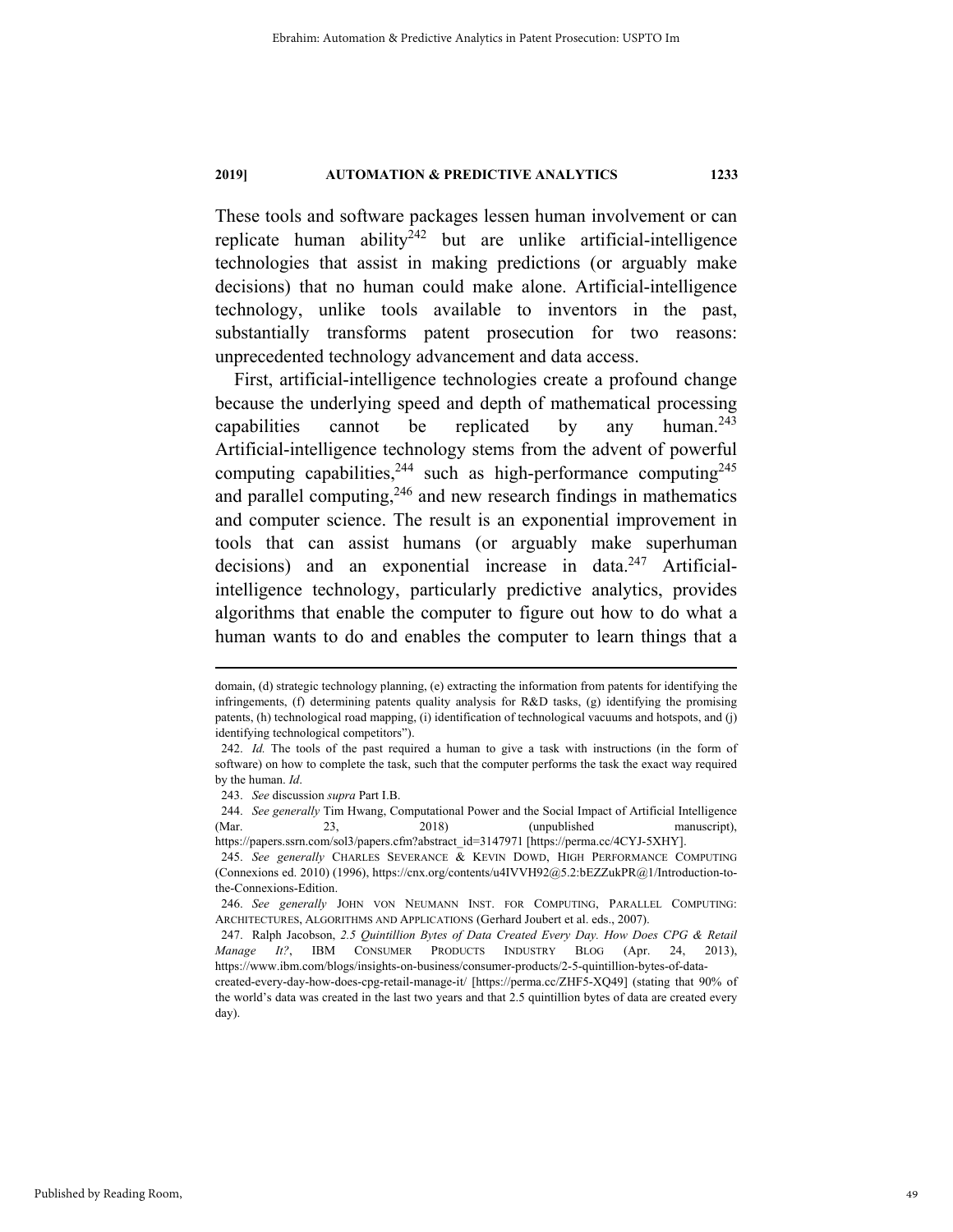human did not understand or did not anticipate (such as patterns in data). $248$ 

Second, artificial-intelligence technologies create disparities in access, particularly with data  $access.^{249}$  Artificial-intelligence methods that make predictions from training data sets give artificial-intelligence-technology owners market power over training  $capabilities.<sup>250</sup>$  Moreover, in some cases, artificial-intelligence technology obtains data from whatever sources are available or from whatever data sources it figures out how to access.<sup>251</sup> Unlike past technological tools, artificial-intelligence technology can become more powerful with each use or iteration of the data running through the artificial-intelligence tool.<sup>252</sup> Thus, those with the know-how on training data sets will strengthen their market power due to greater access to use of and improvements to existing artificial-intelligence technology.

# *B. USPTO Considerations in Response to the Rise of Predictive Analytics*

The ramifications for artificial-intelligence technology are profound for the USPTO, inventors, and innovation. Automation technology<sup>253</sup> and predictive-analytics technology<sup>254</sup> change what has been a purely human–human interaction between an inventor and a patent examiner to an interaction involving a machine–human interaction or a machine-assisted element. The back-and-forth

 <sup>248.</sup> *See, e.g.*, Mohammad Hossein Jarrahi, *Artificial Intelligence and the Future of Work: Human-AI Symbiosis in Organizational Decision Making*, 61 BUS. HORIZONS 577, 578 (2018) (explaining how artificial technology uses algorithms to learn how to do human activities by using the example of IBM's Watson).

 <sup>249.</sup> *CMS: Artificial Intelligence—Data as the New Measure of Competition*, AUTOMOTIVE WORLD (Oct. 3, 2018), https://www.automotiveworld.com/news-releases/cms-artificial-intelligence-data-as-thenew-measure-of-competition/ [https://perma.cc/H34G-EP8T].

 <sup>250.</sup> *Id.*

 <sup>251.</sup> *Id.*

 <sup>252.</sup> *Id.*

 <sup>253.</sup> *See* discussion *supra* Part II.B.

 <sup>254.</sup> *See* discussion *supra* Part II.C.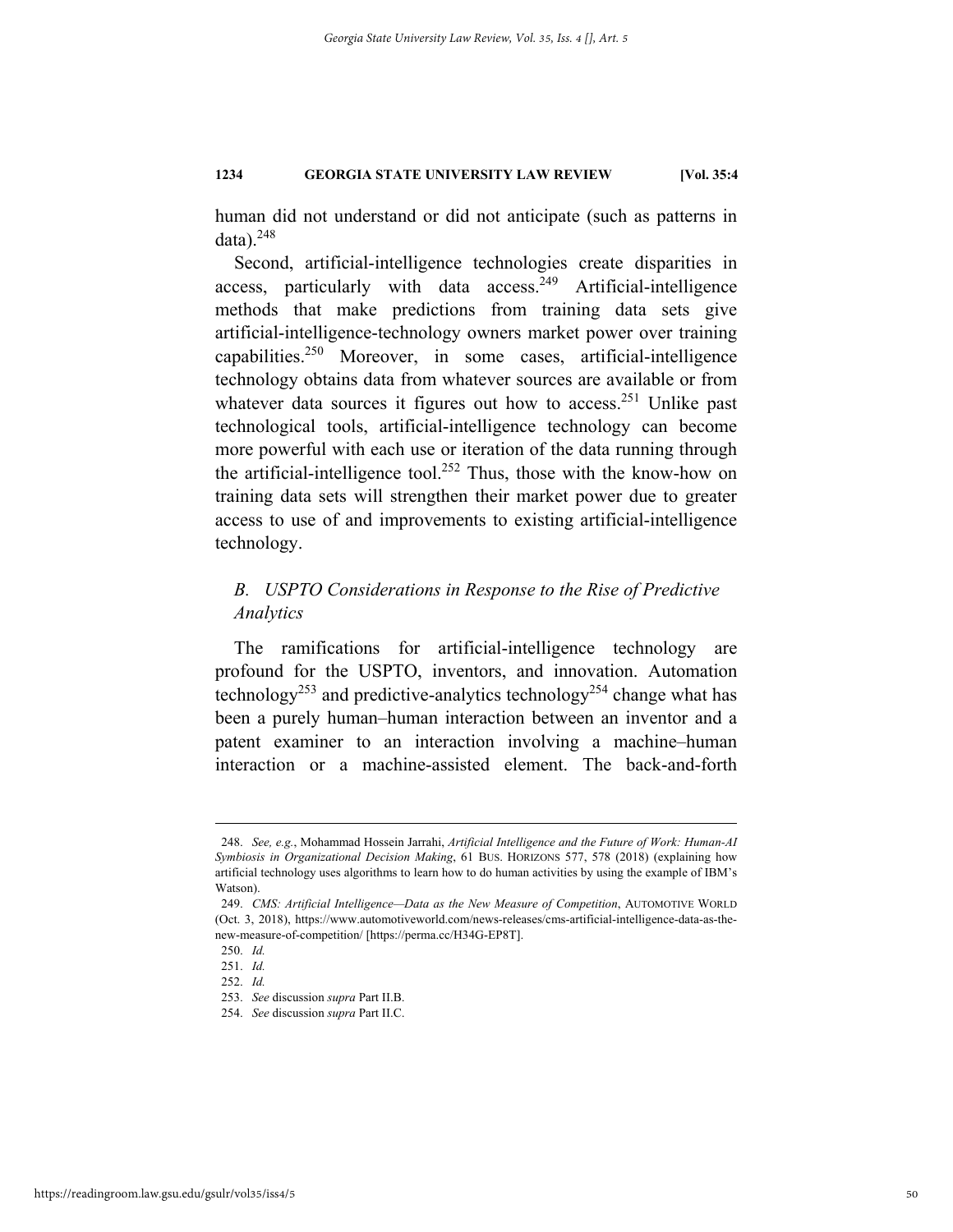negotiation<sup>255</sup> in the inventor–examiner interaction<sup>256</sup> is transforming into an interaction in which artificial-intelligence technology significantly outperforms humans and traditional statistical techniques. These changes result in significant policy considerations that require the USPTO to rebalance its policy levers affecting patentability and administrative efficiency.

# *1. USPTO's Potential Policy Levers*

Patent-law scholars espouse that the USPTO's ministerial role in the U.S. patent system of examining patent applications and issuing patents keeps the USPTO out of policymaking.<sup>257</sup> However, the USPTO makes policy in disguise, receives specific grants of discretion from Congress, and advances its interpretation of congressional grants.258 The seemingly expansive role of the USPTO in determining inventors' rights could apply toward the response and policing of artificial-intelligence technologies in the administration of patent examination. Instead of well-documented, regular "fire-alarm" responses to institutional pressures and actors,259 the USPTO could embark on proactive measures responsive to the advent and proliferation of artificial-intelligence technology in patent prosecution. The USPTO should reevaluate patent-examination policy from economic, fairness, time, and transparency perspectives to balance the use of artificial intelligence between various actors.<sup>260</sup>

 <sup>255.</sup> Mark A. Lemley & Kimberly A. Moore, *Ending Abuse of Patent Continuations*, 84 B.U. L. REV. 63, 66 (2004).

 <sup>256.</sup> *Id.* The inventor may be represented by a patent attorney or patent agent in the use of the phrase "inventor–examiner interaction." *Id.* For the sake of simplicity, it is assumed that the word "inventor" in the phrase "inventor–examiner interaction" can refer to any inventor, patent attorney, or patent agent. *Id.*

 <sup>257.</sup> Sarah *Tran*, *Policy Tailors and the Patent Office*, 46 U.C. DAVIS L. REV. 487, 491–92 (2012).

 <sup>258.</sup> Saurabh Vishnubhakat, Disguised Patent Policymaking 3 (Aug. 27, 2018) (unpublished manuscript), https://ssrn.com/abstract=3242146 [https://perma.cc/A5KH-7FQ3].

 <sup>259.</sup> *See* David Orozco, *Administrative Patent Levers*, 117 PENN ST. L. REV. 1, 10 (2012).

 <sup>260.</sup> *See infra* Part III.C. This Article does not delve deeply into all of the policy considerations and highlights three (fairness, transparency, and time) of the four perspectives the USPTO should consider in response to artificial technology advancements. However, this Article does provide a detailed perspective of the economics-based perspective as a conceptualization and as a potential responsive reform proposal in Part III.C.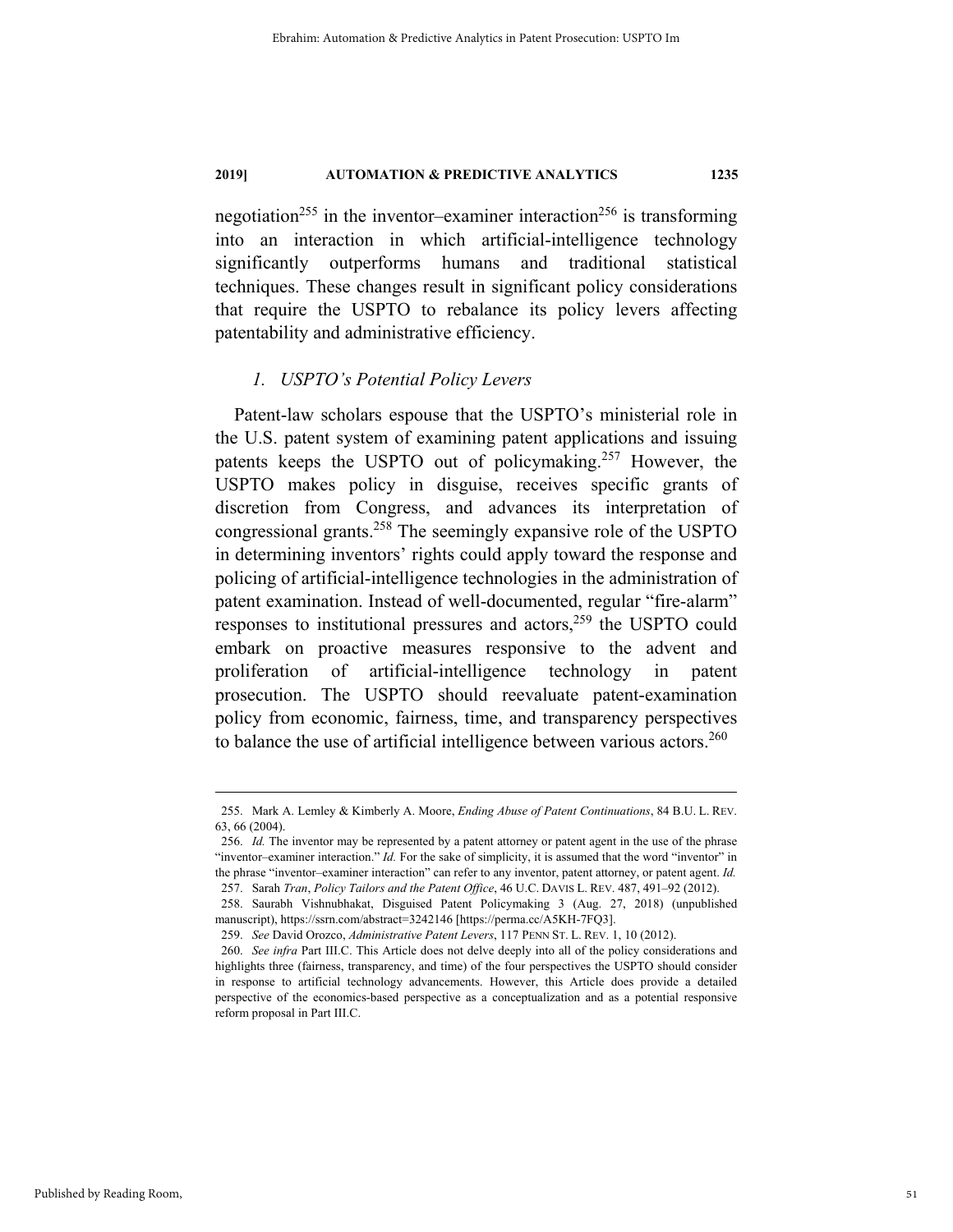First, an economics-based response by the USPTO to artificial-intelligence technology could seek to equalize the inventor– USPTO power distribution. This view would analyze the human– human versus human–machine scenario created by the adoption of artificial-intelligence technology outside of the USPTO at a faster pace than inside of the USPTO.<sup>261</sup> A counteracting artificialintelligence institution that would serve as a guarantor of artificialintelligence creations is one economics-based balancing consideration.262

Second, a fairness-based perspective would equalize access to artificial-intelligence technology between solo inventors, startups, small businesses, and larger companies. Currently, the USPTO grants far more patents to large, multi-billion-dollar companies than to smaller companies.<sup>263</sup> Artificial-intelligence technology would widen the USPTO patent-grant gap between larger and smaller companies. A fairness-based analysis would provide artificial-intelligence capabilities to resource-limited companies and inventors to balance the resource-rich capabilities of larger, multinational companies. The USPTO, which has the authority to set its own fees,  $264$  could vary its fee structure to balance fairness among small and large companies. Thus, the USPTO's ability to tweak its fee schedule for various facets of patent prosecution<sup>265</sup> could affect the use of artificial technology for patent prosecution. For example, fee increases in patent prosecution could reduce activities of large, multinational companies or other entities that utilize their resources to flood the USPTO with

 <sup>261.</sup> *See infra* Part III.C.

 <sup>262.</sup> *See* Tran, *supra* note 257, at 530–31.

 <sup>263.</sup> Samuel Stebbins, *The World's 50 Most Innovative Companies*, USA TODAY (Jan. 12, 2018, 8:00 AM), https://www.usatoday.com/story/money/business/2018/01/12/worlds-50-most-innovativecompanies/1023095001/ [https://perma.cc/FA4G-6JBY] (specifying that four U.S. companies—Apple, Google, Microsoft, and Amazon—accounted for about 30% of the granted patents; providing a list of fifty companies, all of which are major multinationals, that were granted a majority of the more than 320,000 patents by the USPTO in 2017).

<sup>264</sup>*. See* Tran, *supra* note 257, at 500.

 <sup>265.</sup> *USPTO Fee Schedule*, U.S. PATENT & TRADEMARK OFF., (Mar. 1, 2019), https://www.uspto.gov/learning-and-resources/fees-and-payment/uspto-fee-schedule [https://perma.cc/7MES-RV8J].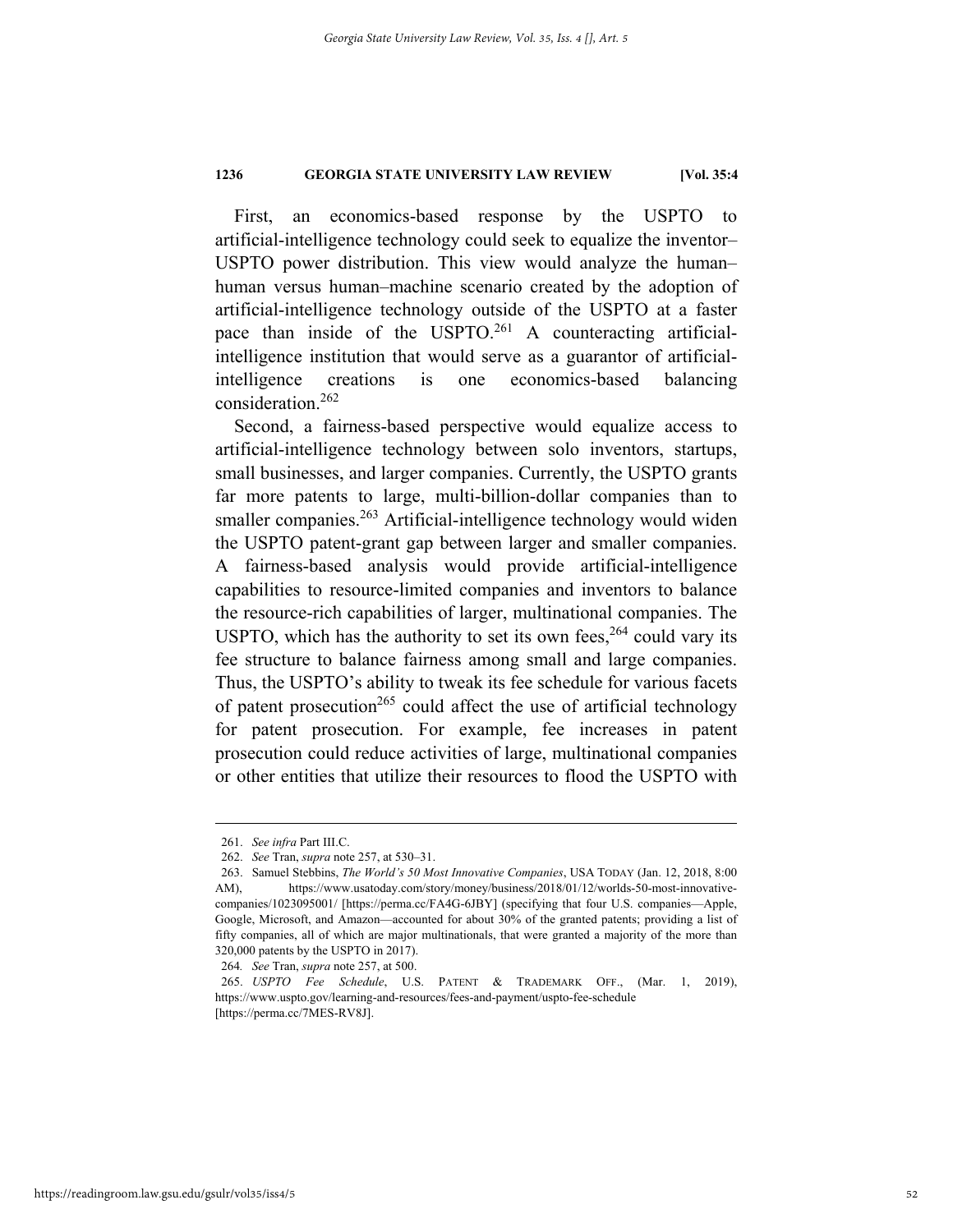automated patent applications, such as in the business-method art units. Fee decreases in patent prosecution could increase the use of artificial-intelligence technology for patent prosecution, thereby increasing the number of filed patent applications because the technology would permit lower legal labor costs with drafting patent applications and responding to office actions.

Third, a transparency-based view would consider altering the availability of patent-prosecution data. Currently, patent-prosecution histories, which are constantly updated with new patent-prosecution and patent-filing information, are available to the public.<sup>266</sup> Surprisingly, the level of patent-prosecution data transparency can affect the impact of artificial intelligence by a party due to the ability to train data sets.<sup>267</sup> For example, inventors and organizations with greater artificial-intelligence capabilities will benefit from more transparency of patent-prosecution data because they can develop training capabilities that will shed insights as more data becomes available. Thus, the USTPO can respond to artificial-intelligence-technology advancement by tweaking the level of transparency or availability of patent data to the public. Although the quid pro quo of the U.S. patent system<sup>268</sup> requires disclosure for limited exclusivity in patent rights, mechanisms like the requests for nonpublication<sup>269</sup> and secrecy orders<sup>270</sup> are limitations to full disclosure. For example, the USPTO can develop and make available the use of predictive-analytics tools and results to the public, which would lessen the market power of resource-rich organizations and strengthen the market power of resource-weak organizations that are unable to develop predictive-analytics capabilities.

Fourth, a time-based view considers altering the amount of time for patent grants. One scholar has called for weakening patents by 25–50% by shortening the patent term due to decreased cost of

 <sup>266.</sup> *See* U.S. PATENT & TRADEMARK OFF., *supra* note 107.

 <sup>267.</sup> *See* AUTOMOTIVE WORLD, *supra* note 249.

<sup>268</sup>*. See* Spence, *supra* note 176, at 360.

 <sup>269.</sup> MPEP, *supra* note 120, § 1122.

 <sup>270.</sup> *Id.* § 106.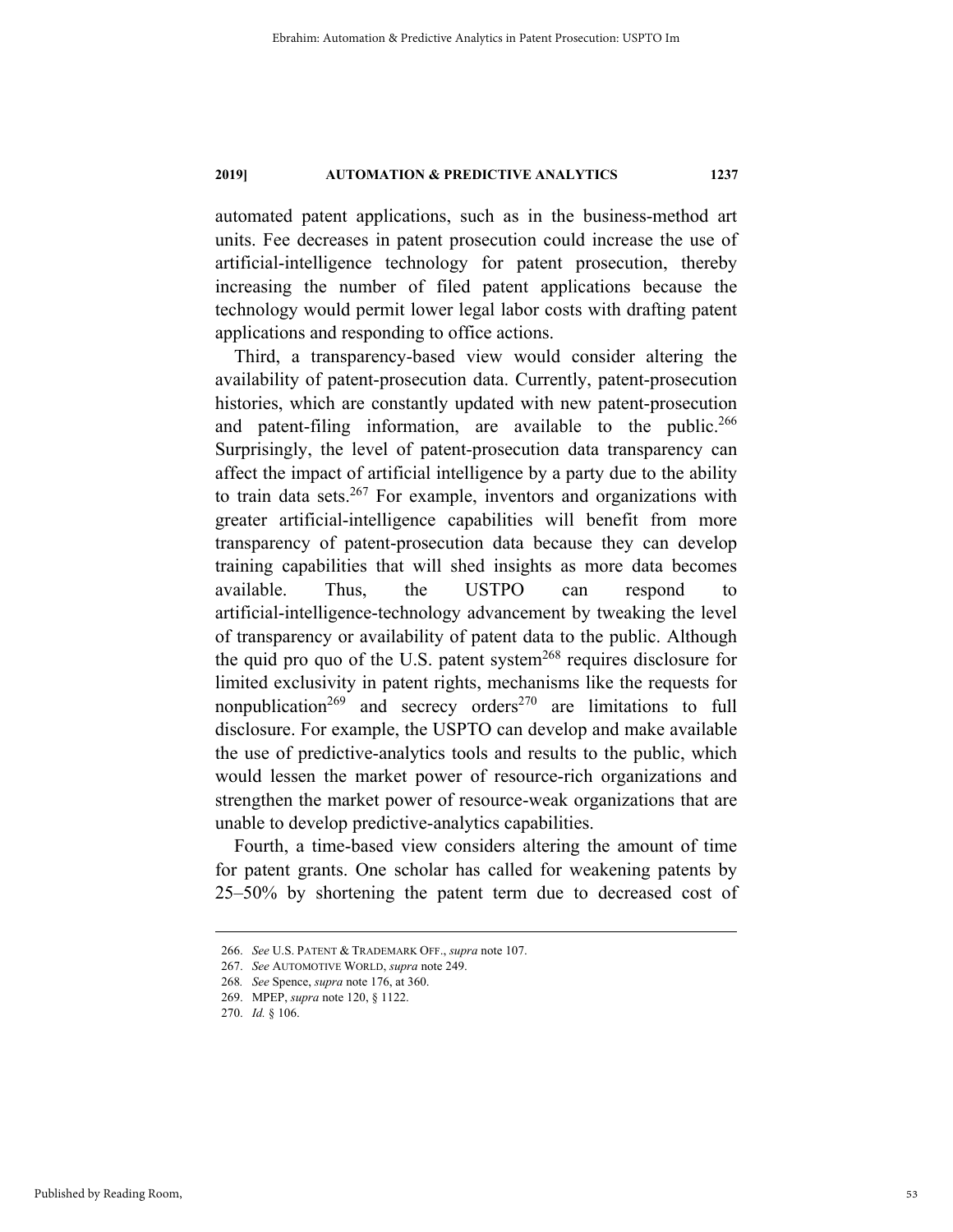innovation brought about by digitization in emerging technologies.<sup>271</sup> Artificial intelligence is another digital technology that can lessen the value of patents by weakening the patent-prosecution process. Thus, Congress can respond to artificial-intelligence technology's impact on patent prosecution by weakening the exclusivity period for patent protection and, in doing so, reduce the weakening effect of artificial intelligence on patent prosecution.<sup>272</sup>

### *2. USPTO Initial Response & Early Efforts Are Not Enough*

The USPTO is aware of the advent and proliferation of artificial-intelligence technology.<sup>273</sup> In response, the USPTO has created a Request for Information (RFI), a conference, a technical report, and exploratory projects.274 The USPTO's Chief Information Office has created a RFI that seeks innovative solutions to help it determine whether a patent application is unique.<sup>275</sup> The RFI requested that the public or private organization provide information to aid in the development of a plugin or technology<sup>276</sup> to augment the USPTO's current capabilities.<sup>277</sup> Moreover, the USPTO's Office of

 <sup>271.</sup> Lucas S. Osborn et al., *A Case for Weakening Patent Rights*, 89 ST. JOHN'S L. REV. 1185, 1190– 91 (2015) (arguing that emerging digital technologies, such as the internet, 3D printing, and synthetic biology, have lessened the need for intellectual property protection).

 <sup>272.</sup> *Id.* For example, a 50% less exclusivity period could lessen the desire to automate patent drafting and responses to office actions, develop computer-generated prior art, and utilize predictive analytics in patent prosecution. *See generally id.* However, it should be reiterated that defensive patenting with artificial intelligence can strengthen the value of patents. *See supra* Part II.B.2. Thus, Congress should consider variables for and effects of changing patents' exclusivity period in response to artificial intelligence.

 <sup>273.</sup> Andrei Iancu, Dir., U.S. Patent & Trademark Office, Remarks at the Artificial Intelligence: Intellectual Property Considerations Event (Jan. 31, 2019), https://www.uspto.gov/about-us/newsupdates/remarks-director-iancu-artificial-intelligence-intellectual-property [https://perma.cc/V9PM-YCYB].

 <sup>274.</sup> *See supra* Part III.B.2.

 <sup>275.</sup> *Patent Office Issues RFI to Improve Patent Prosecution*, MERITALK (Sept. 14, 2018, 3:46 PM), https://www.meritalk.com/articles/patent-office-issues-rfi-to-improve-patent-prosecution

<sup>[</sup>https://perma.cc/ES5J-HA7S] (describing that the RFI seeks solutions that effectively segment information, retrieve the most relevant results, summarize documents to determine if the information is relevant, and identify whether a search has adequately reviewed possible results; wherein the RFI appears to seek a tool to help patent examiners with searching capabilities and with organizing search results).

<sup>276</sup>*. Id*.

 <sup>277.</sup> *Id.* Although it is conceivable that a member of the public would want to help the USPTO with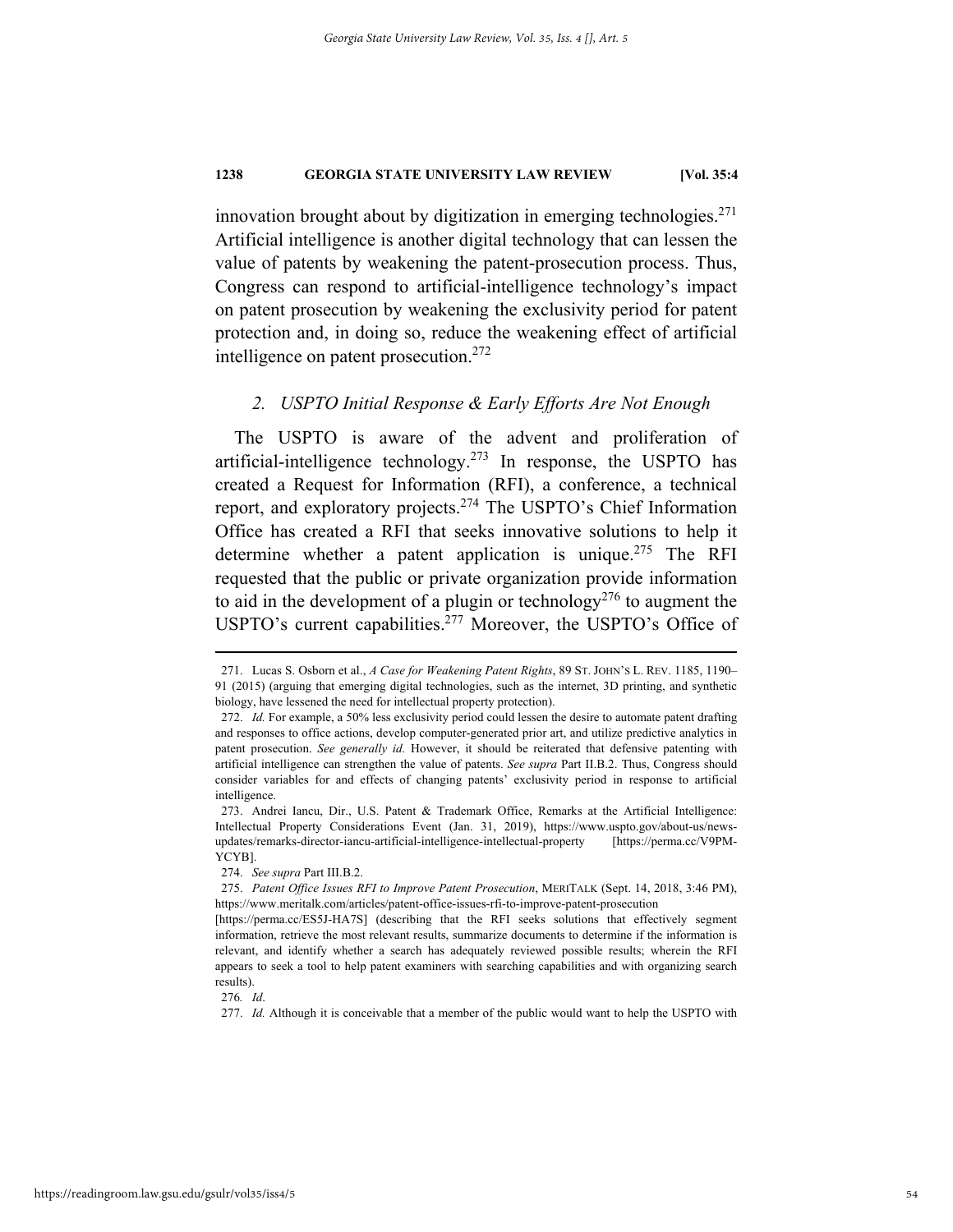Policy and International Affairs (OPIA) has organized a conference titled, "Artificial Intelligence: Intellectual Property Policy Considerations."278 Also, the USPTO has published a technical report and exploratory efforts that suggest that it is in the early stages of research into artificial-intelligence-technology applications for its operations.279 Additionally, the USPTO has indicated that it is starting exploratory projects for artificial intelligence information technology.280 These efforts demonstrate emphasis on search capabilities that could make a patent examiner's task easier for searching prior art. However, none of these initiatives provide a strong policy-driven response to the advent and proliferation of artificial intelligence. The USPTO has not developed a plan that responds to automation technology's ability to create a flood of business-methods patents that can be easily produced by automated

providing a search solution, it is likely that such a capability would be valuable to a company and may not reach or be provided to the USPTO. *Id.*

 <sup>278.</sup> *Artificial Intelligence: Intellectual Property Policy Considerations—NEW DATE*, U.S. PATENT & TRADEMARK OFF., www.uspto.gov/about-us/events/artificial-intelligence-intellectual-propertypolicy-considerations [https://perma.cc/FS6Q-779V] (last visited Mar. 5, 2019). The AI Conference at the USPTO headquarters on January 30, 2019 involved discussions about the following questions:

<sup>[(</sup>i)] How is AI being used to enforce IP rights, protect inventions, and create new business models?

<sup>[(</sup>ii)] How will AI alter the management and organization of research, innovation, and commercialization?

<sup>[(</sup>iii)] What are the copyright implications when AI is used to create new works or

when copyrighted works are used to "train" artificial intelligence systems?

<sup>[(</sup>iv)] How will AI affect trademark protection and branding?

<sup>[(</sup>v) How do we ensure transparency and guard against bias without sacrificing the competitive edge that helps fuel innovation and commercial activity surrounding AI?]

*Id.*

 <sup>279.</sup> Arthi Krishna et al., *Examiner Assisted Automated Patents Search*, 2016 ASS'N FOR ADVANCEMENT ARTIFICIAL INTELLEGENCE FALL SYMP. SERIES 153, 153 (describing the development of a search system with several layers of augmented processing that can be controlled and modified as the search progresses, with the goal of providing transparency and control by users; detailing a search algorithm that performs text analysis and retrieval, annotations, synonym generation, and user interactions; and explaining the published technical report indicates the development of a search tool that will automate prior art searching and assisting patent examiners in finding and making decisions in the prior art).

 <sup>280.</sup> U.S. PATENT & TRADEMARK OFFICE, PATENT PUBLIC ADVISORY COMMITTEE QUARTERLY MEETING: IT UPDATE 10 (2018) (suggesting exploratory projects at the USPTO for AI based Patent Term Library Generator, AI based Image Search, and Deep Machine Learning Chat Bots).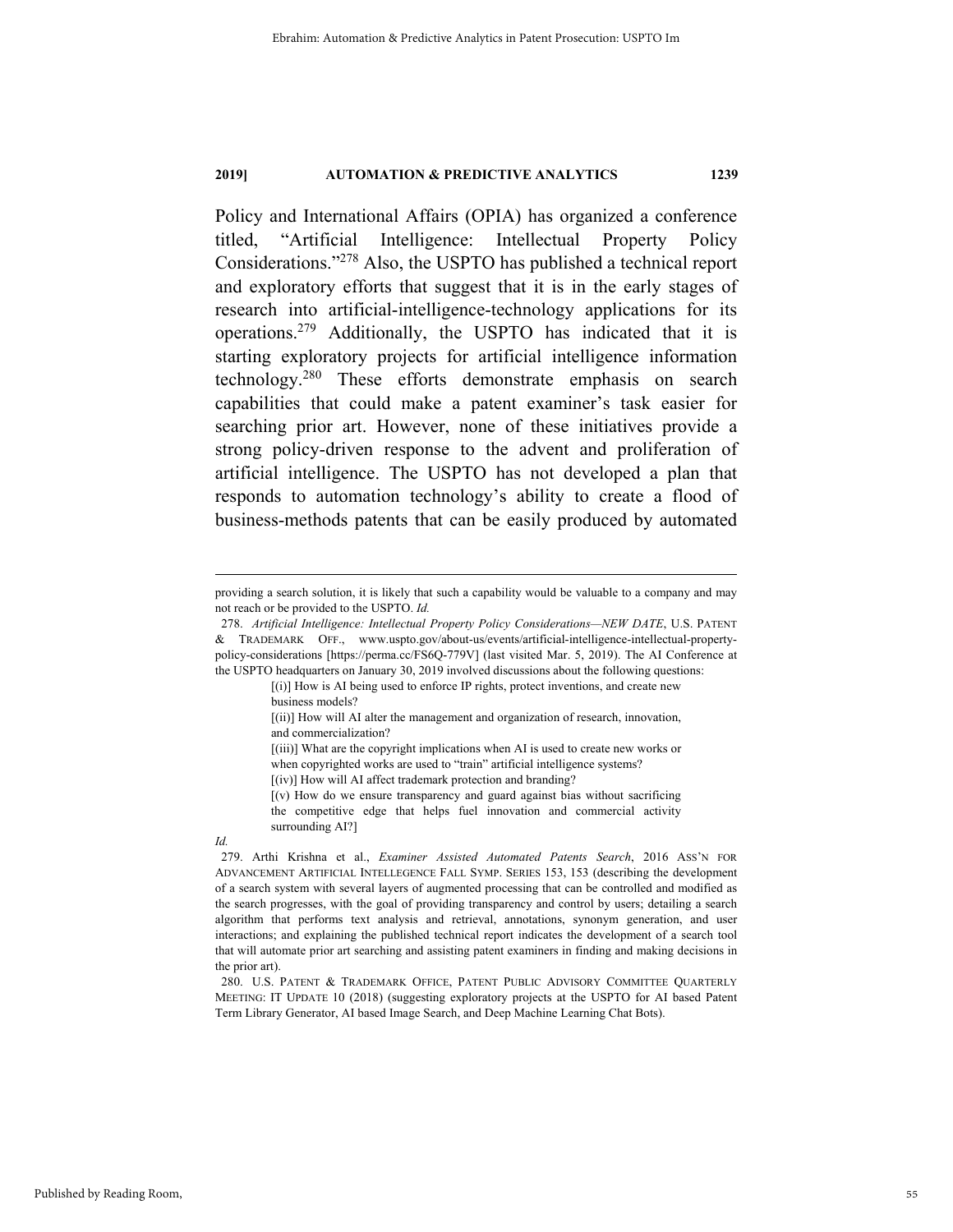patent-drafting tools<sup>281</sup> and that could tackle computer-generated cloem permutations of potentially alternative inventions.282 The current backlog of patent applications at the USPTO<sup>283</sup> could grow with an increase in easily and quickly prepared business-methods patent applications through automation. Patent examination may need to search and analyze an increasingly larger universe of computergenerated prior art, causing patent examiners to be inundated with arduous and lengthy prior-art searches that require a different course of action.

# *C. Reform Proposal: Counteracting Artificial Intelligence Institution*

The USPTO's response to artificial-intelligence-technology advancements has been slow, and initial actions such as establishing a RFI, a conference, a technical report, and exploratory projects suggest that more could be done. $284$  The USPTO has been slower to react to artificial-intelligence technology and its effect on patentoffice operations in comparison to other countries' patent offices.285 The Japan Patent Office announced publicly that it is investing in the use of artificial-intelligence technology to automate screening patent applications.<sup>286</sup> Unlike the Japan Patent Office, which has automated patent-literature reviews, developed search algorithms to identify similar prior art, and automated classification of patent application by fields, $^{287}$  the USPTO's artificial-intelligence efforts have been limited to brainstorming and plans.<sup>288</sup>

 <sup>281.</sup> *See supra* Part I.B.1.

 <sup>282.</sup> *See supra* Part I.B.2.

 <sup>283.</sup> U.S. PATENT & TRADEMARK OFFICE, PERFORMANCE AND ACCOUNTABILITY REPORT FISCAL YEAR 2016 3 (2016) (stating that the current backlog of unexamined patent applications stood at about 540,000 in 2016 and is down from the 750,000 unexamined patent application in 2009).

 <sup>284.</sup> *See supra* Part III.B.2.

 <sup>285.</sup> Iancu, *supra* note 273.

 <sup>286.</sup> Bob Stembridge, *Artificial Intelligence: Hype vs. Reality and the Impact on the Patent Industry*, CLARIVATE ANALYTICS: BLOG (Aug. 8, 2018), https://clarivate.com/blog/ip-standards/artificialintelligence-hype-vs-reality-impact-patent-industry/ [https://perma.cc/6ZEM-XFBX].

 <sup>287.</sup> *Japan Looks to AI to Simplify Patent Screening: Technology Will Automate Complex Tasks with Pattern-Matching*, NIKKEI ASIAN REV. (Apr 24, 2017, 4:30 AM),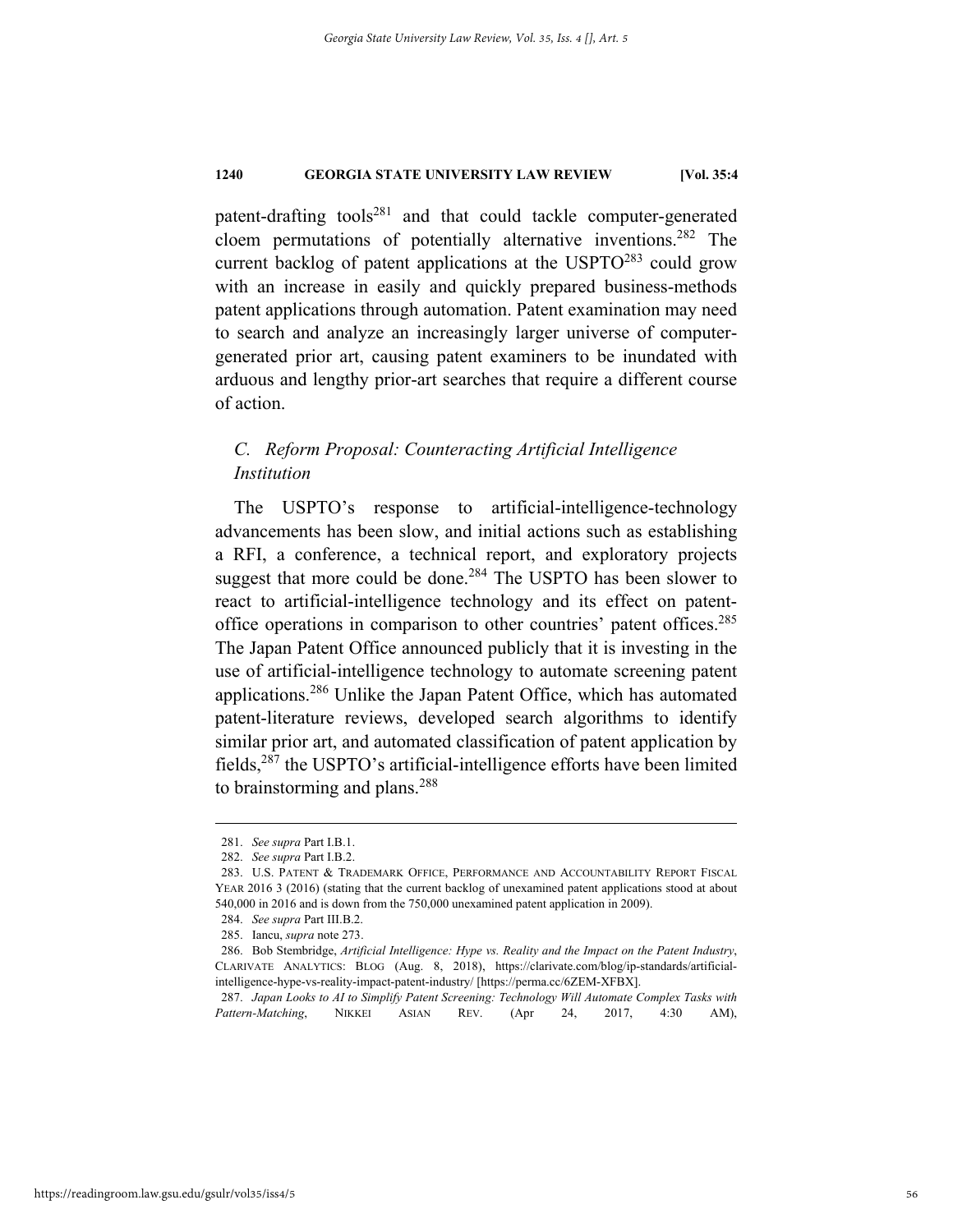Instead, the USPTO should create a counteracting artificial-intelligence institution.289 The proposed USPTO artificial-intelligence institution should serve as a guarantee of patent applications derived from artificial intelligence, responses to office actions, and prior art. The proposed USPTO artificial-intelligence institution should also track and evaluate advancements in artificial-intelligence technology, including patent-prosecution big data, and should train and educate other art units of developments. The introduction of a counteracting institution is justified by economics principles.<sup>290</sup> A counteracting institution can serve as a market intermediary to reduce the asymmetry of information between parties in a market.<sup>291</sup> One of these institutions is guarantee of goods that can allow the buyer sufficient time to reach the same level of information about the good as the seller.<sup>292</sup> The counteracting institution prevents the reduction of the average quality goods caused by the seller's incentives to sell below-market-quality goods in an information-asymmetric exchange.<sup>293</sup> As an analogy to the patenting market, $294$  the inventor (a seller of inventions) would provide lower quality goods (inventions) with artificial-intelligence technology in

. . . .

https://asia.nikkei.com/Economy/Japan-looks-to-AI-to-simplify-patent-screening [https://perma.cc/LB3C-SHXV]. The Japan Patent Office will:

<sup>[</sup>A]pply AI tech as early as the April 2018–March 2019 fiscal year to 20 tasks where ample documentation exists to train software and for which pattern analysis and recognition, the technology's specialty, is expected to prove useful.

The office will begin [in summer 2017] testing in six of the 20 tasks for accuracy and cost-effectiveness. The rest will be tested in stages starting [in 2019].

Since ... December [2017], the office has used an AI system to generate responses to patent queries.

*Id.*

 <sup>288.</sup> *See supra* Part III.B.2.

 <sup>289.</sup> *See supra* Part II.C. The inventor–examiner interaction conceptualization (regarding reducing information asymmetry) demonstrated the influence of artificial intelligence, and the "lower quality goods" herein is a consequence of that asymmetry. *See supra* Part II.C.

 <sup>290.</sup> *See* Auronen, *supra* note 1, at 9.

<sup>291</sup>*. Id*.

<sup>292</sup>*. Id*.

<sup>293</sup>*. Id*. at 7.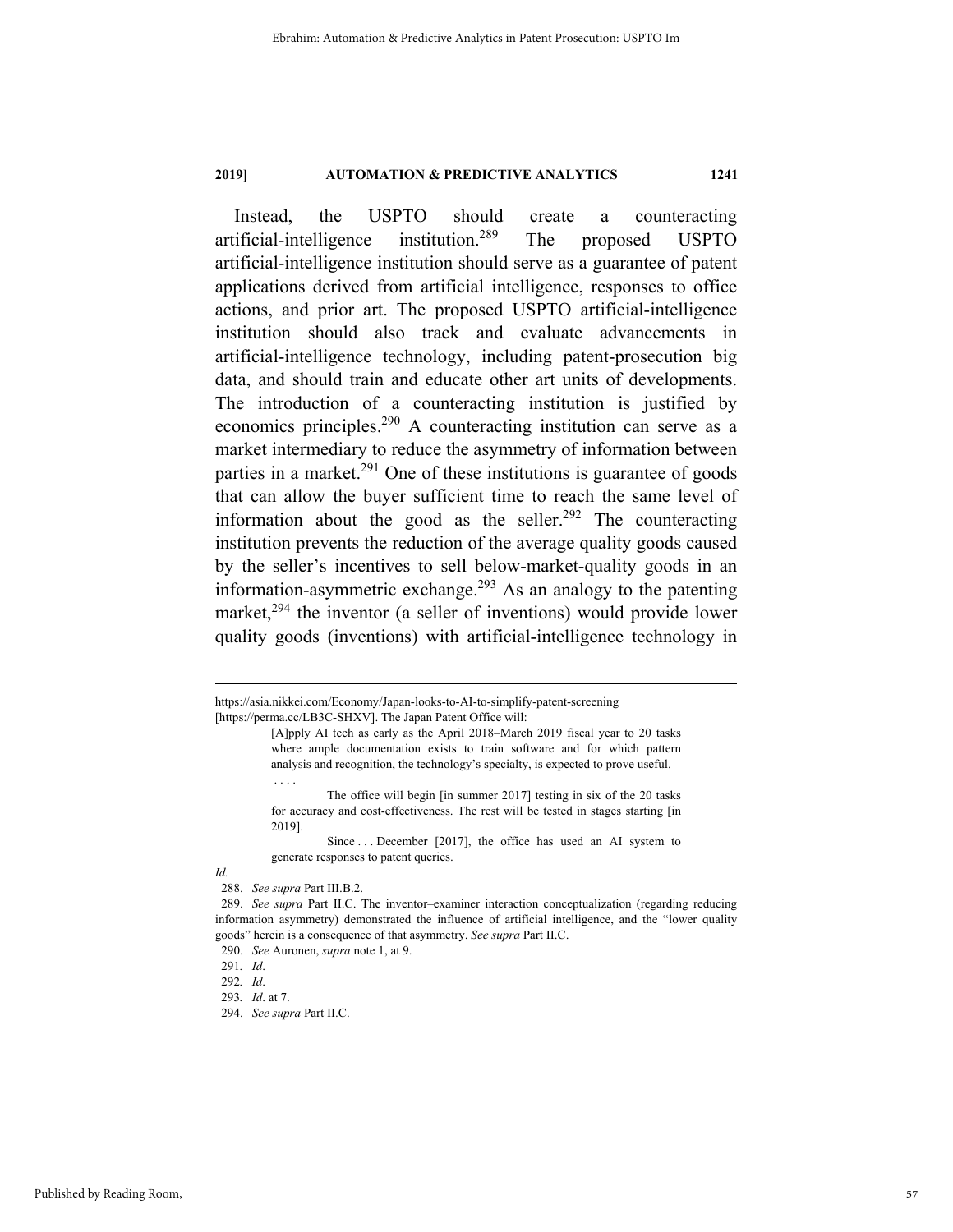an information-asymmetric inventor–examiner exchange; therefore, economics suggests that a counteracting institution (a proposed USPTO artificial-intelligence institution) would prevent the reduction of the average quality of goods (inventions).

Such a USPTO artificial-intelligence institution can further be justified from the perspective of Spencian signaling.<sup>295</sup> When artificial-intelligence technologies cause disparities among inventor patent applicants, $296$  parties lacking artificial-intelligence capabilities will benefit from Artificial Intelligence Spencian Signaling when a counteracting artificial-intelligence institution is created at the USPTO. In other words, if the USPTO creates a counteracting artificial-intelligence institution, Artificial Intelligence Spencian Signaling would apply to U.S. patent examination where inventor patent applicants would seek to signal to the USPTO that their inventions were not produced with artificial-intelligence technology, thereby narrowing the identification gap for a patent examiner. Thus, the signaling discussion herein sets the theoretical foundation in light of the proposed counteracting artificial-intelligence institution. As it relates to Spencian signaling, there will be observed gaps between a patent applicant (a potential patentee) and the USPTO (an organization) when USPTO was to create a counteracting artificial-intelligence institution.

The proposed USPTO artificial-intelligence institution can embark on a number of actions with economic justifications. For example, the proposed USPTO artificial-intelligence institution can filter computer-generated cloems and computer-generated prior  $ar<sup>297</sup>$ representing nonsense that uses search time and cost in prior-art searches by patent examiners. Moreover, the proposed USPTO artificial-intelligence institution can identify which inventors and organizations are submitting a flood of patent applications with minute changes among them, thereby indicating a high likelihood of

 <sup>295.</sup> *See supra* Part II.C.

 <sup>296.</sup> *See infra* Part III.B.1.

 <sup>297.</sup> *See supra* Part I.B.2.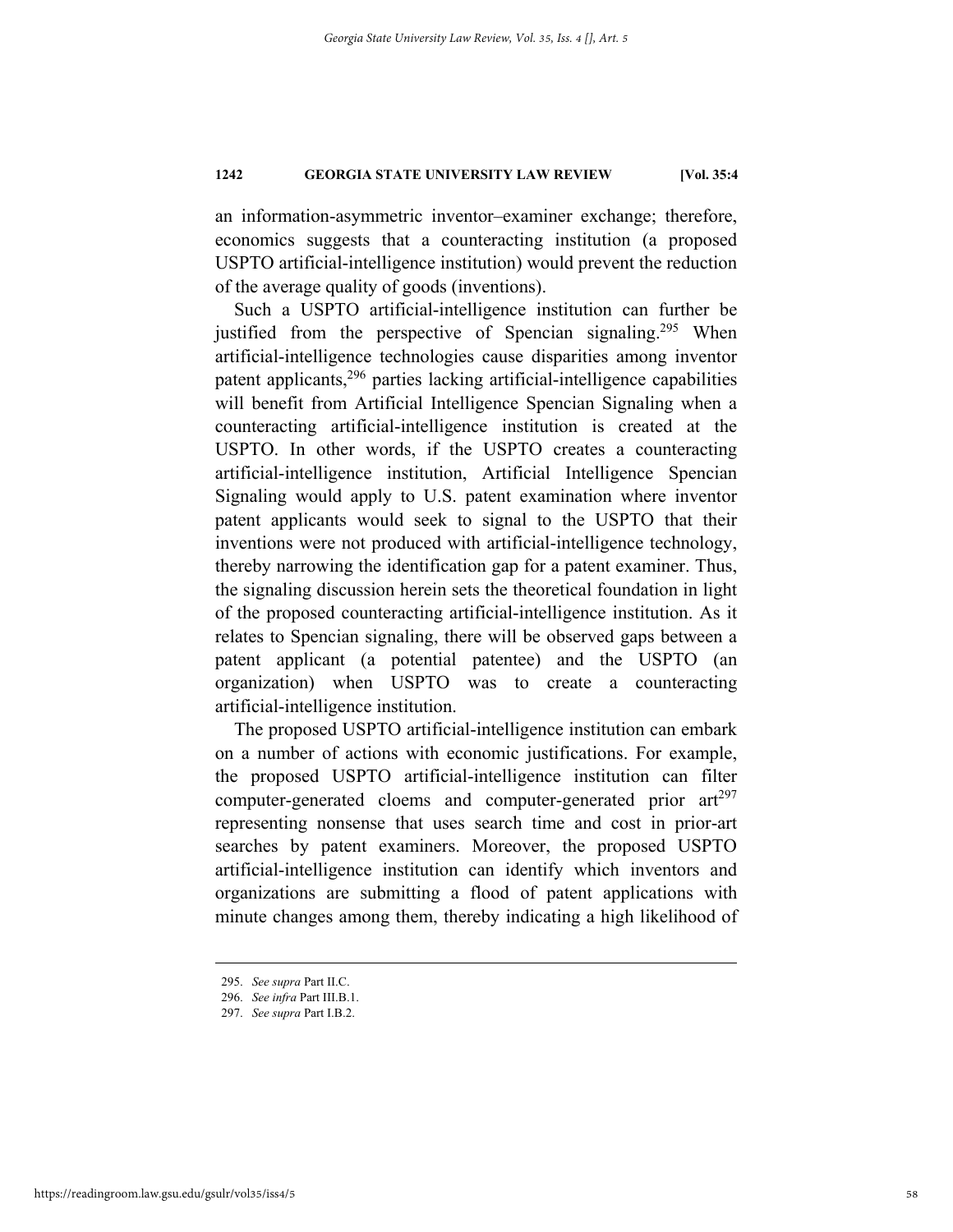automated patent applications. Additionally, the proposed USPTO artificial-intelligence institution can develop predictive-analytics capabilities, from which it can identify patterns in data and take responsive actions to prevent opportunistic patenting by inventors. For example, if predictive-analytics capabilities identify a particular patent examiner that allowed disproportionately more patent applications to issuance in a particular art unit, then the USPTO can proactively shuffle its patent examiners in that art unit to prevent opportunistic patenting by inventors and corporations that come to similar determinations from their use of predictive analytics. Although such a USPTO action would require approval from a strong and resistant professional union of U.S. patent examiners, POPA, 298 it would provide a countermeasure to private-sector parties that attempt to opportunistically take advantage of the patent system with artificial-intelligence capabilities. Each of these examples is based on economic phenomena and helps to equilibrate the level of information available to the inventor and examiner concerning the invention.

Currently, the USPTO's slow pace in responding to artificial-intelligence technology has resulted in an inventor– examiner patenting market<sup>299</sup> with a human–machine-versus-human mismatch. The proposed USPTO artificial-intelligence institution would lessen the degree of information asymmetry and reformulate the inventor–examiner interactions because both parties would possess artificial-intelligence capabilities. One study has concluded that the degree of asymmetry of information lessens between two parties that each possess artificial-intelligence agents.<sup>300</sup> The USPTO should utilize economic theory to create an artificial-intelligence institution and, in doing so, enable a more efficient patenting market.301

 <sup>298.</sup> PAT. OFF. PROFS. ASS'N, *supra* note 165.

 <sup>299.</sup> *See supra* Part II.C.

<sup>300</sup>*. See* Marwala & Hurwitz, *supra* note 134.

 <sup>301.</sup> *See supra* Part II.C.